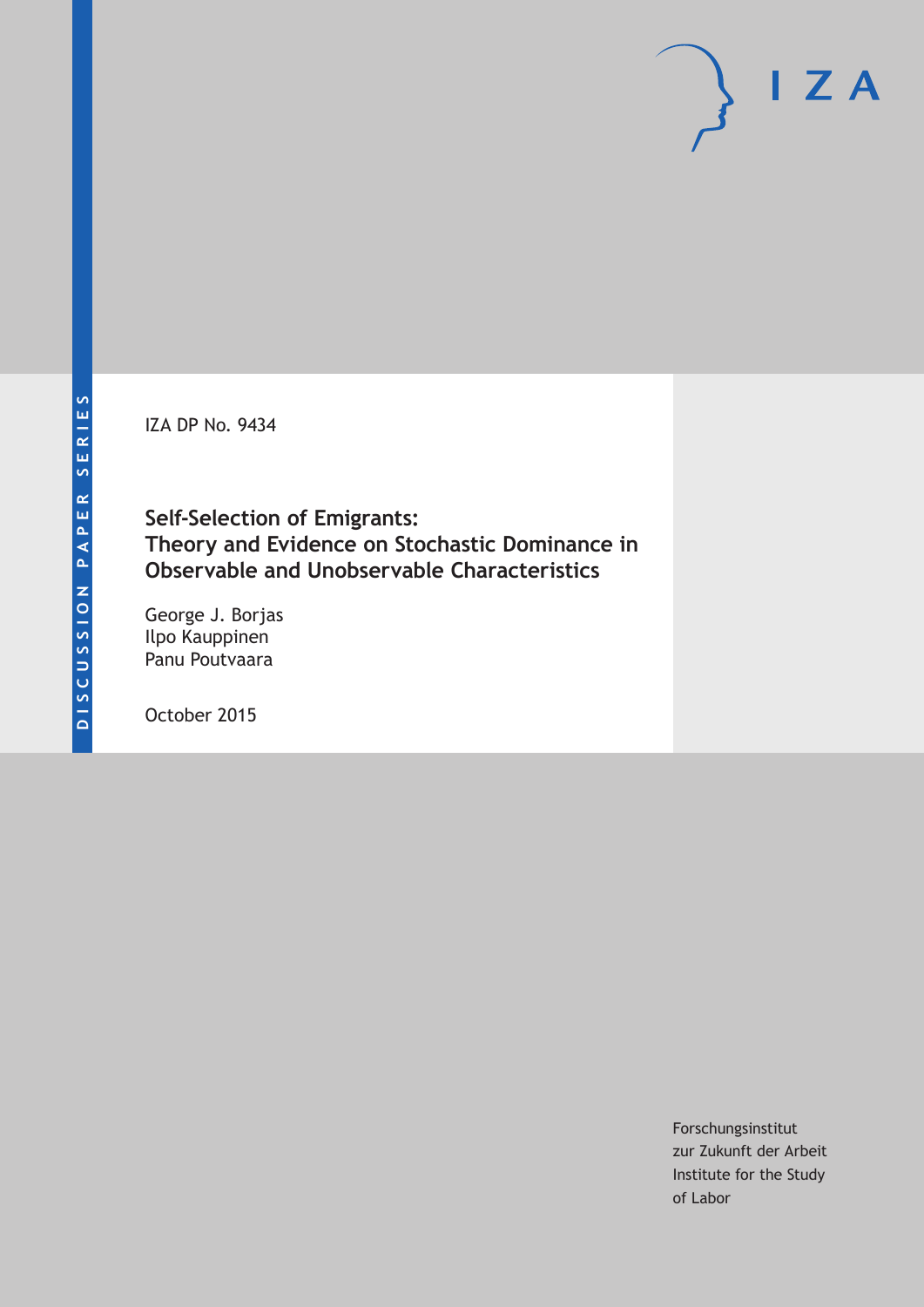# **Self**‐**Selection of Emigrants: Theory and Evidence on Stochastic Dominance in Observable and Unobservable Characteristics**

### **George J. Borjas**

*Harvard Kennedy School, NBER and IZA* 

# **Ilpo Kauppinen**

*VATT Institute for Economic Research* 

### **Panu Poutvaara**

*University of Munich, Ifo Institute, CESifo, CReAM and IZA*

Discussion Paper No. 9434 October 2015

IZA

P.O. Box 7240 53072 Bonn Germany

Phone: +49-228-3894-0 Fax: +49-228-3894-180 E-mail: iza@iza.org

Any opinions expressed here are those of the author(s) and not those of IZA. Research published in this series may include views on policy, but the institute itself takes no institutional policy positions. The IZA research network is committed to the IZA Guiding Principles of Research Integrity.

The Institute for the Study of Labor (IZA) in Bonn is a local and virtual international research center and a place of communication between science, politics and business. IZA is an independent nonprofit organization supported by Deutsche Post Foundation. The center is associated with the University of Bonn and offers a stimulating research environment through its international network, workshops and conferences, data service, project support, research visits and doctoral program. IZA engages in (i) original and internationally competitive research in all fields of labor economics, (ii) development of policy concepts, and (iii) dissemination of research results and concepts to the interested public.

IZA Discussion Papers often represent preliminary work and are circulated to encourage discussion. Citation of such a paper should account for its provisional character. A revised version may be available directly from the author.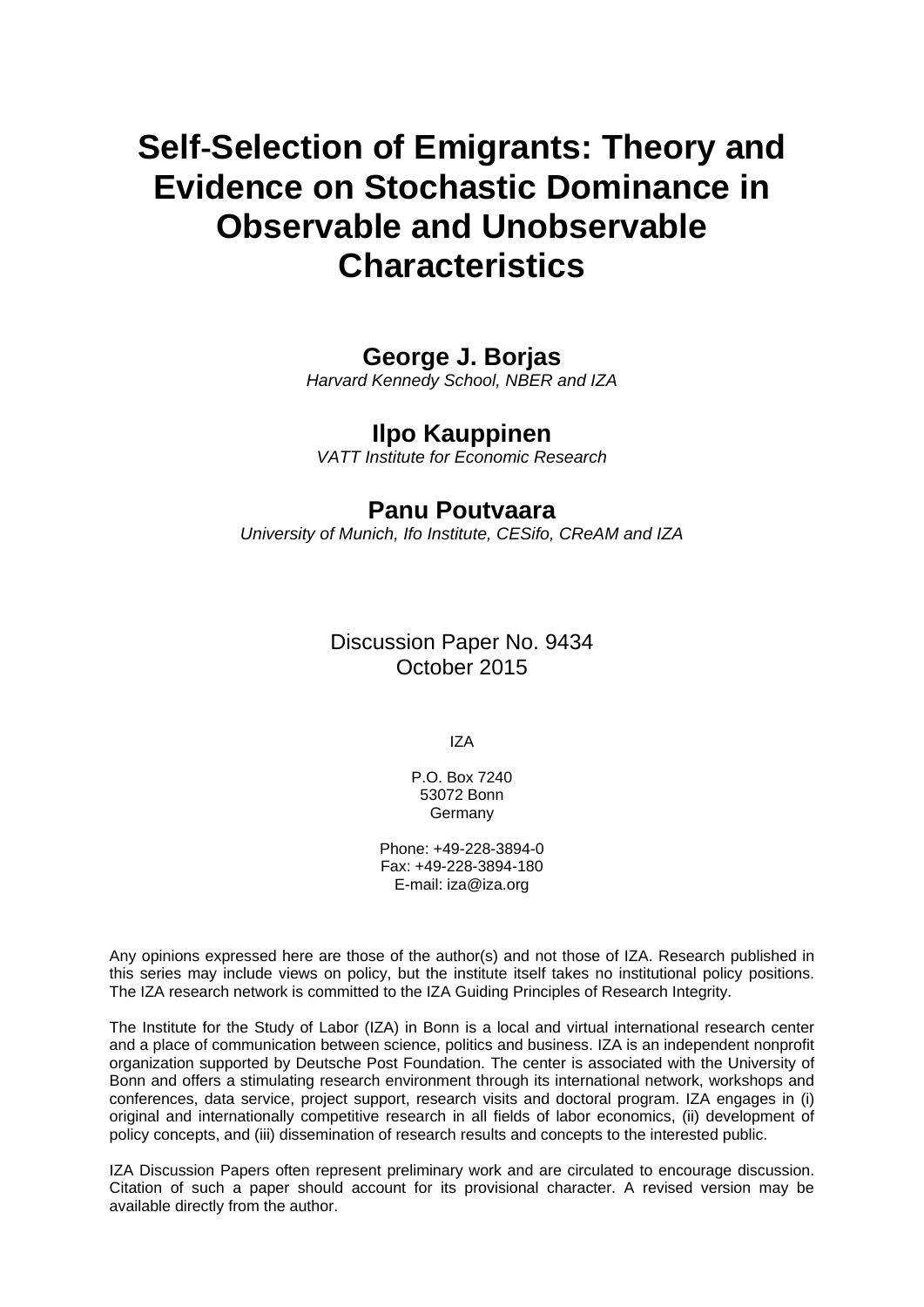IZA Discussion Paper No. 9434 October 2015

# **ABSTRACT**

# **Self**‐**Selection of Emigrants: Theory and Evidence on Stochastic Dominance in Observable and Unobservable Characteristics\***

We show that the Roy model has more precise predictions about the self-selection of migrants than previously realized. The same conditions that have been shown to result in positive or negative selection in terms of expected earnings also imply a stochastic dominance relationship between the earnings distributions of migrants and non-migrants. We use the Danish full population administrative data to test the predictions. We find strong evidence of positive self-selection of emigrants in terms of pre-emigration earnings: the income distribution for the migrants almost stochastically dominates the distribution for the non‐migrants. This result is not driven by immigration policies in destination countries. Decomposing the self-selection in total earnings into self-selection in observable characteristics and self‐selection in unobservable characteristics reveals that unobserved abilities play the dominant role.

### **NON-TECHNICAL SUMMARY**

We examine the self-selection of emigrants from Denmark, one of the richest and most redistributive European welfare states. We find strong evidence of positive self-selection of emigrants in terms of pre-emigration earnings, education and unobservable abilities. Differences in age and education can explain less than half of earnings differences between migrants and non-migrants. Strong positive self-selection of emigrants is not driven by immigration policies in destination countries. Self-selection of emigrants to other Nordic countries, which are rather similar to Denmark in having a relatively egalitarian income distribution and a generous welfare state, is also positive, but not as strong as self-selection to other EU countries, or the rest of the world.

JEL Classification: F22, J61

Keywords: international migration, Roy model, self-selection

Corresponding author:

Panu Poutvaara Ifo Institute Poschingerstr. 5 81679 Munich Germany E-mail: poutvaara@ifo.de

 $\overline{a}$ 

<sup>\*</sup> We thank participants at Norface Migration Network Conference, Journées Louis‐André Gérard‐Varet, EEA and CEMIR Junior Economist Workshop in 2013, the Alpine Population Conference, UCFS Workshop, CESifo ESP area conference and VfS annual conference in 2015 and seminars at UC Irvine, ETH Zurich, Labour Institute for Economic Research, VATT, University of Linz, and University of Salzburg for valuable comments. Financial support from Leibniz Association (SAW‐2012‐ifo‐3) is gratefully acknowledged.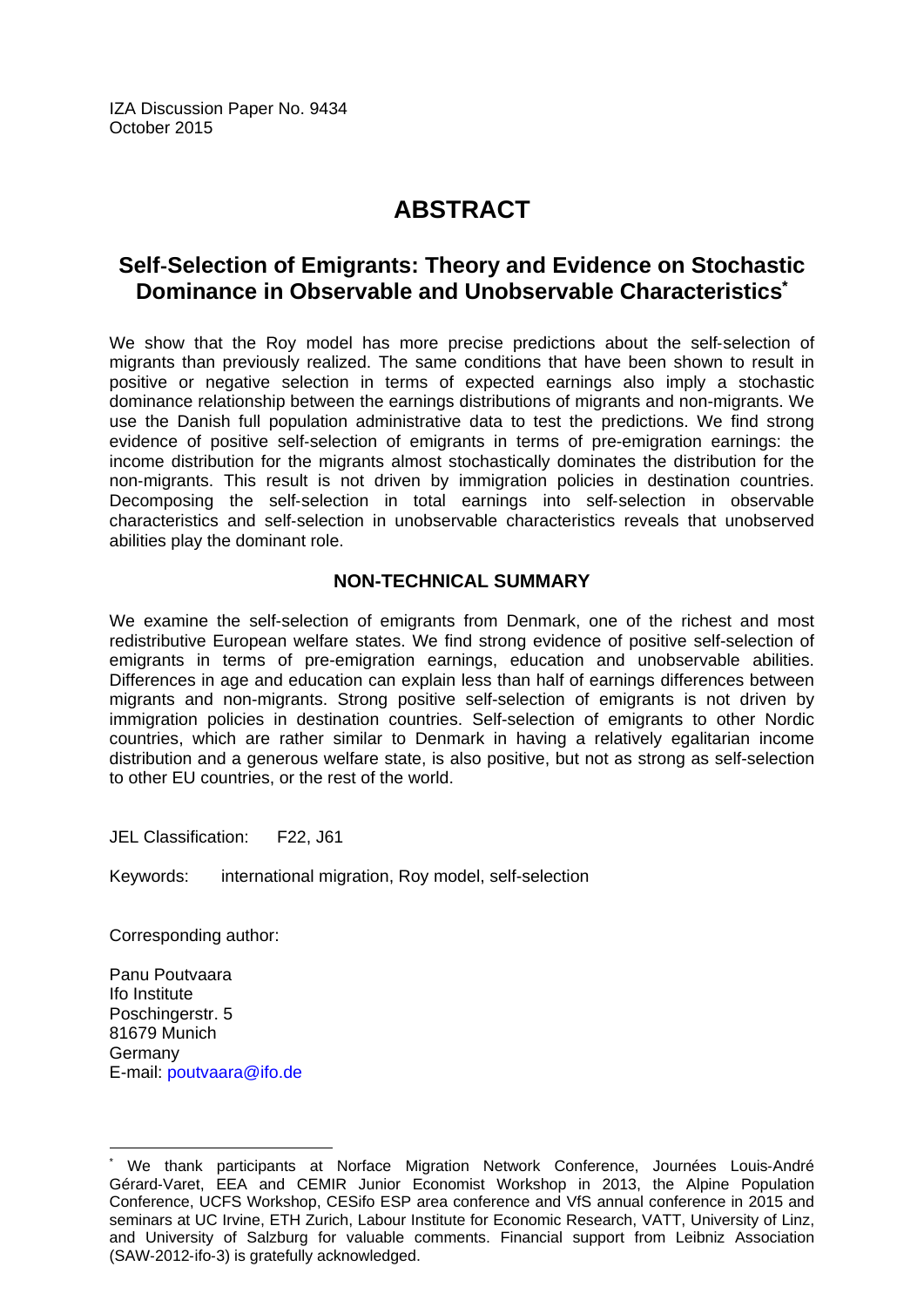#### **1. Introduction**

 

A central finding in the economic literature on international migration is that emigrants are not randomly selected from the population of the source countries. The nature of the non-random selection affects the level and the distribution of welfare through two major channels. First, the skill distribution of migrants affects the wage structure in both sending and receiving countries (Borjas 2003). A second effect takes place through the public sector. Immigration creates a fiscal surplus in the receiving country if and only if the net present value of the tax payments of immigrants exceeds the net present value of the costs they impose. Both the immigration of net recipients and the emigration of net payers pose a challenge to the public treasury (Wildasin 1991; Sinn 1997).

Beginning with Borjas (1987), there has been a great deal of interest in deriving and empirically testing models that predict how migrants differ from non-migrants. Many of these studies rely on an application of the Roy model of occupational self-selection. As long as skills are sufficiently transferable across countries, the sorting of persons across countries is mainly determined by international differences in the rate of return to skills. A country like the United States would then attract high-skilled workers from more egalitarian countries (i.e., countries offering relatively low rates of return to skills) and low-skilled workers from countries with greater income inequality (i.e., countries offering higher rates of return to skills). The evidence indeed suggests a negative crosssection correlation between the earnings of immigrants in the United States and income inequality in the source countries. $<sup>1</sup>$ </sup>

Although the existing literature on immigrant selection focuses mainly on the U.S. context or on migration flows from poor to rich countries, there are also sizable migration flows between rich countries. According to the United Nations  $(2013)$ , 21.9 million persons from EU15 countries now live outside their birthplace, with 42 percent of these migrants living in other EU15 countries and an additional 13 percent living in the United States.2 

This paper examines the self-selection of emigrants from Denmark, one of the richest and most redistributive European welfare states. In 2013, over a quarter million Danes lived outside Denmark (corresponding to about 5 percent of the Danish-born population), with 50 percent of the migrants living in other EU15 countries and 13 percent in the United States (United Nations, Department of Economic and Social Affairs 2013). Because the returns to skills in Denmark are relatively low, the canonical Roy model predicts that the emigrants should be positively selected in the sense that the expected earnings of the migrants exceed the expected earnings of the stayers.<sup>3</sup> However, there

<sup>&</sup>lt;sup>1</sup> Related cross-country studies include Cobb-Clark (1993) and Bratsberg (1995). Grogger and Hanson (2011) examine the selection of migrants across a broad range of countries using an alternative theoretical framework where individuals maximize linear utility and migration is driven by absolute earnings differences between high and low-skilled workers.

<sup>&</sup>lt;sup>2</sup> The EU15 countries refer to the member states of the European Union prior to the expansion on May 1, 2004. 

 $3$  For comparisons of gross wage premia from tertiary education across countries see Boarini and Straus  $(2010)$ . A recent paper studying returns to cognitive skills is Hanushek et al. (2015). The study finds significant cross-country differences. Moreover, the returns are relatively low in Denmark as well as in other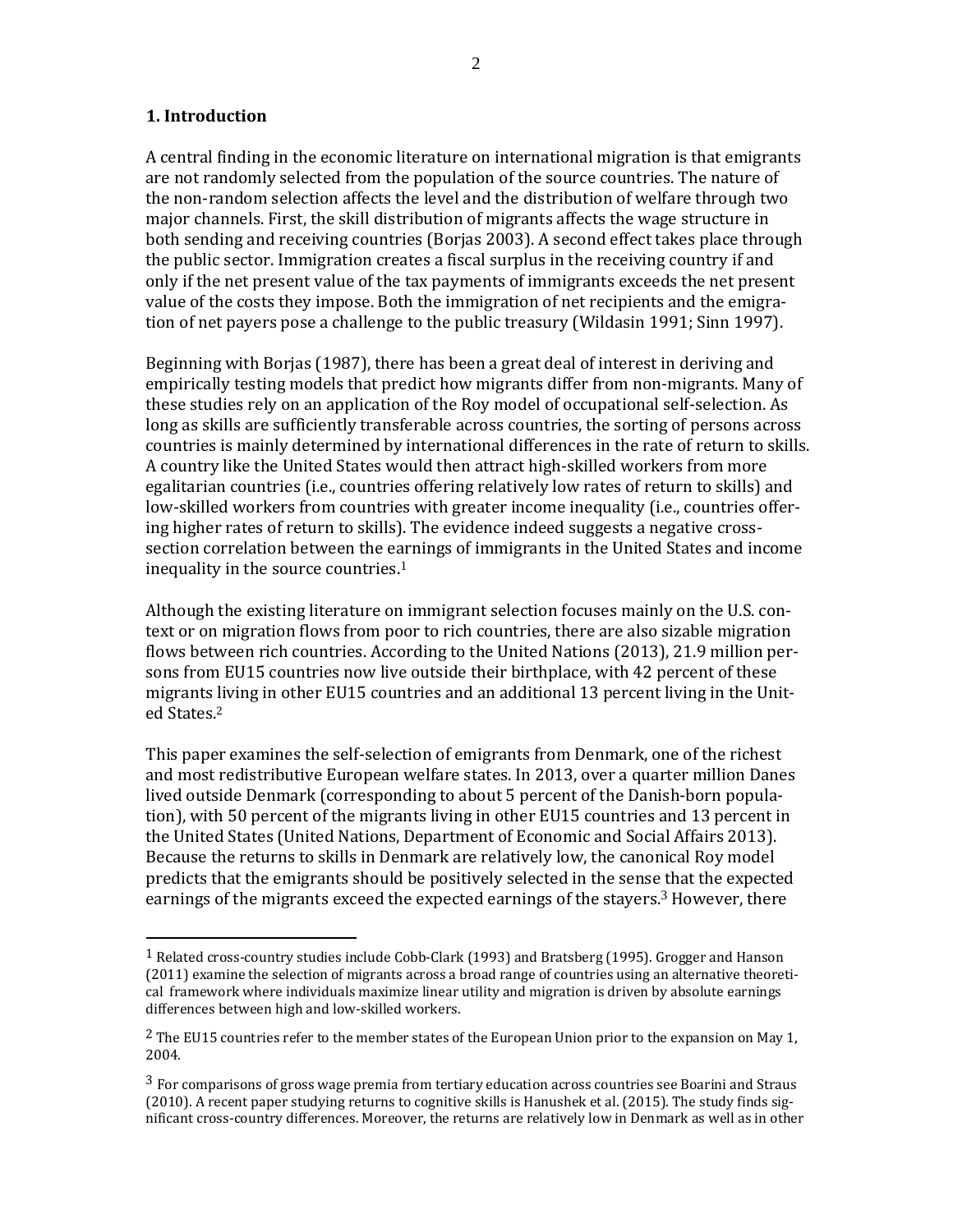have been few systematic studies of the self-selection of migrants from a relatively egalitarian country to see whether this is indeed the case.<sup>4</sup>

Our theoretical analysis shows that the canonical framework does not only have predictions about the difference between the expected earnings of migrants and non-migrants, which is the basis for the standard definition of positive or negative selection in the literature, but also about the stochastic ordering of the two earnings distributions. We show that the same conditions that predict that migrants are positively self-selected in the sense of a difference in expected incomes also predict that the income distribution of the migrants will first-order stochastically dominate the income distribution of the non-migrants. The theory also distinguishes between selection in observable and selection in unobservable characteristics.

Our empirical analysis uses the Danish full population administrative data to analyze how migrants and non-migrants differ in their pre-emigration earnings and other observable characteristics. To shed light on the role of unobservable characteristics in the selection process, we investigate how migrants and non-migrants differ in terms of unobservable earnings ability, as measured by residuals from Mincerian earnings regressions. Our empirical results are in line with the predictions of the model: Danish emigrants are indeed positively self-selected both in terms of earnings and in terms of residuals from the wage regressions. Following our reframing of the canonical Roy framework in terms of the concept of stochastic dominance, our study specifically tests for whether the earnings distribution of the emigrants stochastically dominates that of the stayers (as would be predicted by the model). The evidence confirms this strong theoretical prediction over most of the support of the earnings distribution.

Our study is related to the flurry of recent papers that examine the selection of migrants from Mexico to the United States. The pioneering analysis of Chiquiar and Hanson (2005) merged information from the U.S. census on the characteristics of the Mexican migrants with information from the Mexican census on the characteristics of the Mexican non-migrants. Because the merged data did not report the earnings of migrants *pri* or to the move, pre-migration earnings were predicted based on observable characteristics of the migrants. This "counterfactual" empirical exercise suggested that Mexican emigrants were located in the medium-high range of the Mexican wage distribution. The finding of intermediate selection in the Mexican context does not seem consistent with the basic implications of the Roy model because the rate of return to skills is far larger in Mexico than in the United States. More recent studies by Fernández-Huertas Moraga (2011) and Kaestner and Malamud (2014) use survey data that report the *actual* premigration earnings and find evidence of negative selection. They also conclude that part of the negative selection can be traced to the unobservable characteristics that determine a migrant's earnings.

<u> 2002 - Andrea San Andrew Maria (h. 1888).</u><br>2003 - Andrew Maria (h. 1882).

Nordic countries, and high in the United States, Germany and the United Kingdom, which also are among the most popular destinations of Danish migrants.

 $4$  Studies of the selection of migrants across developed countries include Lundborg (1991), Pirttilä (2004), Kleven et al.  $(2014)$ , and Junge et al.  $(2014)$ . Many studies also examine selection issues in a historical context; see Wegge (1999, 2002), Abramitzky and Braggion (2006), Abramitzky, Boustan, and Eriksson (2012), Ferrie (1996), and Margo (1990).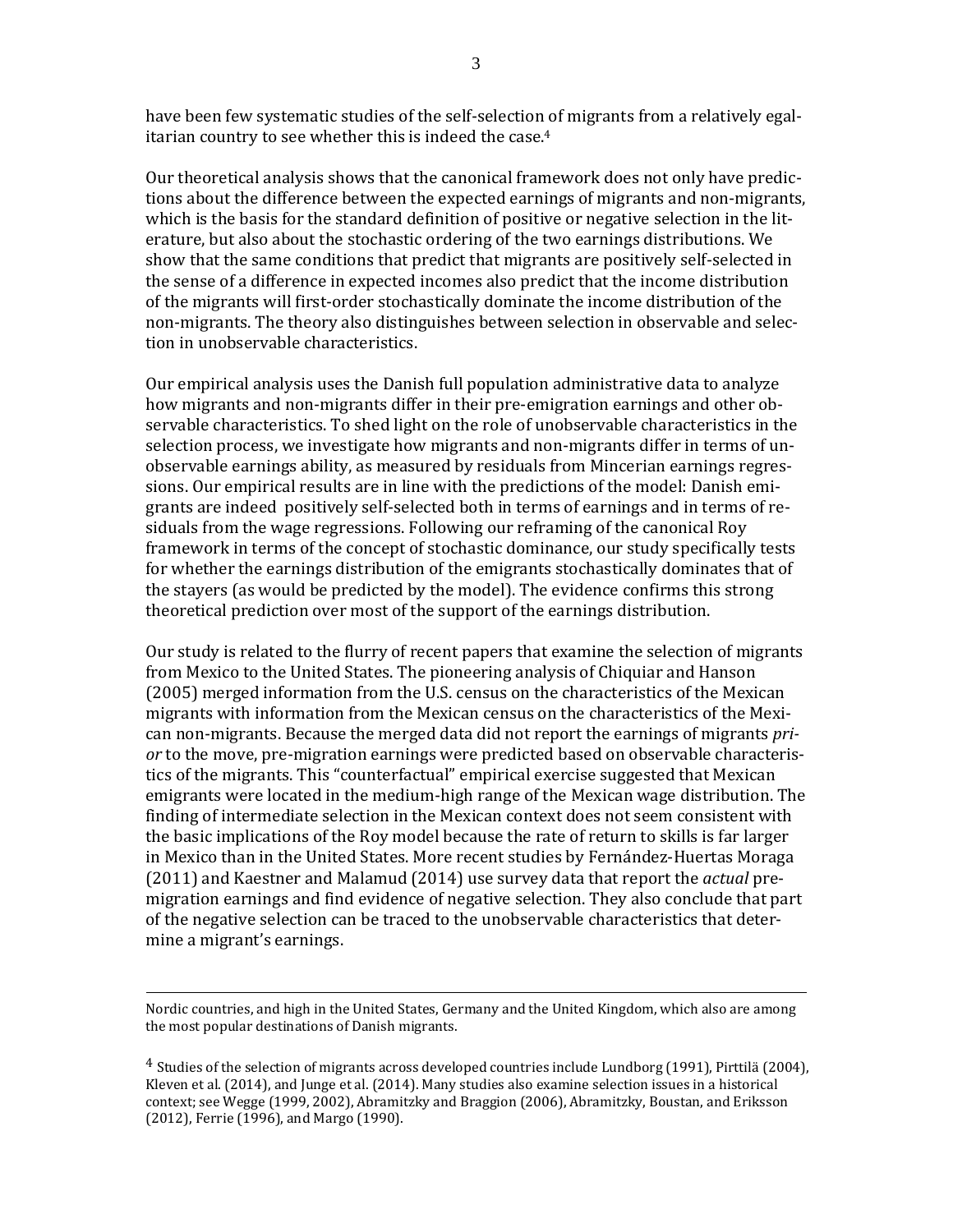The important role played by unobservable characteristics implies that constructing a counterfactual earnings distribution for the migrants based on observable characteristics can greatly bias the nature of the selection revealed by the data. Our findings suggest that the use of such a counterfactual distribution will tend to *understate* the true selection in earnings, so that the selection implied by the counterfactual distribution is far weaker than the true selection—regardless of whether there is positive or negative selection. The numerical bias that results from using the counterfactual estimation is sizable in the Danish context: more than half of the difference between the expected earnings of migrants and non-migrants arises because of differences in unobserved characteristics. 

The paper is organized as follows. Section 2 sketches the economic theory underlying the analysis and derives theoretical predictions concerning the self-selection of emigrants, using the notion of stochastic dominance as a unifying concept. Section 3 introduces and describes the unique population data that we use and reports some summary statistics. Sections 4 and 5 present the main empirical findings. In section 4, we examine the selection in terms of observed pre-migration earnings. We present a statistical method for testing the theoretical implication that the earnings distribution of the emigrants should stochastically dominate the corresponding distribution of the nonmigrants. Section 5 extends the empirical work by examining the selection that occurs in the unobserved component of earnings. Section 6 evaluates the bias that results from predicting the pre-migration earnings of emigrants from the earnings distribution of non-migrants. Section 7 examines whether the selection of persons moving to other EU15 countries differs from the selection of migrants moving to countries where immigration restrictions come into play. We find that immigration restrictions have little effect on the selection of emigrants. Finally, Section 8 summarizes the study and draws some lessons for future research.

#### **2. Theoretical framework**

Previous literature on the self-selection of migrants has focused on the conditional expectations of earnings distributions among migrants and stayers. In this section, we derive a novel result: the Roy model implies that under certain conditions, the earnings distribution of migrants first-order stochastically dominates, or is stochastically dominated by, the earnings distribution of stayers. In a bivariate normal framework, it turns out that the conditions required for stochastic dominance are identical to the conditions that determine the nature of self-selection in terms of expected earnings.

We also decompose self-selection into two components, one that is determined by differences in returns to observable skills between source and host country, and one that is determined by differences in returns to unobservable skills. The distinction between observable and unobservable skills, of course, depends on the empirical framework and on the data that is being used; observable skills include the variables explaining earnings that are included in the data, while the component of earnings that is left unexplained by the data is the unobservable skill component. Even though the content of the two components differs among data sets, it is likely that a major part of migrant selfselection is determined by the unobservable component simply because "observables" tend to explain a relatively small fraction of the variance in earnings.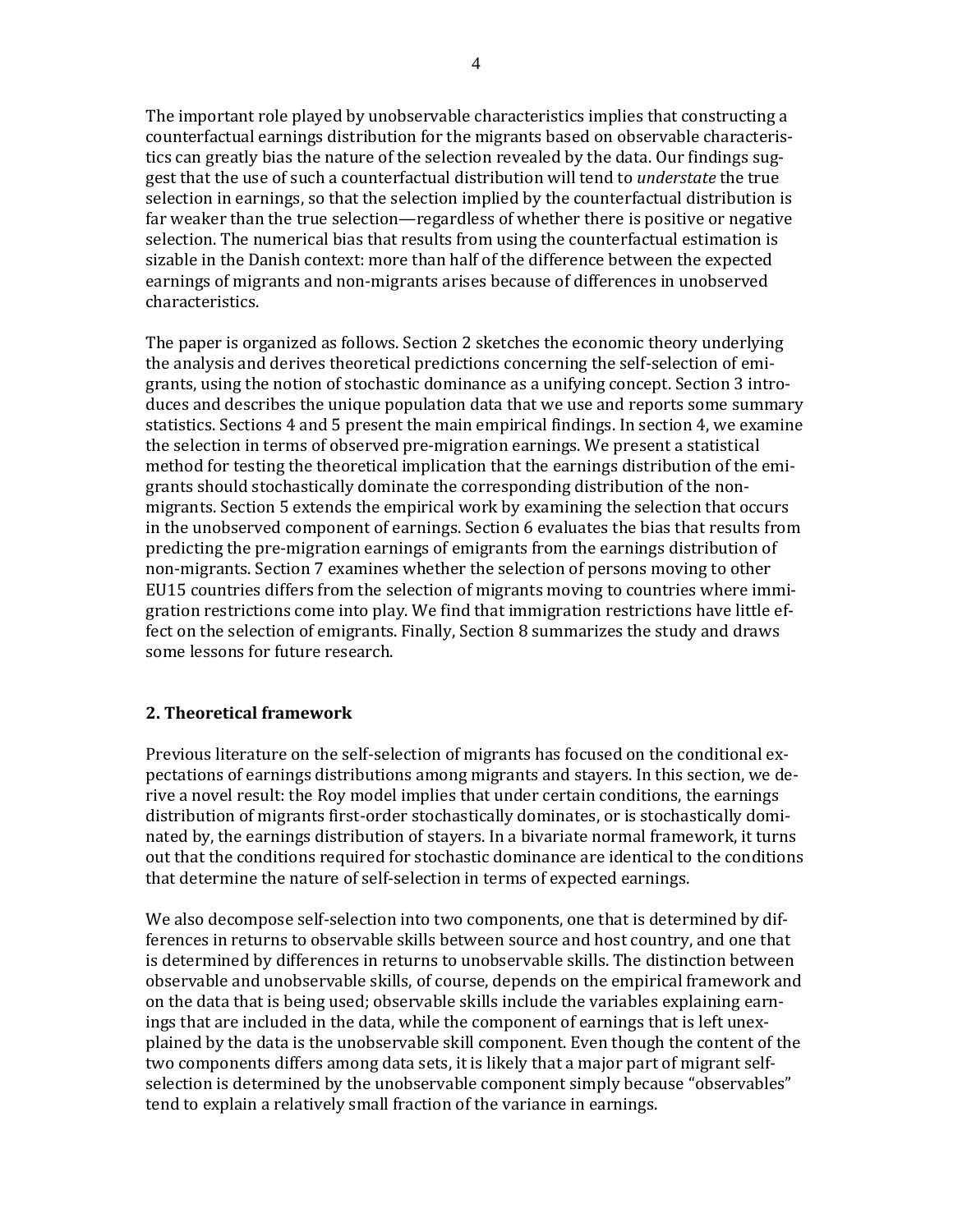We take as our starting point the migration decision faced by potential migrants in a two-country framework, in line with Borjas (1987) and subsequent literature. Residents of the source country (country  $0$ ) consider migrating to the destination country (country 1), and the migration decision is assumed to be irreversible. To simplify the presentation, we focus on a single observed skill characteristic *s* and suppress the subscript that indexes a particular individual. For concreteness, the variable *s* can be thought of as giving the worker's years of educational attainment, but it includes all the characteristics affecting individual's income that are observed in a given set of data. Residents of the source country face the earnings distribution:

$$
(1) \qquad \log w_0 = \alpha_0 + r_0 s + \varepsilon_0,
$$

where  $w_0$  gives the wage in the source country;  $r_0$  gives the rate of return to observable skills; and the random variable  $\varepsilon_0$  measures individual-specific productivity shocks resulting from unobserved characteristics and is normally distributed with mean zero and variance  $\sigma_0^2$ . The distribution of observable skills in the source country's population is given by  $s = \mu_s + \varepsilon_s$ , where the random variable  $\varepsilon_s$  is also assumed to be normally distributed with mean zero and variance  $\sigma_s^2$ .

If the entire population of the source country were to migrate, this population would face the earnings distribution:

$$
(2) \qquad \log w_1 = \alpha_1 + r_1 s + \varepsilon_1,
$$

 

where the random variable  $\varepsilon_1$  is normally distributed with mean zero and variance  $\sigma_1^2$ .

For analytical convenience, we assume that  $Cov(\varepsilon_0, \varepsilon_0) = Cov(\varepsilon_1, \varepsilon_0) = 0$ , so that the individual-specific unobserved productivity shocks (i.e., the "residuals" from the regression line) are independent from observable characteristics.<sup>5</sup> The correlation coefficient between  $\varepsilon_0$  and  $\varepsilon_1$  equals  $\rho_{01}$ . It is also worth noting that the random variable  $\varepsilon_s$  is individual-specific and has the same value for the same individual in both countries, whereas  $\varepsilon_0$ and  $\varepsilon_1$  are both individual- and country-specific.

Equations  $(1)$  and  $(2)$  completely describe the earnings opportunities available to persons born in the source country. Assume that the migration decision is determined by a comparison of earnings opportunities across countries net of migration costs *C*. Define the index function:

(3) 
$$
I = \log \left( \frac{w_1}{w_0 + c} \right) \approx \left[ (\alpha_1 - \alpha_0) + (r_1 - r_0)\mu_s - \pi \right] + \left[ (r_1 \varepsilon_s + \varepsilon_1) - (r_0 \varepsilon_s + \varepsilon_0) \right]
$$
  
=  $\Delta \mu + (v_1 - v_0)$ ,

<sup>&</sup>lt;sup>5</sup> A more realistic assumption would be that the correlation between observed and unobserved skills is positive. However, allowing for positive correlation does not change the qualitative predictions of the model.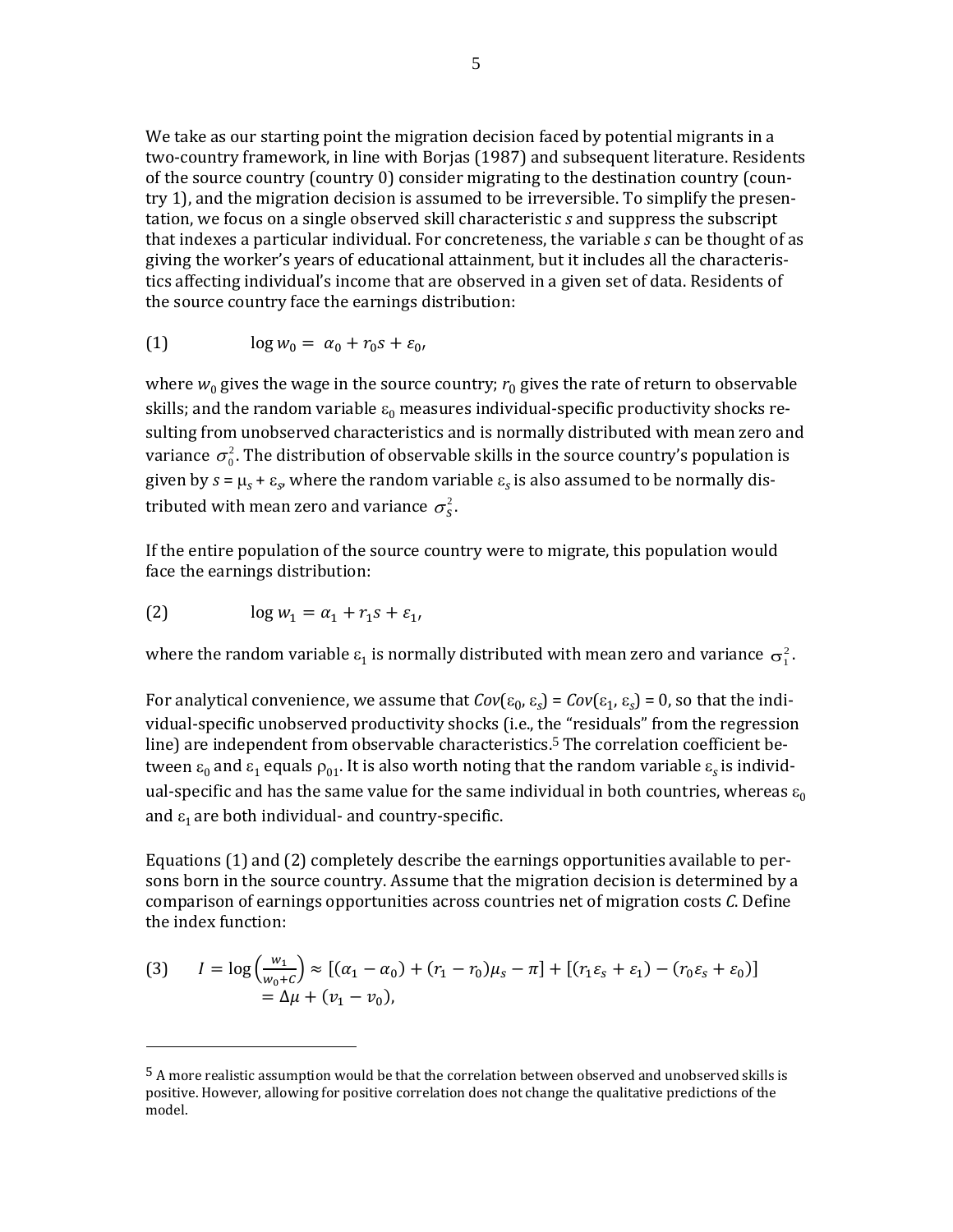where  $\pi$  gives a "time-equivalent" measure of migration costs ( $\pi = C/w_0$ ). The crosscountry difference in earnings net of the time-equivalent migration cost for an individual with average observed and unobserved characteristics is given by  $\Delta \mu = \left[ (\alpha_1 - \alpha_0) + (r_1 - r_0) \mu_s - \pi \right]$ . The difference in earnings attributable to individual deviation from average characteristics is given by  $(v_1 - v_0)$ , where  $v_i = (r_i \varepsilon_s + \varepsilon_i)$  for  $i \in \{0,1\}$ . A person emigrates if the index  $I > 0$ , and remains in the origin country otherwise. 

Migration costs vary among persons—but the sign of the correlation between costs (whether in dollars or in time-equivalent terms) and skills (both observed and unobserved) is ambiguous and difficult to determine. The heterogeneity in migration costs can be incorporated to the model by assuming that the distribution of the random variable  $\pi$  in the source country's population is given by  $\pi = \mu_{\pi} + \varepsilon_{\pi}$ , where  $\mu_{\pi}$  is the mean level of migration costs in the population, and  $\varepsilon_n$  is a normally distributed random variable with mean zero and variance  $\sigma_\pi^2$ . However, Borjas (1987) and Chiquiar and Hanson (2005) show that time-equivalent migration costs do not play a role in the algorithm that determines the selection of emigrants if either those costs are constant (so that  $\sigma^2_{\pi}$ = 0), or if the costs are uncorrelated with skills. For analytical convenience, we assume that time-equivalent migration costs are constant, so that  $\pi = \mu_{\pi}$ .<sup>6</sup> The outmigration rate from the source country is then given by:

(4) 
$$
Pr(I > 0) = Pr[v^* > -\Delta \mu^*] = 1 - \Phi(-\Delta \mu^*),
$$

 

where  $v^* = (v_1 - v_0) / \sigma_v$  is a standard normal random variable;  $\Delta \mu^* = \Delta \mu / \sigma_v$ ;  $\sigma_v^2 = Var(v_1)$  $-v_0$ ); and  $\Phi$  is the standard normal distribution function.<sup>7</sup>

In addition to identifying the determinants of the outmigration rate in equation  $(4)$ , the Roy model lets us examine *which* persons find it most worthwhile to leave the source country.<sup>8</sup> In the following, we examine the self-selection of emigrants along two dimensions: selection in terms of observable skills *s* and selection in terms of unobservable skills  $\varepsilon_0$ , which together combine into selection in terms of total productivity or earnings, as measured by  $log w_0$ .

Let  $\mathbf{F}_M(z)$  and  $\mathbf{F}_N(z)$  represent the (cumulative) probability distributions of skills or earnings for migrants and non-migrants in the source country, respectively, where *z* 

 $<sup>6</sup>$  If  $\pi$  were negatively correlated with skills, the negative correlation would tend to induce the more</sup> skilled to migrate, creating a positively selected migrant flow. This would strengthen positive selfselection, and weaken negative self-selection.

 $7$  It is straightforward to study equation (4) to confirm that the migration rate rises, when mean income in the source country falls, mean income in the host country rises, returns to observed skills in the source country fall, returns to observed skills in the host country rise, time-equivalent migration costs fall and when mean observed skills rise if  $r_1 > r_0$  or fall if  $r_1 < r_0$ .

<sup>&</sup>lt;sup>8</sup> Throughout the analysis, we assume that  $\Delta\mu^*$  is constant. The migration flow is effectively assumed to be sufficiently small that there are no feedback effects on the labor markets of either the source or destination countries.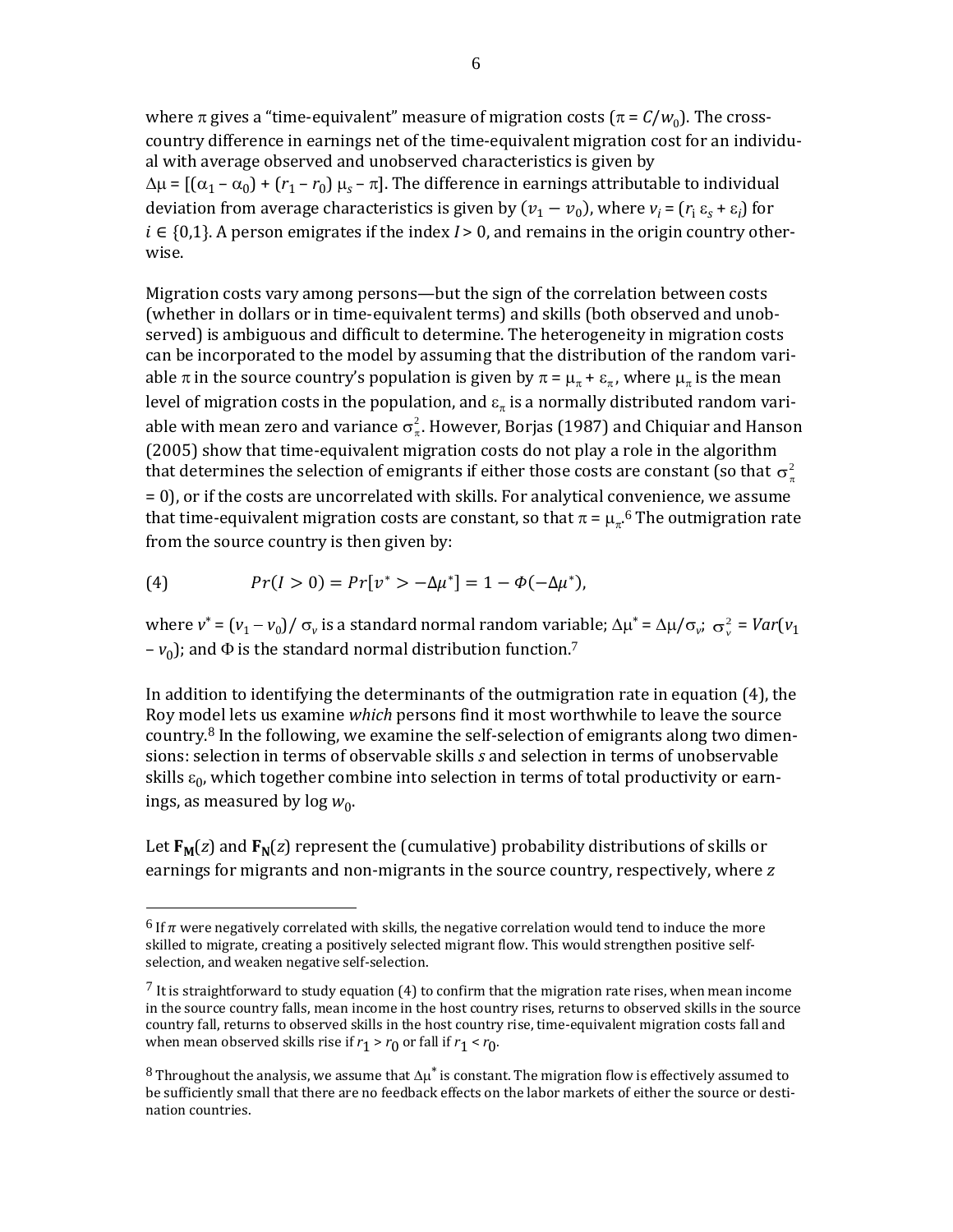denotes a particular measure of skills (e.g., observable or unobservable characteristics or income). By definition, the probability distribution of migrants  $\mathbf{F}_M(z)$  first-order stochastically dominates that of stayers  $\mathbf{F_N}(z)$  if:

 ,ݖ ∀ሻݖሺࡺࡲ ሻݖሺࡹࡲ (5)

and there is at least one value of z for which a strict inequality holds.<sup>9</sup> From now on, whenever we refer to stochastic dominance, we mean first-order stochastic dominance.

Equation (5) implies that a larger fraction of the migrants have skills *above* any threshold  $z^*$ . Put differently, for any level of skills  $z^*$ , the population described by the probability distribution  $\mathbf{F}_M$  is more skilled because a larger fraction of the group exceeds that threshold. The migrants, in short, are positively selected. Negative selection, of course, would occur if the reverse was true and  $\mathbf{F}_{N}(z) \leq \mathbf{F}_{M}(z) \ \forall \ z$ , with a strict inequality holding for at least one value of z.

If the skill distribution of migrants stochastically dominates that of non-migrants, the stochastic dominance then also implies the typical definition of positive selection that is based on conditional expectations:

(6) 
$$
E(z|I > 0) > E(z|I \le 0)
$$
,

so that migrants, on average, are more skilled than stayers. Conversely, if the probability distribution of stayers stochastically dominates that of migrants, and there was negative selection, it would also follow that  $E(z|I>0) < E(z|I \le 0)$ . The converse, however, is not true for a general distribution: A claim of positive selection in expectations, as defined by equation  $(6)$ , does not imply that the skill distribution of migrants stochastically dominates that of non-migrants.

To derive the stochastic ordering of the skill distributions of migrants and non-migrants, let  $f(x, v)$  be a bivariate normal density function, with means  $(\mu_x, \mu_v)$ , variances  $(\sigma_x^2, \sigma_v^2)$ and correlation coefficient  $\rho$ . Further, let the random variable  $\nu$  be truncated from below at point *a* and from above at point *b*. Arnold et al. (1993, p. 473) show that the (marginal) moment generating function of the standardized random variable  $(x - \mu_x)/\sigma_y$  given the truncation of  $v$ , is given by:

(7) 
$$
m(t) = \left[\frac{\Phi(\beta - \rho t) - \Phi(\alpha - \rho t)}{\Phi(\beta) - \Phi(\alpha)}\right] e^{t^2/2},
$$

where  $\alpha = (a - \mu_v)/\sigma_v$ ; and  $\beta = (b - \mu_v)/\sigma_v$ .

 

In terms of the migration decision, the truncation in the random variable  $v = v_1 - v_0$  in the sample of migrants is from below and implies that  $\alpha = -\Delta \mu^* = k$ , and  $\beta = \infty$ , where k is

 $9$  An alternative and perhaps more intuitive definition of stochastic dominance is in terms of quantiles. Let  $Q_M(P)$  and  $Q_N(P)$  be the quantile functions of order P of the skill distributions of migrants and non-migrants.  $\mathbf{F}_M(z)$  stochastically dominates  $\mathbf{F}_N(z)$  if and only if  $Q_M(P) \geq Q_N(P)$  for all  $0 \leq P \leq$ 1 and there is at least one value of  $P$  for which a strict inequality holds.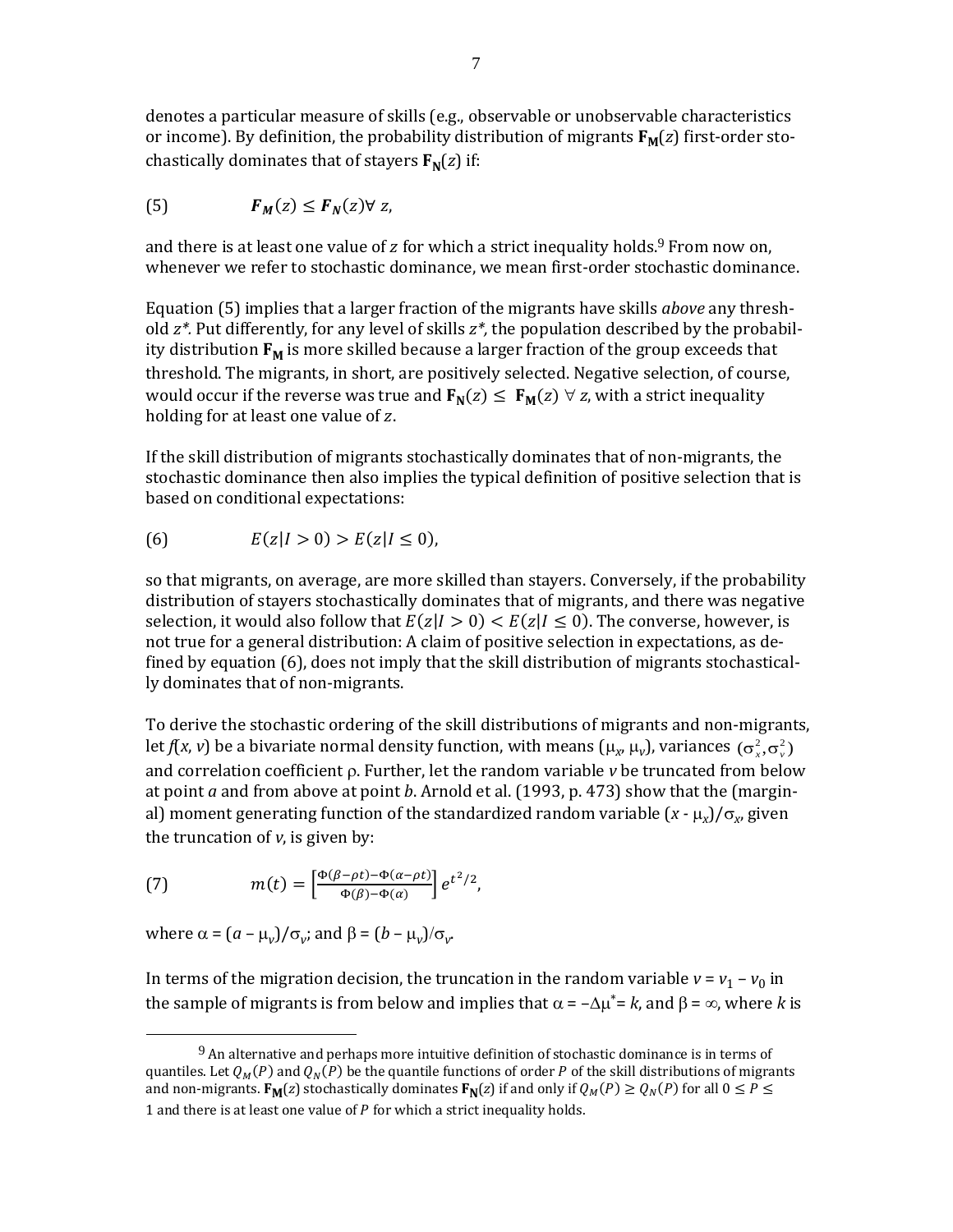the truncation point. In the sample of stayers, the truncation in *v* is from above, and the truncation points are  $\alpha = -\infty$  and  $\beta = k$ . By substituting these definitions into equation  $(7)$ , it can be shown that the moment generating functions for the random variable giving the conditional distributions of skill characteristic *x* for migrants and stayers reduce to: 

(8) 

$$
m_F(t) = \left[\frac{1 - \Phi(k - \rho t)}{1 - \Phi(k)}\right] e^{t^2/2}
$$

and 

(9) 

$$
m_G(t) = \left[\frac{\Phi(k-\rho t)}{\Phi(k)}\right] e^{t^2/2}.
$$

Consider any two distribution functions  $\mathbf{F}(z)$  and  $\mathbf{G}(z)$ . Thistle (1993, p. 307) shows that **F** will stochastically dominate **G** if and only if:

(10) 
$$
m_F(-t) < m_G(-t), \forall t > 0,
$$

where  $m_F$  is the moment generating function associated with distribution **F**;  $m_G$  is the moment generating function associated with **G**.

The ranking of the moment generating functions in equation  $(10)$  implies we can determine the stochastic ranking of the two distributions by simply solving for the relevant correlation coefficient  $\rho$ , and comparing equations (8) and (9). Such a comparison implies that:

(11) 
$$
F_M(z) < F_N(z), \quad \text{if} \quad \rho > 0 \\ F_M(z) > F_N(z), \quad \text{if} \quad \rho < 0.
$$

In other words, migrants are positively selected if  $\rho > 0$ , and are negatively selected otherwise. Consider initially the stochastic ranking in observable characteristics. The random variable  $x = \varepsilon_{\varphi}$  and the relevant correlation coefficient  $\rho$  is defined by:

(12) 
$$
\rho = Corr(\varepsilon_s, v_1 - v_0) = \frac{r_0 \sigma_s}{\sigma_v} \left(\frac{r_1}{r_0} - 1\right).
$$

Equation  $(12)$  shows that the stochastic ordering of the distributions of observable skills of migrants and non-migrants depends only on international differences in the rate of return to observable skills. The skill distribution of migrants will stochastically dominate that of stayers when the rate of return to skills is higher abroad. Conversely, the skill distribution for non-migrants will stochastically dominate the distribution for migrants if the rate of return to observable skills is larger at home.

Consider next the stochastic ordering in the conditional distributions of unobservable skills  $\varepsilon_0$ . The relevant correlation for determining this type of selection is given by: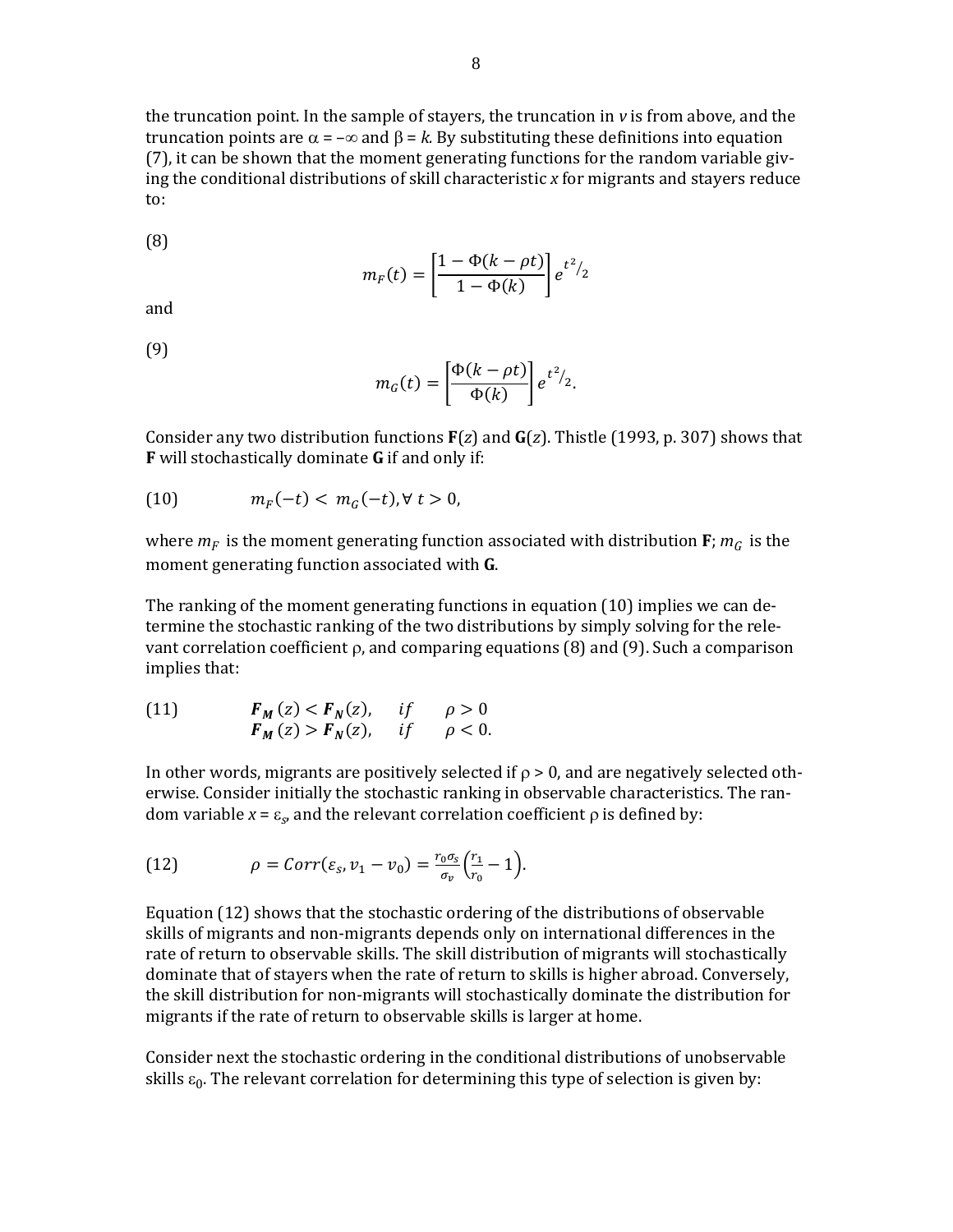(13) 
$$
\rho = Corr \left( \varepsilon_0, v_1 - v_0 \right) = \frac{\sigma_0}{\sigma_v} \left( \rho_{01} \frac{\sigma_1}{\sigma_0} - 1 \right).
$$

It follows that the distribution of unobservable skills for migrants stochastically dominates that for non-migrants when  $\rho_{01} \frac{\sigma_1}{\sigma_1}$  $\frac{v_1}{\sigma_0}$  > 1. Note that the necessary condition for positive selection has two components. First, the unobserved characteristics must be "transferable" across countries, so that  $\rho_{01}$  is sufficiently high. Second, the residual variance in earnings is larger in the destination country than in the source country. The residual variances  $\sigma_0^2$  and  $\sigma_1^2$ , of course, measure the "price" of unobserved characteristics: the greater the rewards to unobserved skills, the larger the residual inequality in wages.<sup>10</sup> As long as unobserved characteristics are sufficiently transferable across countries, emigrants are positively selected when the rate of return to unobservable skills is higher in the destination.

Finally, consider the stochastic ranking in "total" productivity. The earnings distribution in the source country given by equation  $(1)$  can be rewritten as:

(14) 
$$
\log w_0 = (\alpha_0 + r_0 \mu_s) + (r_0 \varepsilon_s + \varepsilon_0) = (\alpha_0 + r_0 \mu_s) + v_0,
$$

where the normally distributed random variable  $v_0$  has mean zero and variance  $\sigma_{v0}^2$ . The relevant correlation for determining the stochastic ranking of the earnings distributions of migrants and non-migrants is:

(15) 
$$
\rho = Corr(v_0, v_1 - v_0) = \frac{1}{\sigma_v} \Big[ \gamma \Big( \frac{r_1}{r_0} - 1 \Big) + (1 - \gamma) \Big( \rho_{01} \frac{\sigma_1}{\sigma_0} - 1 \Big) \Big],
$$

where  $\gamma = r_0^2 \sigma_s^2 / \sigma_{\nu 0}^2$  and  $1 - \gamma = \sigma_0^2 / \sigma_{\nu 0}^2$ .

 

The sign of the correlation in equation  $(15)$ , which determines the nature of the selection in pre-migration earnings, depends on the sign of a weighted average of the selection that occurs in observable and unobservable characteristics. Interestingly, the weight is the fraction of the variance in earnings that can be attributed to differences in observable and unobservable characteristics, respectively.

If there is positive (negative) selection in both "primitive" types of skills, there will then be positive (negative) selection in pre-migration earnings. If, however, there are different types of selection in the two types of skills, the selection in each type is weighted by its importance in creating the variance of the earnings distribution. It is well known that observable characteristics (such as educational attainment) explain a relatively small fraction of the variance in earnings (perhaps less than a third). As a result, equation  $(15)$ implies that it is the selection in *unobservables* that is most likely to determine the nature of the selection in the pre-migration earnings of emigrants. This implication plays an important role in explaining why the evidence reported in Fernández-Huertas Moraga (2011) and Kaestner and Malamud (2014) conflicts with that of Chiquiar and Hanson (2005). 

 $10$  This interpretation of the variances follows from the definition of the log wage distribution in the host country in terms of what the population of the source country would earn if the entire population migrated there. This definition effectively holds constant the distribution of skills.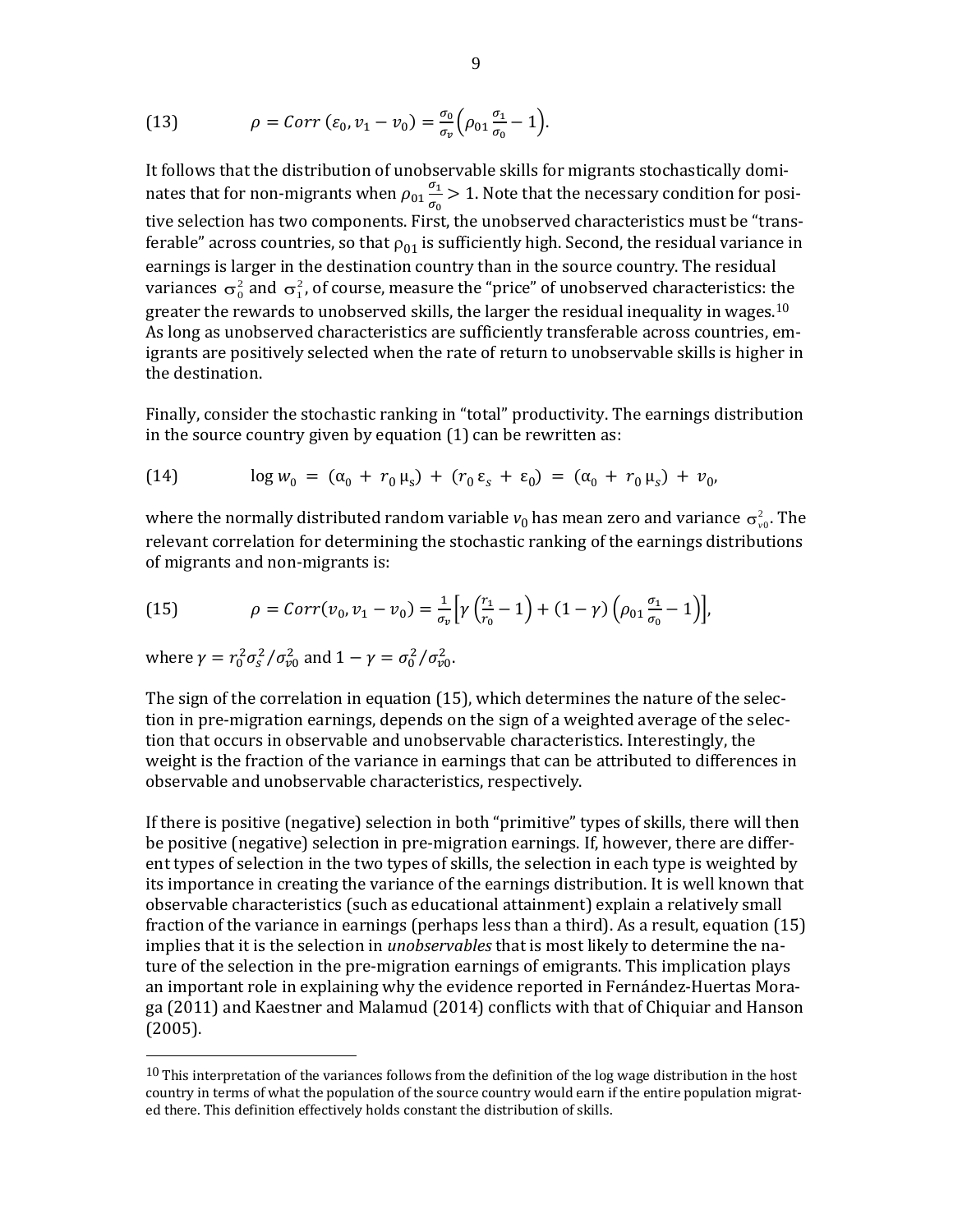As mentioned earlier, the stochastic dominance results necessarily imply selection in terms of conditional expectations. In the case of bivariate normal distributions, it follows that the expectation of the earnings distribution of migrants  $E(\log w_0 | v^* \rangle - \Delta \mu^*)$  is given by:

(16) 
$$
E(log w_0 | v^* > -\Delta \mu^*) = \alpha_0 + r_0 \mu_s + \frac{r_0 \sigma_s^2}{\sigma_v} \left(\frac{r_1}{r_0} - 1\right) \lambda (-\Delta \mu^*) + \frac{\sigma_0^2}{\sigma_v} \left(\rho_{01} \frac{\sigma_1}{\sigma_0} - 1\right) \lambda (-\Delta \mu^*),
$$

where  $\lambda(-\Delta\mu^*) = \phi(-\Delta\mu^*)/[1 - \Phi(-\Delta\mu^*)] > 0$ , and  $\phi$  is the density of the standard normal distribution. As can be seen by examining equation  $(16)$ , the conditions that determine the self-selection in terms of expectations are the same as the conditions that determine the stochastic ordering of the skill distributions of migrants and non-migrants. In the normal distribution framework that underlies the canonical Roy model, stochastic dominance implies selection in expectations, and vice versa.

In empirical applications, however, the prediction of stochastic dominance is likely to be much less robust than the predictions concerning expectations because testing for stochastic dominance will require a more rigorous test than simply comparing the average incomes or skills of migrants and non-migrants. If one just compares the averages to find out how migrants are self-selected, the findings can be compatible with the predictions of the Roy-model even if a large number of individuals in the data behave against the stochastic dominance predictions of the model. As a result, establishing an empirical pattern of stochastic dominance provides very strong evidence that differences in skill prices are indeed important in migration decisions.

#### **3. Data**

 

Our analysis uses administrative data for the entire Danish population from 1995 to 2010. The data is maintained and provided by Statistics Denmark and it derives from the administrative registers of governmental agencies that are merged using a unique social security number.<sup>11</sup>

For each year between 1995 and 2004, we identified all Danish citizens aged 25-54 who lived in Denmark during the entire calendar year.<sup>12</sup> We restrict the analysis to persons who worked full time.<sup>13</sup> Migration decisions of part-time workers or of workers outside

 $11$  All residents in Denmark are legally required to have a social security number. This number is necessary to many activities in daily life, including opening a bank account, receiving wages and salaries or social assistance, obtaining health care, and enrolling in school.

 $12$  A person's age is measured as of January 1st the year after the reference year.

<sup>13</sup> The administrative data allows the calculation of a variable that measures the amount of "work experience gained" during the calendar year. The maximum possible value for this variable is 1,000. We restrict our sample to workers who have a value of 900 or above, so that our sample roughly consists of persons who worked full time at least 90 percent of the year. In order to measure the work experience gained during a given year, we subtract the value from the previous year from the current value of the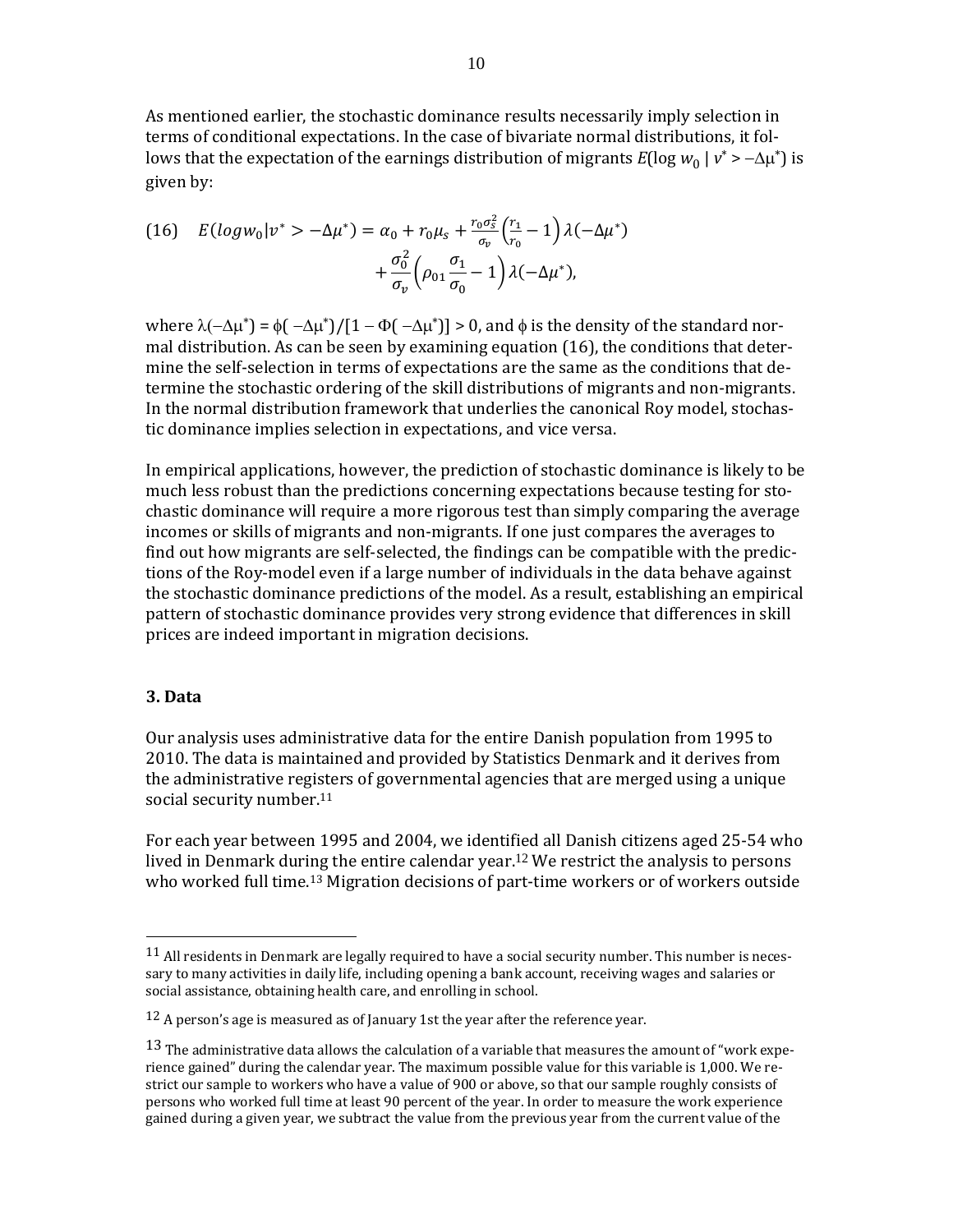the labor force may be driven by different factors, and the observed income of these workers may not be indicative of their true earnings potential. The income variable for each year is constructed by adding the worker's annual gross labor income and positive values of freelance income.<sup>14</sup>

We merged this information with data from the migration register for the years 1995 through 2010. The migration register reports the date of emigration and the country of destination. Even though it is possible for Danish citizens to emigrate without registering, we expect that the numbers of persons who do so is small as it is a legal requirement for Danish citizens to report emigration. Danish tax laws provide further incentives for migrants to register when they emigrate.

After identifying the population of interest, we determined for each person whether he or she emigrated from Denmark during the following calendar year. If we found that a particular person emigrated, we searched for the person in the migration register for subsequent years to determine if the migrant returned to Denmark at some point in the future, and recorded the date of possible return migration. The migration register includes near-complete information on return migration, as registration in Denmark is required for the return migrant to be eligible for income transfers and to be covered by national health insurance.

To focus on migration decisions that are permanent in nature, we restrict the analysis to migration spells that are at least five years long.<sup>15</sup> We define a migrant as an individual who is found in one of the 1995-2004 cross-sections, who emigrates from Denmark during the following year to destinations outside Greenland or the Faroe Islands, and who stays abroad for at least five years.<sup>16</sup> Individuals who emigrated for less than five years were removed from the data, and the rest of the population is then classified as nonmigrants.<sup>17</sup> The analysis of both migrants and non-migrants is further restricted to only include Danish citizens who do not have an "immigration background."<sup>18</sup>

<u> 2000 - Andrea Andrew Maria (h. 1888).</u><br>2001 - Andrew Maria (h. 1889). variable. Persons who had a missing value for work experience in either of the two years were dropped from the sample. Missing values in this variable typically indicate that the person spent time abroad.

 $14$  The information on earnings is taken from the tax records for each calendar year. This variable is considered to be of high quality by Statistics Denmark. Some persons also report negative values for freelance income. These negative values are likely to be due to losses arising from investments and do not reflect the productive characteristics of the individual.

<sup>15</sup> Having stayed abroad for five years predicts longer migration spells. For example 72% of men and 71% of women who left Denmark in 1996 and were still abroad after five years were also abroad after ten years. 

<sup>16</sup> Greenland and the Faroe Islands are autonomous regions but still part of Denmark. We have excluded these destinations as many of these migrants could have originated in Greenland or the Faroe Islands, and many would actually be returning home rather than emigrating from Denmark. The exact duration requirements were 1,825 days or longer for long-term migrants.

 $17$  We also examined the selection of short-term migrants and the qualitative results are similar to those reported below, although the intensity of selection is weaker.

 $^{18}$  Statistics Denmark defines a person to have "no immigrant background" if at least one of the parents was born in Denmark and the person is/was a Danish citizen. We searched the population registers from 1980 to 2010 for the parents of the persons in our sample, and if a parent was found he or she was required to be a Dane with no immigrant background as well.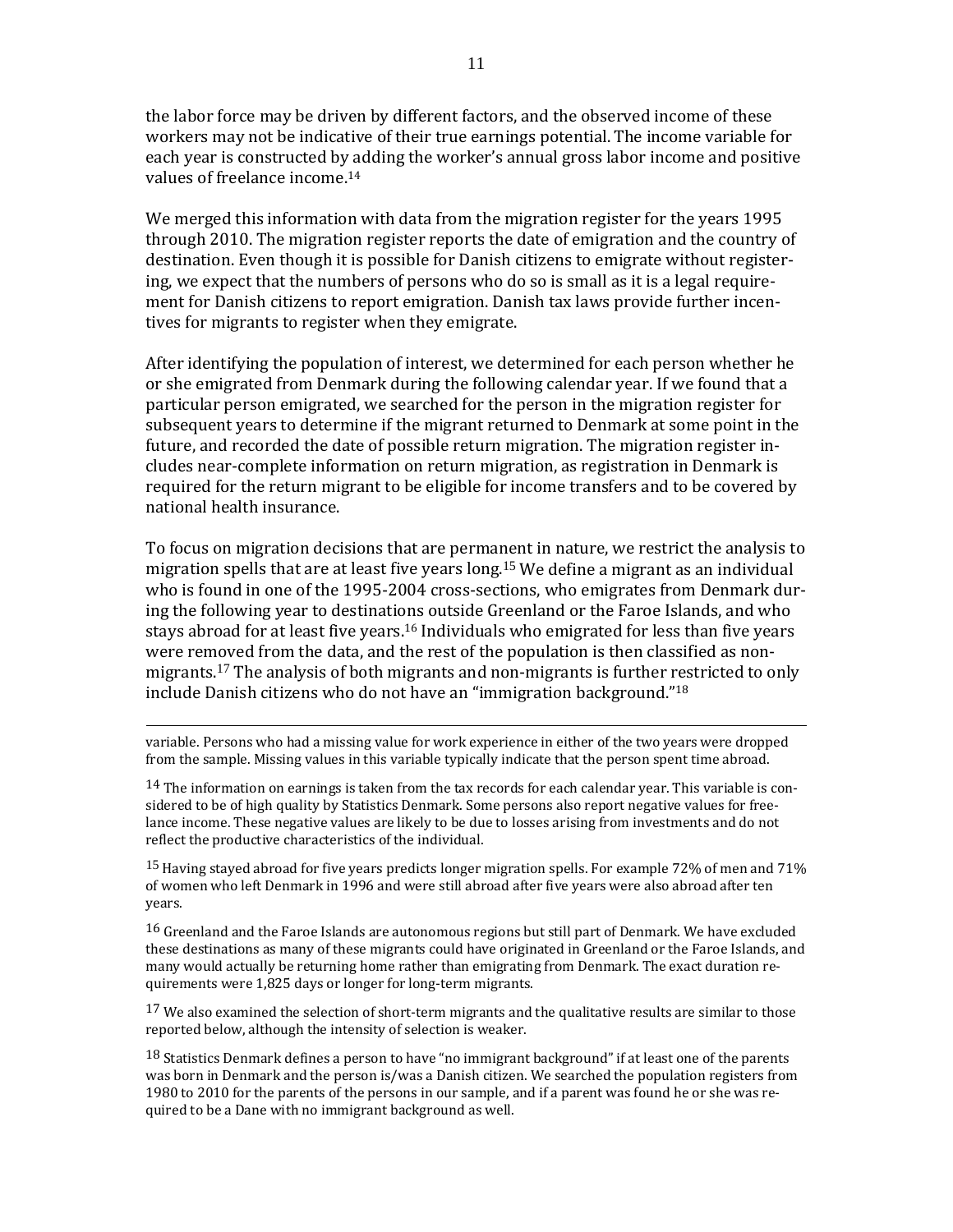Table 1 reports summary statistics from the Danish administrative data. The panel data set contains over 6.4 million male and 5.1 million female non-migrants. The construction of the data implies that non-migrants appear in the data multiple times (potentially once in each cross-section between 1995 and 2004). We were able to identify 7323 male and 3436 female migrants. By construction, these migrants are persons who we first observe residing in Denmark and who left the country at some point between 1996 and  $2005$ . As Table 1 shows, the Danish emigrants are younger than the non-migrants, regardless of gender. Despite the age difference, the emigrants earned higher annual incomes in the year prior to the migration than the non-migrants.

We construct a simple measure of "standardized earnings" that adjusts for differences in age, gender, and year effects. Standardized earnings are defined by the ratio of a worker's annual gross earnings to the mean gross earnings of workers of the same age and gender during the calendar year.<sup>19</sup> Table 1 shows that emigrants earn more than non-migrants in terms of standardized earnings. In particular, male emigrants earn about 30 percent more than non-migrants, and female emigrants earn about 20 percent more. 

Table 2 reports the number of emigrants moving to different destinations. The largest destinations for both men and women are two other Nordic countries, Sweden and Norway, as well as the United States, the United Kingdom and Germany.<sup>20</sup> These five countries account for 57 percent of all emigration.

Finally, it is also interesting to summarize the link between education and emigration. Table 3 reports the education distributions for non-migrants and migrants. It is evident that the migrants tend to be more educated than the non-migrants, among both men and women. For example, 50 percent of Danish male non-migrants have a vocational education, as compared to only 30 percent of migrants to non-Nordic destinations. Similarly, the fraction of male migrants to non-Nordic destinations with a Master's degree is 24 percent, whereas only 7 percent of male non-migrants have a Master's degree.

In order to add time dimension, the evolution of the emigration rate is presented in figure 1a for men and in figure 1b for women separately for the whole population and for those with higher education and without higher education. As we are looking at long-term migration, the emigration rates are small, but there is an upward trend. The rate is higher for men and for those with higher education. We also computed the difference between the average of the log standardized earnings, or a degree of selection, for migrants and non-migrants for each year from 1995 to 2004 for men and women separately. The results are reported in figures 2a and 2b. There is a downward trend in the difference for both men and women. The finding makes sense: when the migrants are positively self-selected and the emigration rate gets bigger the average standardized earnings of migrants should get smaller. However, the variation across years is small, so that pooling the data is justified.

 

 $19$  Both migrants and non-migrants, as well as shorter-term migrants, are included in these calculations.

 $20$  If we relax the constraints on labor market status and age to enter the sample, the United Kingdom emerges as the largest destination because of the large number of Danish students who pursue their education there.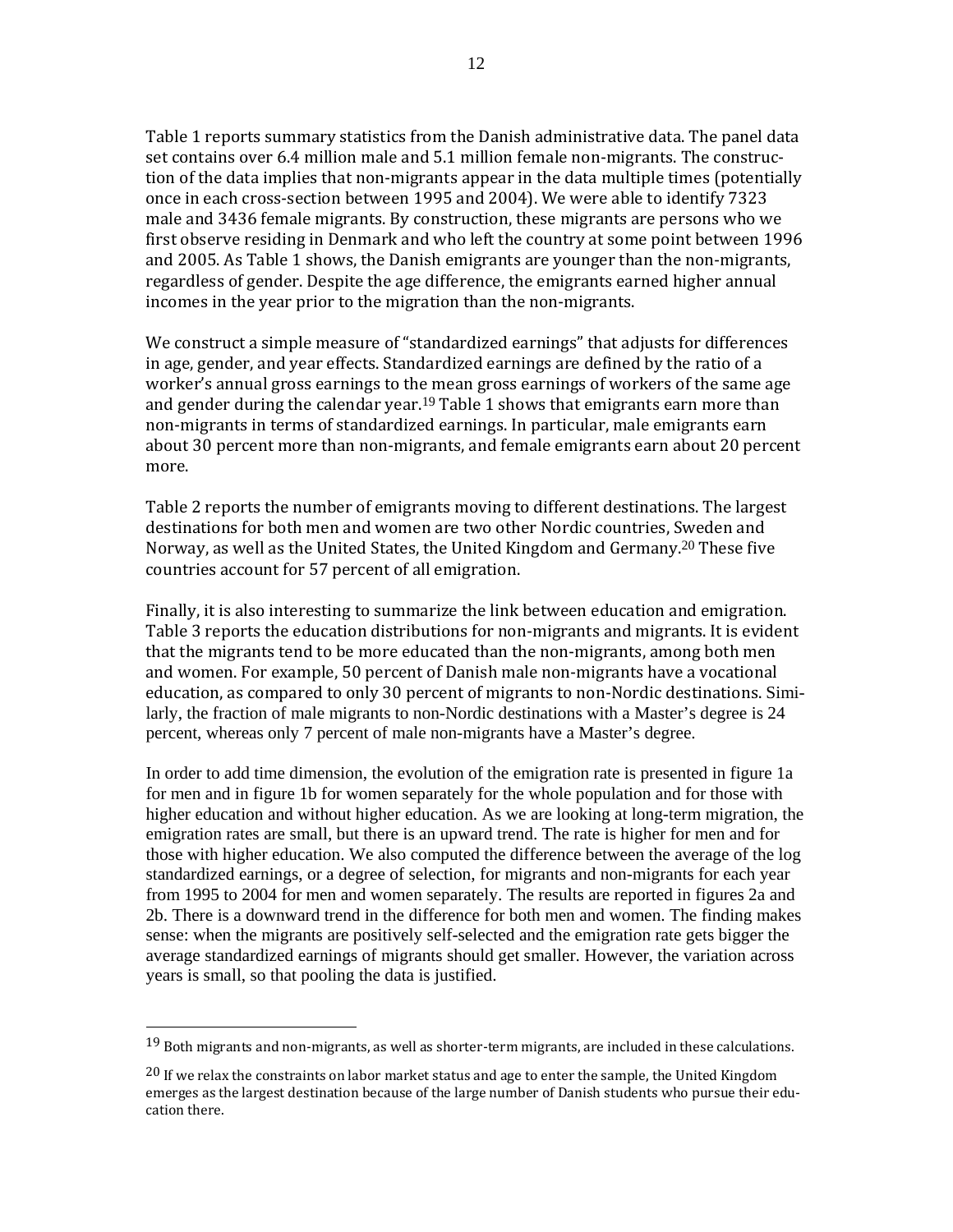To summarize, the descriptive findings suggest a strong degree of positive selection—at least as measured by education and differences in the conditional means of earnings.

#### **4. Selection in pre‐migration earnings**

 

This section presents empirical evidence on the self-selection of emigrants from Denmark in terms of standardized pre-emigration earnings. The main empirical finding is that long-term emigrants from Denmark were, in general, much more productive prior to their migration than individuals who chose to stay.

Of course, the summary statistics reported in Table 1 already suggest positive selection among emigrants because their standardized earnings exceeded those of non-migrants. However, differences in conditional averages could be masking substantial differences between the underlying probability distributions. Our theoretical framework predicts that the distribution of earnings for migrants should stochastically dominate that of non-migrants. As a result, our empirical analysis will mainly consist of comparing cumulative distributions of standardized earnings between migrants and non-migrants. An advantage of simply graphing and examining the cumulative distributions is that the analysis does not require any type of kernel density estimation, and that we do not need to impose any statistical assumptions or parametric structure on the data. We will also present kernel density estimates of the earnings density functions as an alternative way of presenting the key insights. Finally, we will derive and report statistical tests to determine if the data support the theoretical prediction of stochastic dominance.

Figure 3a illustrates the cumulative earnings distributions for male migrants to Nordic countries, male migrants to destinations outside Nordic countries, and for male nonmigrants. The values of the standardized earnings are truncated at -2 and 2 to make the graphs more tractable.<sup>21</sup> The figure confirms that migrants were positively selected during the study period. The cumulative distribution function of standardized earnings of migrants to destinations outside the Nordic countries is clearly located to the right of the corresponding cumulative distribution for non-migrants, as would be the case if the cumulative distribution of migrants stochastically dominates that of non-migrants. The figure also shows that the distribution function for migrants to other Nordic countries is located to the right of that for non-migrants. However, the selection of the migrants to Nordic countries seems weaker. This weaker selection may arise because the rate of return to skills in Nordic countries is relatively low when compared to that in other potential destinations.<sup>22</sup> Figure 3b presents corresponding evidence for women.<sup>23</sup> The main findings are qualitatively similar, but the positive selection seems weaker.

 $21$  The truncation does not alter the results considerably as the shares of observations below the lower and above the upper truncation points are small. Further, the following analysis of differences between cumulative distribution functions does not use truncation.  $0.07\%$  of non-migrants,  $0.19\%$  migrants to other Nordic countries and 0.11% of migrants to other destinations lie below the lower truncation point. Correspondingly, 0.03% of non-migrants and 0.21% of migrants to destinations outside Nordic countries lie above the upper truncation point. There are no migrants to other Nordic countries above the upper truncation point.

 $^{22}$  Moreover, some Danes may live in southern Sweden but work in Denmark. As this type of migration is not related to returns to skills in the destination country this should decrease the estimated selection to Nordic countries.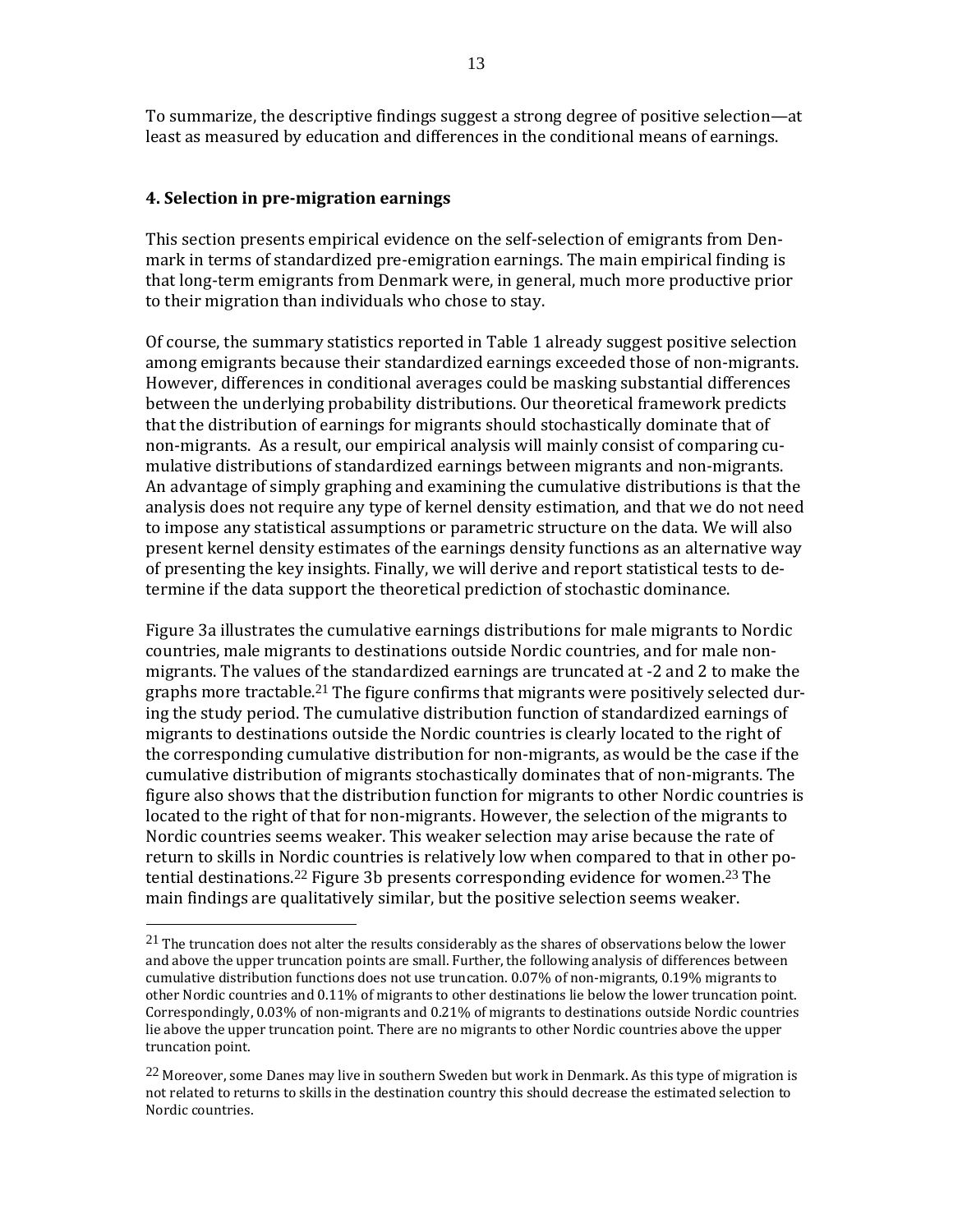Figure 4a presents the corresponding kernel estimates of the density functions of the logarithm of standardized earnings for men, while Figure 4b presents the respective graphs for women.<sup>24</sup> The density functions again reveal the positive selection of migrants moving outside the Nordic countries, both for men and women.

As is evident from the figures, Kolmogorov-Smirnov tests comparing the earnings distributions for different groups reject the hypothesis that the underlying earnings distributions are the same at a highly significant level. In addition to showing that the cumulative distributions are different, it is also important to determine if the evidence statistically supports the theoretical prediction that the cumulative distribution function of migrants stochastically dominates that of non-migrants. Statistical tests for first-order stochastic dominance are highly sensitive to small changes in the underlying distributions, making it difficult to rank distributions in many empirical applications.<sup>25</sup> As noted by Davidson and Duclos (2013), it may be impossible to infer stochastic dominance over the full support of empirical distributions if the distributions are continuous in the tails, simply because there is not enough information in the tails for meaningful testing of any statistical hypothesis. It would then make sense to focus on testing stochastic dominance over a restricted range of the distribution. We apply an approach that characterizes the range over which the value of the cumulative distribution function for nonmigrants is statistically significantly larger than that of non-migrants.

In particular, we calculate the difference between the cumulative distribution functions with confidence intervals. To calculate the confidence intervals we use tools that were introduced in Araar (2006) and Araar et al. (2009).<sup>26</sup> More formally, we test the following null hypothesis for each  $w \in U$ , where U is the joint support of the two distributions:

(17) 
$$
H_0: \Delta(\mathbf{F}(w)) = \mathbf{F_N}(w) - \mathbf{F_M}(w) < 0,
$$

against the alternative hypothesis

(18) 
$$
H_1: \Delta(\mathbf{F}(w)) = \mathbf{F_N}(w) - \mathbf{F_M}(w) \ge 0
$$

and characterize any relevant range of  $w$  where we are able to reject the null.

<u> 2000 - Andrea Andrew Maria (h. 1888).</u><br>2001 - Andrew Maria (h. 1889).

<sup>&</sup>lt;sup>23</sup> For women, 0.06% of non-migrants lie below the lower truncation point and 0.00% of non-migrants lie above the higher truncation point. There are no migrants lying below the lower or above the higher truncation point.

 $^{24}$  Following Leibbrandt et al. (2005) and Fernandes-Huertas Moraga (2011), we use Silverman's reference bandwidth multiplied by 0.75 to prevent over-smoothing. The same bandwidth is used also in all the kernel density estimates reported in subsequent calculations.

<sup>&</sup>lt;sup>25</sup> This can lead to difficulties in empirical work, and less restrictive concepts such as *restricted first order stochastic dominance* (Atkinson, 1987) and *almost stochastic dominance* (Leshno and Kevy, 2002) have been proposed.

<sup>&</sup>lt;sup>26</sup> The calculations are implemented using the DASP Stata module presented in Araar and Duclos (2013).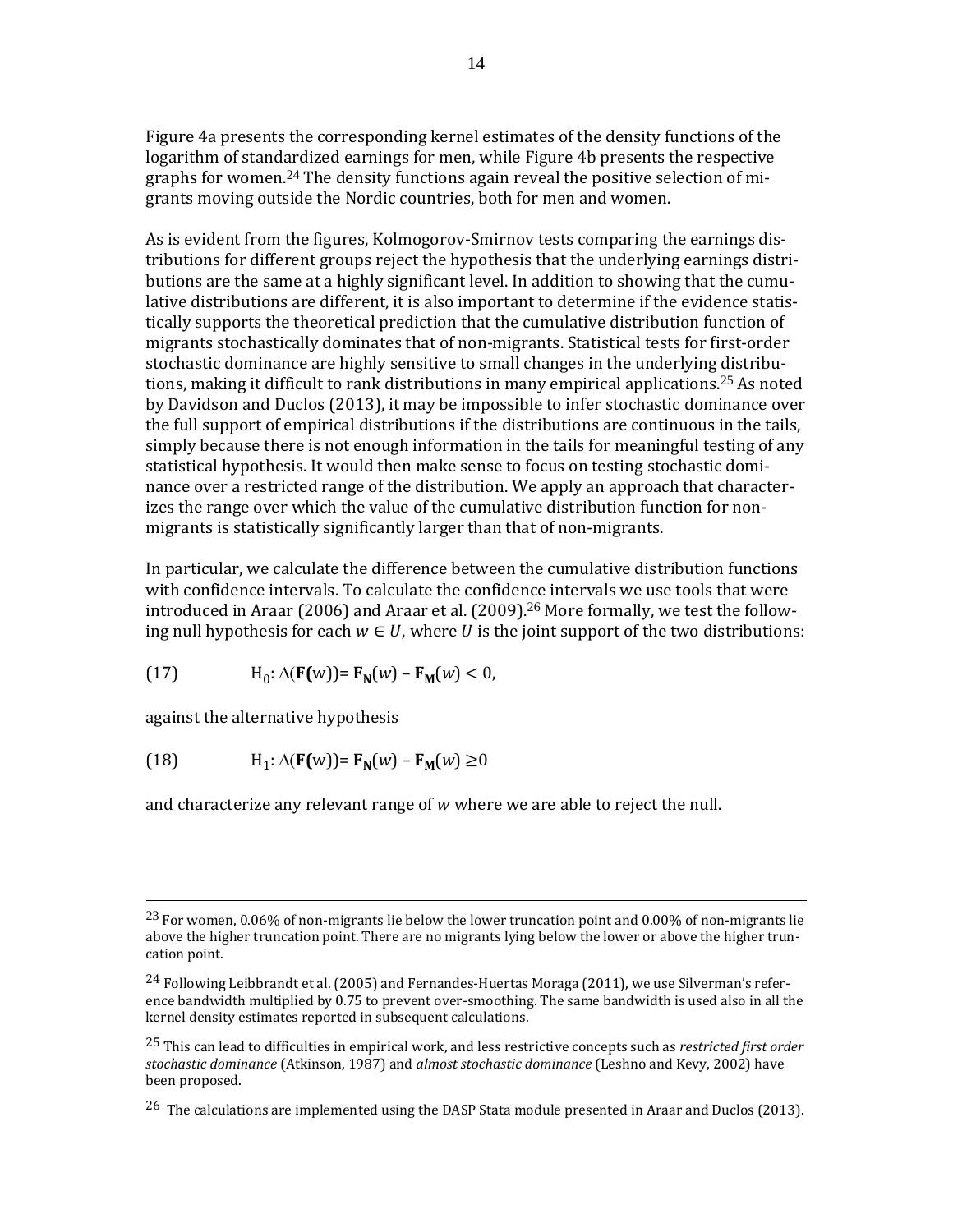Let  $\hat{\sigma}(w)$  be the standard deviation of the estimator  $\hat{\Delta}(\mathbf{F}(w))$ , and let *z*( $\theta$ ) be the (1 –  $\theta$ <sup>th</sup> quantile of the standard normal distribution.<sup>27</sup> Davidson and Duclos (2000) show that the estimator  $\hat{\Delta}(\mathbf{F}(w))$  is consistent and asymptotically normally distributed. We can then define the lower bound for a one-sided confidence interval for  $\Delta(F(w))$  as:<sup>28</sup>

(19) 
$$
\widehat{LB}_{\Delta(\mathbf{F}(w))} = \widehat{\Delta}(\mathbf{F}(w)) - \widehat{\sigma}(w)z(\theta).
$$

We estimate the standard errors using a Taylor linearization and allow for clustering at the individual level. We then implement the procedure by calculating the lower bounds of the confidence intervals for the estimate  $\hat{\Delta}(F(w))$  defined in equation (19).

Table 4 reports the shares of migrants and non-migrants whose earnings are outside the range over which the migrant distribution stochastically dominates at a 95 percent confidence level. Consider first the distributions of non-migrant men and men migrating to destinations outside the Nordic countries. Although it is not clearly visible from figure 3a, the cumulative distribution functions cross near the lower tails of the distributions. Figure 5a depicts  $\hat{\Delta}(F(w))$  and lower and upper bounds for a 95% confidence interval.<sup>29</sup> The lower bound of the confidence interval is positive on most of the range covering the supports of the distributions. Only 2.0 percent of the migrants and 3.4 percent of the non-migrants lie below the lower bound of the range where the lower bound of the confidence interval is positive, whereas the shares of migrants and non-migrants above the upper bound of the range are  $0.1$  and  $0.0$  percent. Put differently, the earnings of almost 98 percent of male migrants to destinations outside Nordic countries are on the range where the cumulative distribution function for non-migrants is statistically significantly above the function for migrants.

Figure 5b depicts  $\hat{\Delta}(\mathbf{F}(w))$  and the bounds for a 95% confidence interval for nonmigrant women and women migrating to destinations outside Nordic countries. Only 2.8 percent of the migrants and 4.1 percent of the non-migrants have earnings below the range where the lower bound of the confidence interval is positive, and an even smaller 0.2 percent of the migrants and 0.0 percent of the non-migrants have earnings above this range. We interpret these findings as support for the stochastic dominance prediction for both men and women migrating outside Nordic countries.

Figures 6a and 6b and the bottom panel of Table 4 present a corresponding analysis by comparing the cumulative distributions of persons who migrate to other Nordic countries with that of non-migrants. Almost 12 percent of male migrants and 16 percent of male non-migrants have earnings that lie below the range where  $\widehat{LB}_{\Delta(F(w))}$  is positive, and another 1.5 percent of the migrants and 0.7 percent of the non-migrants have earnings above the range. Put differently, about 87 percent of the male migrants to Nordic countries have incomes on the range where  $\widehat{LB}_{\Delta(F(w))}$  is positive. For women, it can be seen in Table 4 that almost 95 percent of the migrants going to Nordic countries have

 

<sup>&</sup>lt;sup>27</sup> The asymptotic variance of  $\hat{\Delta}(w)$  is derived in Araar et al. (2009).

<sup>&</sup>lt;sup>28</sup> Chow (1989) proved the theorem for the case of independent samples. Davidson and Duclos (2000) show that the results also extend to the case of paired incomes from the same population.

 $29$  The upper bounds are calculated similarly to the lower bounds.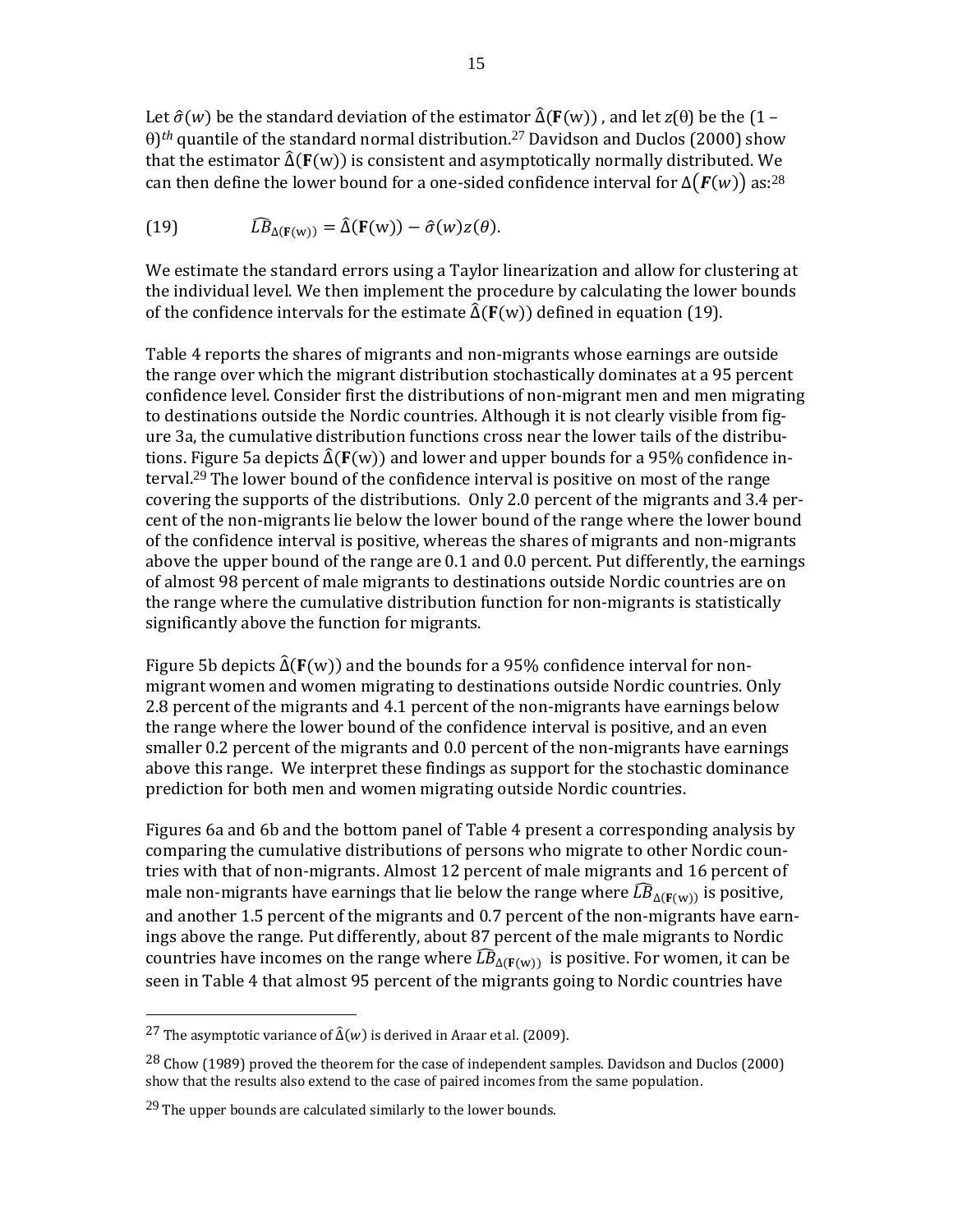earnings on the range where  $\widehat{LB}_{\Delta(F(w))}$  is positive. To sum up, the findings offer support to the stochastic dominance prediction for male and female migrants regardless of their destination, although the evidence is weaker for men who migrated to Nordic countries.

Additional support for our theory comes from Mexico. Our theory predicts that the earnings distribution of migrants from Mexico to the United States should be stochastically dominated by the earnings distribution of non-migrants. Fernández-Huertas Moraga (2011) presents these distributions for men. Although he does not present confidence intervals as we do, the figures suggest a pattern that mirrors what we find for Denmark, reversing the curves for migrants and non-migrants. In Mexico, the wage distribution of non-migrants stochastically dominates that of migrants, apart from an overlap for a few percent at the bottom and converging at the top.

#### **5. Selection in unobserved characteristics**

 

In the previous section, we documented the selection that characterizes the migrants using the total pre-migration earnings (after adjusting for age and year). We now examine a specific component of earnings, namely the component due to unobserved characteristics. In particular, we now adjust for differences in educational attainment between migrants and non-migrants (as well as other observable variables) by running earnings regressions, and determine whether the distribution of the residuals differs between the two groups. $30$ 

By construction, the residuals from a Mincerian wage regression reflect the part of earnings that is uncorrelated with the observed measures of skill. Obviously, the decomposition is somewhat arbitrary because it depends on the characteristics that are observed and can be included as regressors in the wage equation. Nevertheless, the study of emigrant selection in terms of wage residuals is important for a number of reasons.

First, selection in terms of unobservable characteristics sheds light on the importance of the quality of job matches relative to the skill component that is internationally transferable. The theory predicts that the nature of the selection in unobservable characteristics depends on the magnitude of the correlation coefficient measuring how the source and destination countries value these types of skills. As long as this correlation is strongly positive (so that unobserved characteristics are easily transferable across countries), Danish emigrants would be positively selected in unobservables. After all, the payoff to these types of skills is likely to be greater in the destination countries. However, it could be argued that the correlation between the wage residuals in Denmark and abroad may be "small". For example, the residuals from the wage regression may be largely reflecting the quality of the existing job match in the Danish labor market, rather than measuring the worker's innate productivity. To the extent that the quality of the job match plays an important role in generating the residual, the correlation in this residual across countries would be expected to be weak (in fact, a pure random matching model would suggest that it would be zero). As a result, there would be negative se-

 $30$  In the earnings regressions we use non-standardized annual earnings as the dependent variable. We include age and year fixed effects and run the regressions separately for men and women.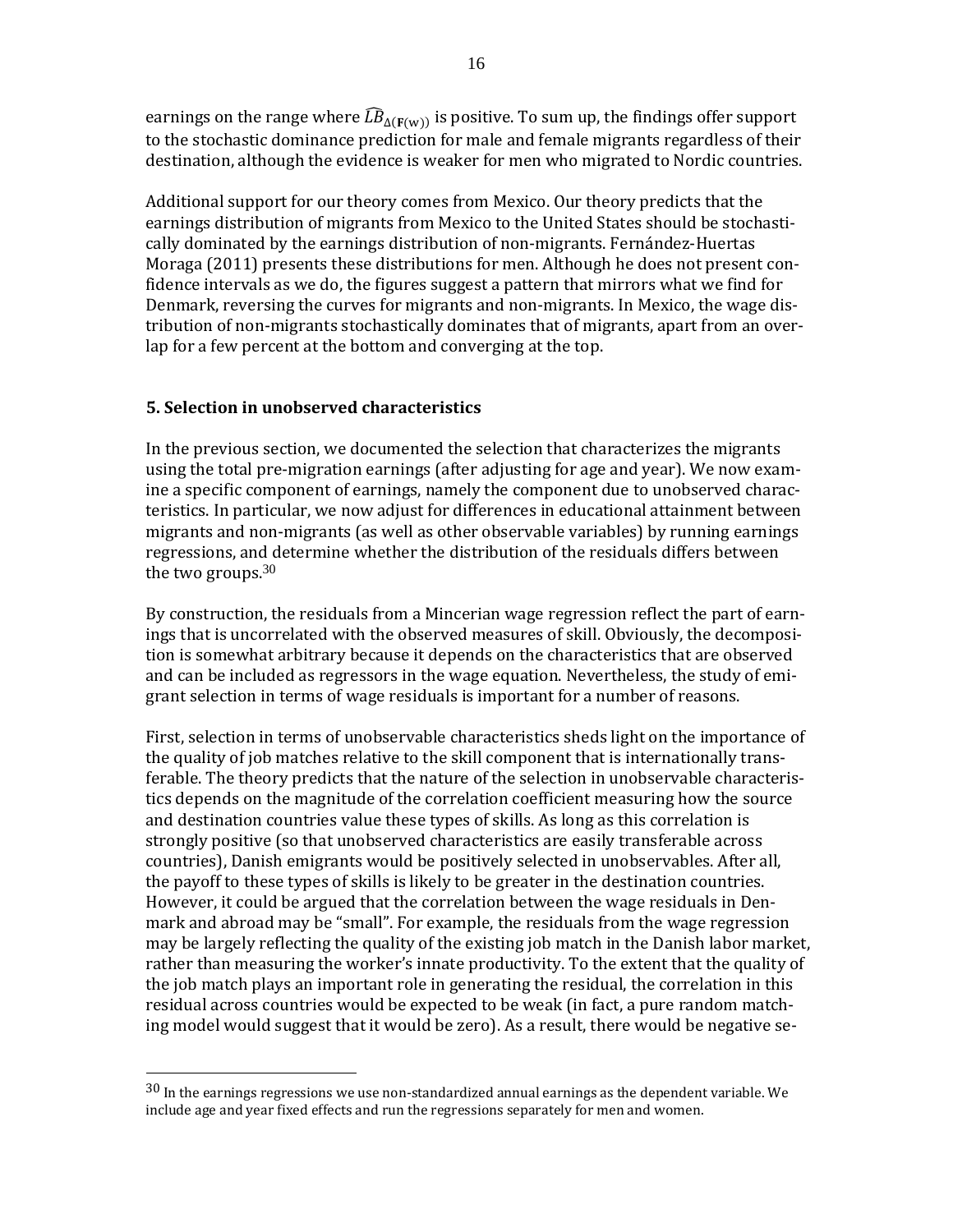lection in unobserved characteristics simply because Danish workers with good job matches (and hence high values of the residual) would not move.

Second, the theory also suggests that the nature of the selection in pre-migration earnings depends on a weighted average of the selection that occurs in observable and unobservable characteristics, with the weights being the fraction of earnings variance attributable to each type of skill. Because observable characteristics play only a limited role in explaining the variance of earnings in the population, it is crucial to precisely delineate the nature of selection in unobservable characteristics.

Table 5 reports the Mincerian wage regressions that we use to calculate the residuals. The sample includes the whole population of prime aged full time workers pooled over the entire  $1995-2004$  period. In addition to vectors of fixed effects giving the worker's age and educational attainment, we also include the worker's marital status and number of children. The regressions are estimated separately for men and women.

Figure 7a presents the cumulative distributions of wage residuals for male migrants to Nordic countries, male migrants to destinations outside Nordic countries, and male nonmigrants. The values of the residuals are truncated at -2 and 2, a range that covers practically all of the population.<sup>31</sup> The cumulative distribution function of residuals for emigrants who moved outside the Nordic countries is located to the right of the cumulative distribution for migrants to Nordic countries, which in turn is located to the right of the cumulative distribution of the non-migrants. The visual evidence, therefore, provides a strong indication that migrants are positively selected in terms of unobserved characteristics. Figure 7b presents the analogous evidence for women.<sup>32</sup> The figure shows that female migrants are also positively selected in terms of wage residuals. As was the case when comparing the measure of pre-migration earnings in the previous section, the selection in unobserved characteristics is less pronounced for women than for men. One explanation for this could be that men are typically primary earners in couples.

We also performed Kolmogorov-Smirnov tests on the distributions of residuals for nonmigrants and migrants to other Nordic countries and for migrants to other destinations (separately for men and women). All the tests clearly rejected the null hypothesis, confirming that the distributions of residuals indeed differ among the groups.<sup>33</sup>

The evidence on the positive selection of migrants in unobserved characteristics obviously implies that the selection in pre-migration earnings documented in the previous section cannot be attributed solely to the fact that migrants are more educated. Instead, we find that there is positive selection *within* education groups. This result also has im-

 

 $31$  For men, 0.05% of non-migrants, 0.19% of migrants to other Nordic countries and 0.11% of migrants to other destinations lie below the lower truncation point. Correspondingly, 0.03% of non-migrants and 0.23% of migrants to destinations outside Nordic countries lie above the upper truncation point. There are no migrants to other Nordic countries above the upper truncation point.

 $32$  For women, 0.05% of non-migrants lie below the lower truncation point and 0.00% of non-migrants lie above the higher truncation point. There are no migrants lying below the lower or above the higher truncation point.

<sup>33</sup> The *p*-value for the test between women migrating to other Nordic countries and to other destinations was 0.015 and all the other *p*-values were 0.000, so that all tests clearly reject the hypothesis that the observations are drawn from the same distribution.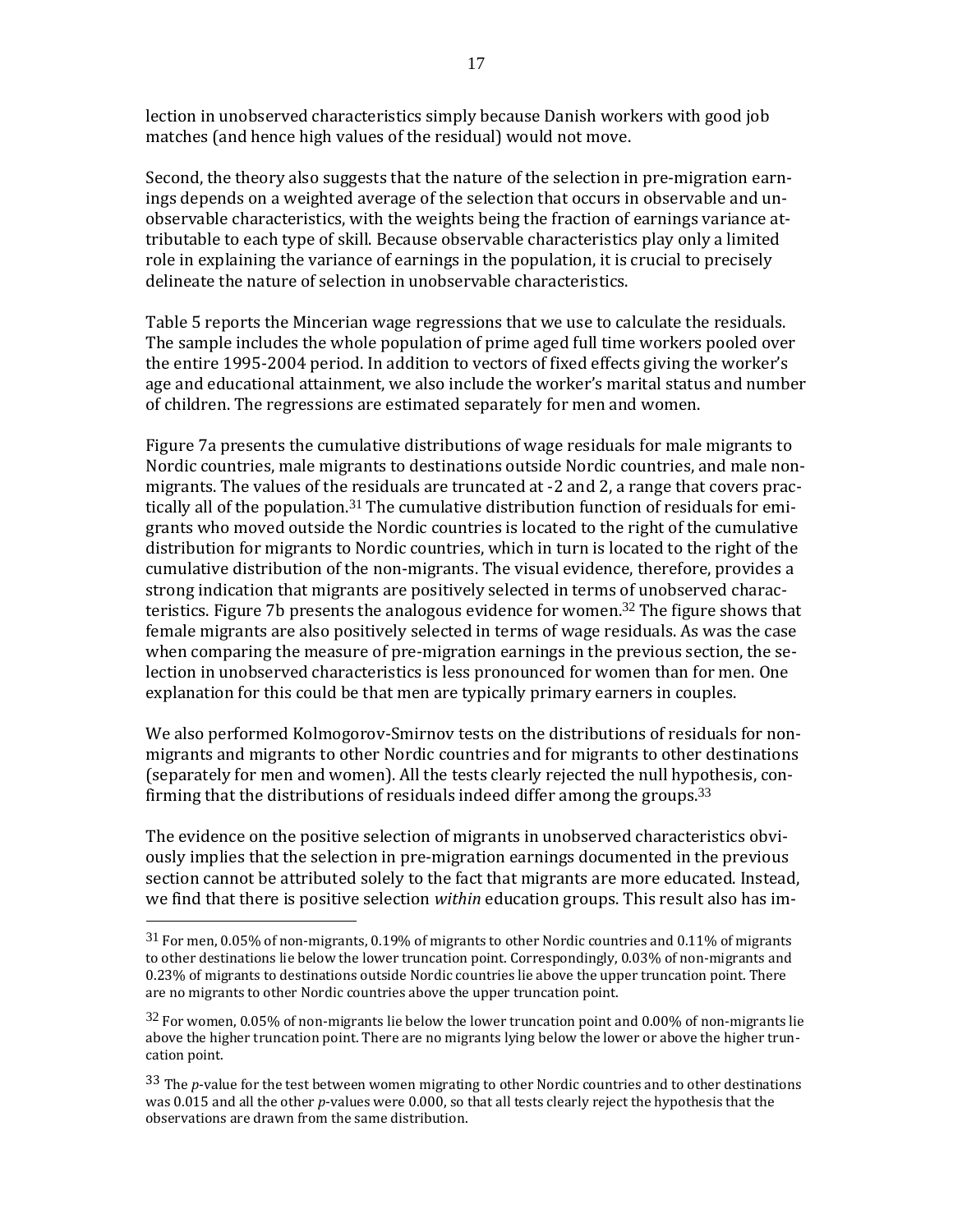plications on the interpretation of earnings regression residuals in general. The residuals from wage regressions are sometimes interpreted as reflecting the value of the job match between the worker and the employer. If a high value for the residual only reflects a good match, we would then expect to find that workers with large residuals would be less likely to change jobs and less prone to migrate. Our findings clearly reject this interpretation. Comparing results on the self-selection to other Nordic countries and the rest of the world suggests that search for a better job match to those who have a bad job match in Denmark is more pronounced among migrants to other Nordic countries.34

As in the previous section, we also calculated the difference between the cumulative distribution functions with confidence intervals to determine whether empirical evidence supports the stochastic dominance prediction. The test results are summarized in Table 6. Figure 8a depicts  $\hat{\Delta}(\mathbf{F}(w))$  and the lower and upper bounds for a 95% confidence interval for the comparison between non-migrant men and men migrating to destinations outside Nordic countries. The lower bound of the 95% confidence interval is positive on the range of residuals covering most of the support of the two distributions. 9.9 percent of the migrants and 15.2 percent of the non-migrants have wage residuals below the lower bound of this range, whereas the shares of migrants and non-migrants above the upper bound of the range are  $0.1$  and  $0.0$  percent.<sup>35</sup>

Figure 9a depicts  $\hat{\Delta}(\mathbf{F}(w))$  and the bounds for a 95% confidence interval for nonmigrant men and men migrating to other Nordic countries. A 13 percent share of migrants and 15 percent of non-migrants have values of the wage residual that are below the lower bound of the range where the lower bound of the 95% confidence interval is positive, and shares of 2 percent and 1 percent of migrants and non-migrants have values of the residual that would place them above this range. Put differently, the residuals of over 84 percent of male migrants to destinations outside Nordic countries are on the range where the cumulative distribution function for non-migrants is statistically significantly above the function for migrants.<sup>36</sup> Interestingly, there is a sizable area in the left tail of the distribution of residuals where the upper bound of the confidence interval is negative.37 

 

 $34$  For this group, returns to unobserved productivity are not as important a criterion for self-selection as among migrants to the rest of the world, simply because differences in returns to skills between Denmark and other Nordic countries are minor. As a result, the mechanism of searching for a better match quality is more pronounced.

 $35$  For women, 20 percent of migrants and 25 percent of non-migrants have earnings residuals below the lower bound of the range where the lower bound of the confidence interval is positive, and shares of migrants and non-migrants above the range are less than one percent.

 $36$  For women, 20 percent of migrants and 25 percent of non-migrants have earnings residuals below the lower bound of the range where the lower bound of the confidence interval is positive, and shares of migrants and non-migrants above the range are 3 percent and 2 percent.

 $37$  A 2 percent share of migrants and 2 percent share of non-migrants have residuals in this area, and the interpretation would be that male migrants to other Nordic countries are negatively selected in terms of residuals in the left tail of the distribution.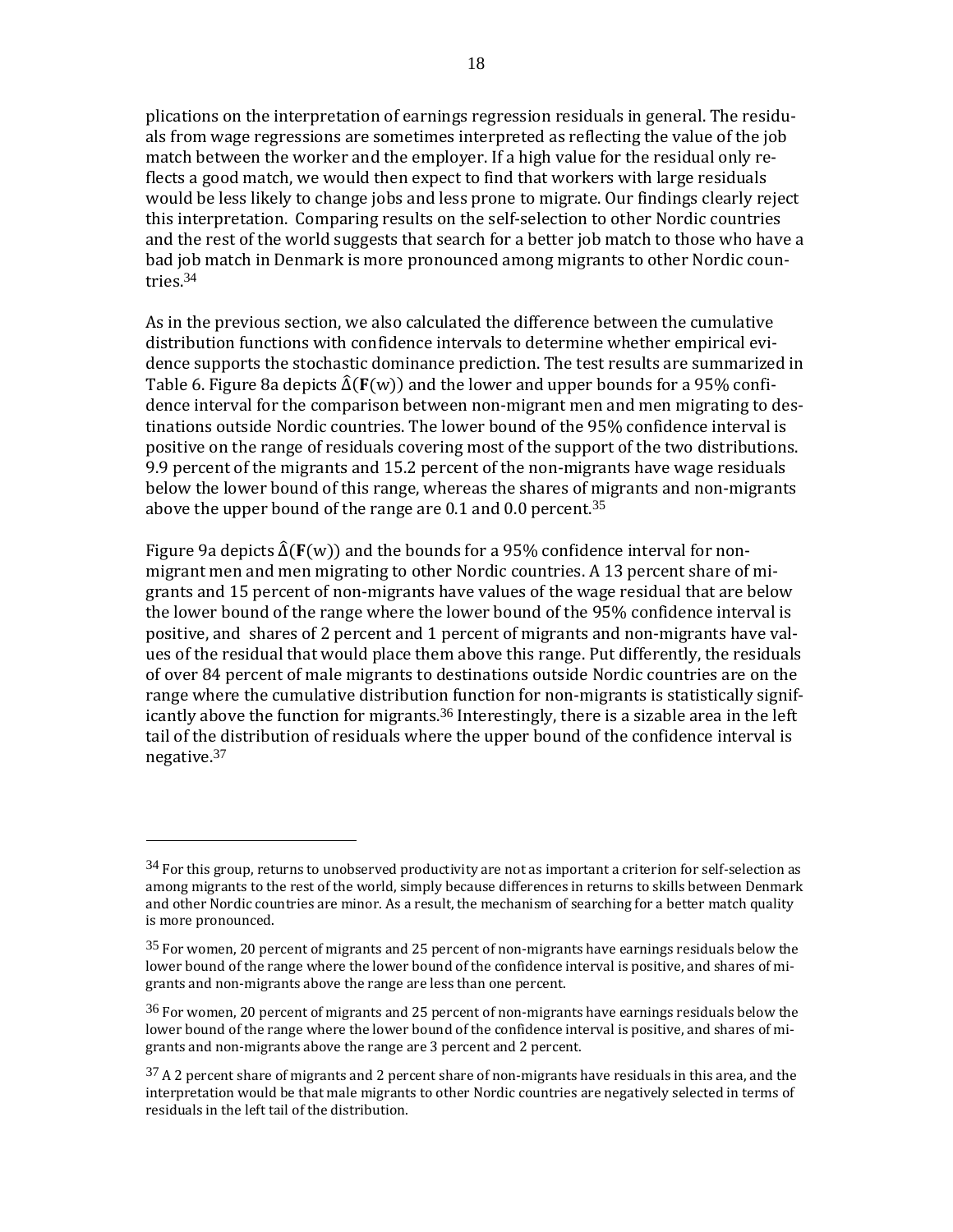We conclude by summarizing the evidence as follows: there is strong positive selection in unobservable characteristics in the sample of migrants that moved outside the Nordic countries and weaker evidence of positive selection in the sample of migrants who moved to other Nordic countries.

#### **6. Bias in counterfactual predictions**

The fact that emigrants are self-selected in their unobserved characteristics implies that using the observable characteristics of migrants to predict their counterfactual earnings had they chosen not to migrate will lead to biased results. Due to data constraints, this is precisely the empirical exercise conducted by Chiquiar and Hanson (2005), who adopt the methodology introduced by DiNardo, Fortin, and Lemieux (1996) and build a counterfactual wage density of what the Mexican immigrants would have earned in Mexico had they stayed. The actual wage density of Mexican "stayers" is then compared to the counterfactual density for migrants. By construction, this approach ignores the role of unobservable characteristics in the estimation of the counterfactual wage distribution.

A clear advantage of the Danish administrative data is that the earnings of emigrants can be observed before they emigrate, so there is no need to build a counterfactual density. One just needs to compare the earnings distribution of non-migrants to the actual distribution of future migrants, as we have done in the preceding analysis. The administrative data, however, allows us to precisely measure the extent of the bias resulting from carrying out the counterfactual exercise in Chiquiar and Hanson (2005). In particular, we can contrast the predicted counterfactual wage distribution of migrants had they not moved to the actual wage distribution of migrants prior to their move. We carry out this exercise by precisely replicating the various steps in the Chiquiar-Hanson calculations. It is worth emphasizing that this type of bias will arise not only in studies that examine the selection of migrants, but in *any* study that relies on observables to predict a counterfactual wage distribution.

Let  $w$  represent the logarithm of standardized annual earnings as defined earlier (i.e. earnings adjusted for age, gender, and year effects). Let  $f(w|x)$  be the density function of wages in Denmark, conditional on a set of observable characteristics  $x$ . Also, let  $I$  be an indicator variable equal to one if the individual migrates the following year and equal to zero otherwise. Define further  $h(x|I = 0)$  as the conditional density of observed characteristics among workers in Denmark who choose not to migrate, and  $h(x|I = 1)$ be the corresponding conditional density among migrants. The observed wage density for the non-migrants is

(20) 
$$
g(w|I=0) = \int f(w|x, I=0)h(x|I=0) dx.
$$

Similarly, the observed density for the migrants is

(21) 
$$
g(w|I=1) = \int f(w|x, I=1)h(x|I=1) dx.
$$

Up to this point, the analysis reported in this paper consists of directly estimating and comparing the distribution functions associated with the densities in equations  $(20)$ and  $(21)$ . Suppose that the pre-migration earnings density for non-migrants were not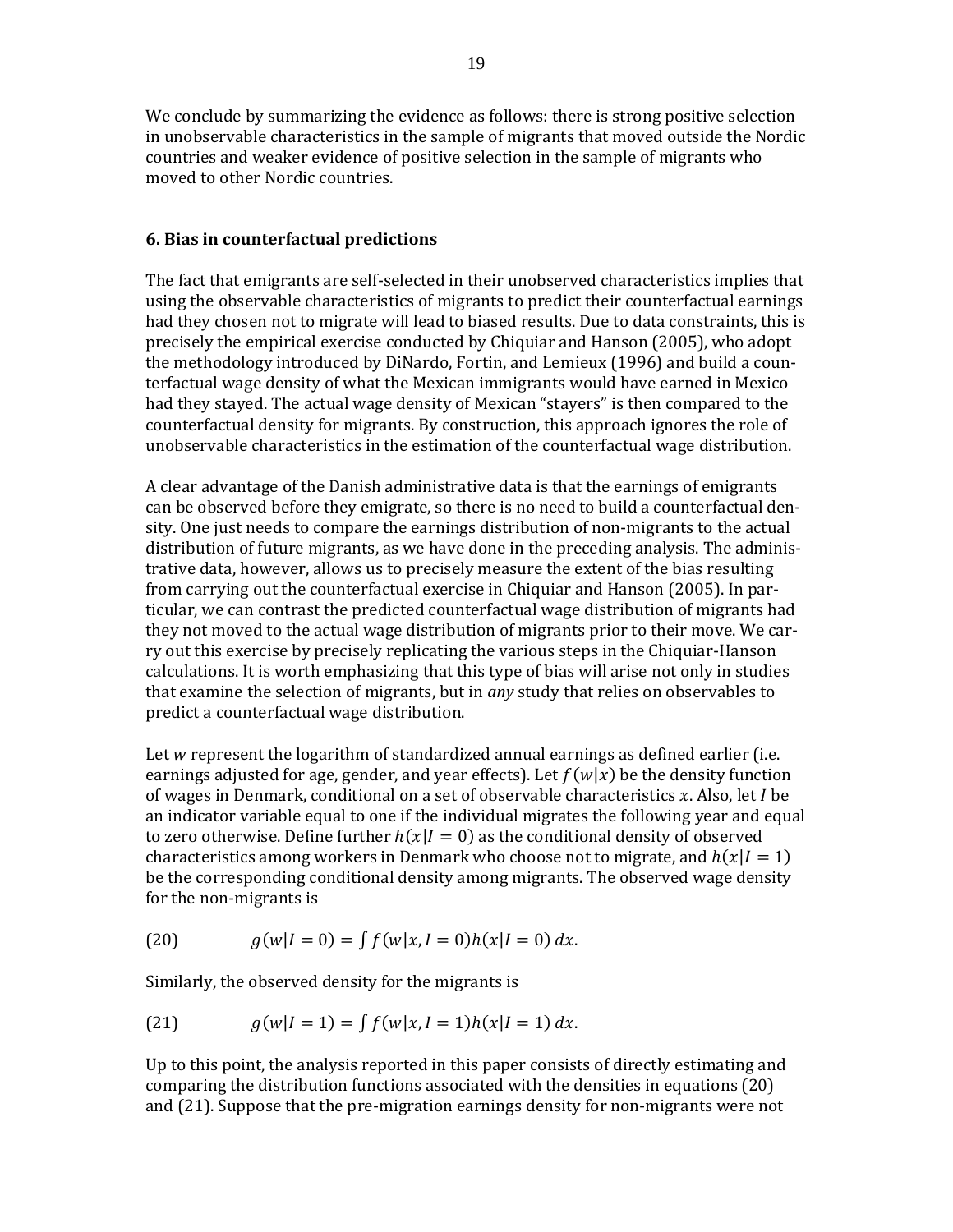available. We would instead attempt to estimate it from the observable characteristics of the migrants. The implied counterfactual distribution is:

(23) 
$$
\hat{g}(w|I=1) = \int f(w|x, I=0)h(x|I=1) dx.
$$

Equation  $(23)$  corresponds to the density of income for non-migrants, but it is instead integrated over the density of observable characteristics for migrants. Note that the counterfactual density in (23) can be rewritten as:

(24) 

$$
\hat{g}(w|I=1) = \int f(w|x, I=0)h(x|I=0)\frac{h(x|I=1)}{h(x|I=0)}dx
$$

$$
= \int \theta f(w|x, I=0)h(x|I=0) dx,
$$

where  $\theta = \frac{h(x|I=1)}{h(x|I=0)}$  $\frac{h(x|I=1)}{h(x|I=0)}$ . To compute  $\theta$ , we use Bayes' law to write:

(25) 
$$
h(x) = \frac{h(x|I=0)Pr(I=0)}{Pr(I=0|x)} \text{ and } h(x) = \frac{h(x|I=1)Pr(I=1)}{Pr(I=1|x)},
$$

where  $h(x)$  is the unconditional density of observed characteristics.

We can then combine these two equations to solve for  $\theta$ :

(26) 

$$
\theta = \frac{Pr(I = 1 | x)}{1 - Pr(I = 1 | x)} \frac{Pr(I = 0)}{Pr(I = 1)}.
$$

The proportion  $Pr(I = 0)/Pr(I = 1)$  is a constant related to the proportion of migrants in the data. It can be set to one in kernel density estimation without loss of generality. The weight we use in the estimation is then given by:

(27) 

$$
\theta^e = \frac{Pr(I=1|x)}{1 - Pr(I=1|x)}
$$

. 

As in Chiquiar and Hanson (2005), the individual weights  $\theta^e$  are calculated by estimating a logit model where the dependent variable indicates if a person emigrated. The regressors include a vector of age fixed effects, a vector of schooling fixed effects, variables indicating whether the worker is married and the number of children (and an interaction between these two variables), and a vector of year fixed effects.<sup>38</sup> Table 7 reports the logit regressions estimated separately by gender. The coefficients are then used to compute the weights for each non-migrant person in the sample.<sup>39</sup> Figures 10a and 10b

 

 $38$  We also tried specifications with age, age squared and interactions of explanatory variables, but we do not report these analyses as the resulting counterfactual distributions did not practically differ from the distributions resulting from this simpler specification.

 $39$  As earlier, we use Silverman's reference bandwidth multiplied by 0.75.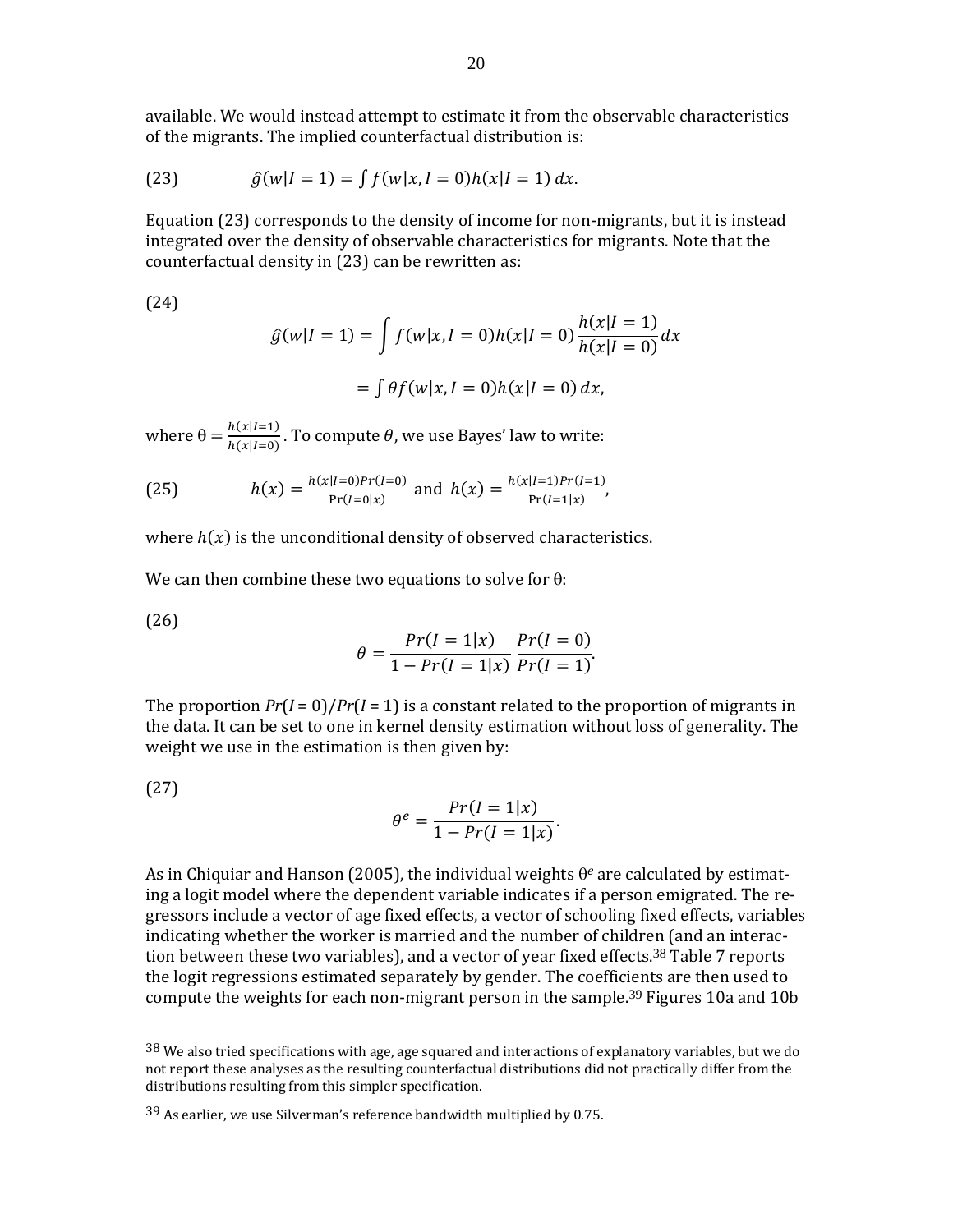present the resulting counterfactual density functions of the logarithm of standardized earnings as well as the actual distributions for migrants and non-migrants. $40$ 

The difference between the actual density for non-migrants and the counterfactual density for migrants reflects the part of self-selection that is due to observable characteristics. Similarly, the difference between the counterfactual and actual densities for migrants reflects the part of selection that is due to unobserved characteristics (i.e., all those variables that could not be included in the logit model).

One simple way of quantifying these distributional differences is to compute the averages of the various distributions. These calculations are reported in Table 8. Consider initially the results in the male sample. The difference between the mean of the actual distributions for migrants and non-migrants is  $0.245$  log points, but the difference between the counterfactual distribution and the distribution for non-migrants is 0.073. This implies that only about 30 percent of the positive selection in pre-migration earnings can be attributed to the observable characteristics included in the logit model, while about 70 percent is attributable to unobservable determinants of productivity.

The calculations in the female sample yield a difference of  $0.157$  log points between the means of the actual distributions for migrants and non-migrants and a difference of 0.074 points between the counterfactual distribution and the distribution for nonmigrants. As a result, observable and unobservable characteristics each account for about half of the positive self-selection in the pre-migration earnings of women.<sup>41</sup> The key lesson is clear: selection in unobservable characteristics plays a crucial role in determining the skill composition of emigrants.

The distinct role of observables and unobservables in determining the selection in the pre-migration earnings of migrants is evident if we return to the Roy model and equation (16), which presents the conditional expectation  $E(\log w_0 | v^* > -\Delta\mu^*)$ .

Equation (16) vields an interesting and potentially important insight. The nature of the selection in pre-migration earnings, of course, is given by the sum of the selection in observables and the selection in unobservables. Note, however, that each of these selection terms has a weighting coefficient that represents the variance in earnings attributable to observable characteristics ( $r_0^2 \sigma_s^2$ ) or to unobservable characteristics ( $\sigma_0^2$ ). As noted earlier, observable characteristics explain a relatively small fraction of the variance in earnings. Put differently, equation (16) implies that it is the selection in *unob*servables that is most likely to determine the nature of the selection that characterizes the emigrant sample.

 

 $40$  To conduct the counterfactual analysis we pool the sample of all migrants (regardless of whether they moved to Nordic countries or not).

<sup>&</sup>lt;sup>41</sup> The component of self-selection that is due to unobservable characteristics plays a somewhat smaller role for women. One reason could be that women are more often tied migrants, and the migration decision may be mainly based on the skills of the spouse. The variance in income is also smaller for women, which also makes the selection both in terms of observable and unobservable characteristics weaker.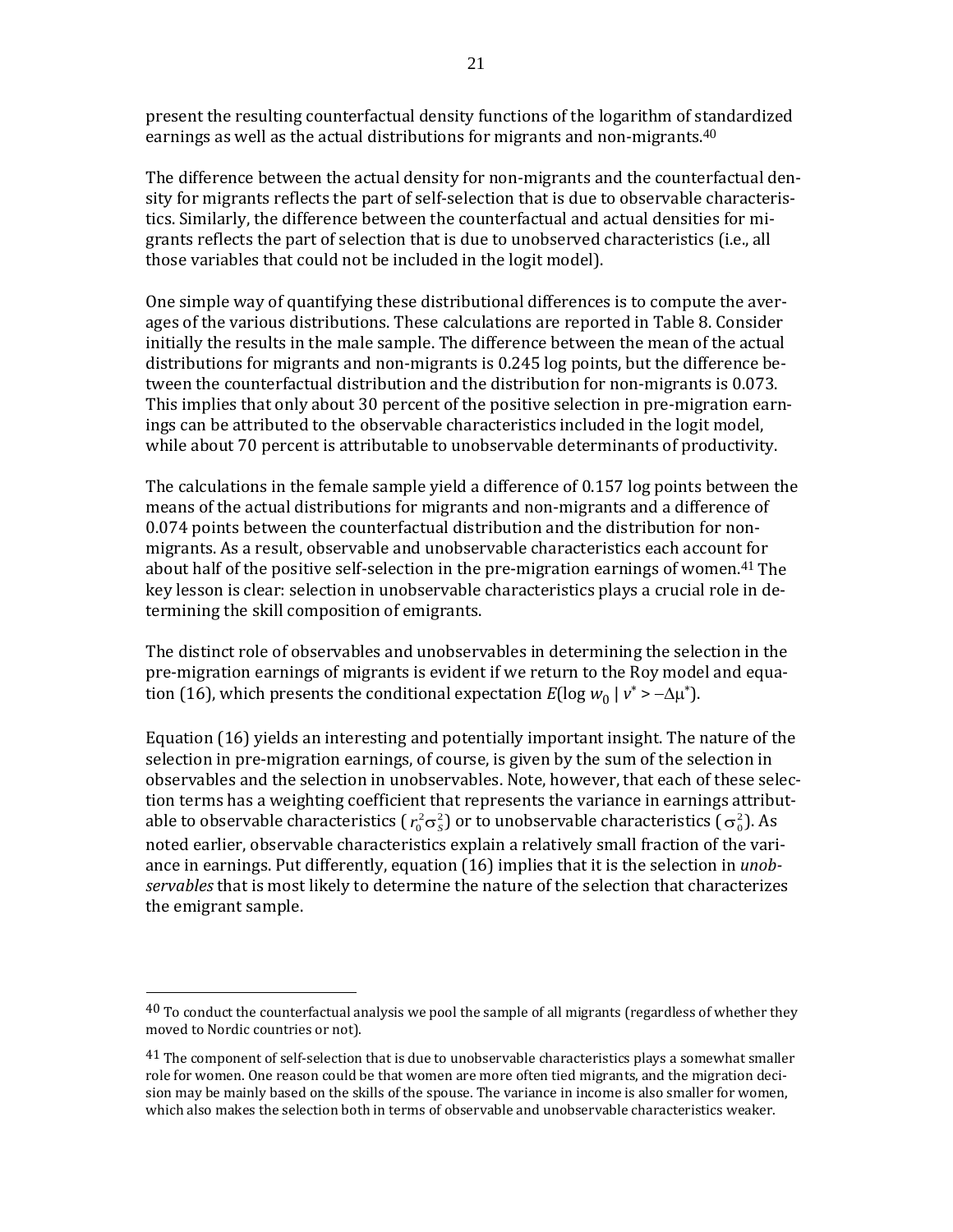To the extent that both types of selections (i.e., in observables and unobservables) work in the same direction, the counterfactual exercise described in this section will inevitably underestimate the true extent of positive selection in pre-migration earnings. Conversely, the counterfactual exercise will also attenuate the extent of "true" negative selection if there is negative selection in both components of skills. In fact, Fernández-Huertas Moraga (2011) presents a corresponding analysis using survey data from Mexico and finds that counterfactual estimates greatly underestimate the extent of negative selection in the pre-migration earnings of Mexicans who move to the United States. Put differently, the counterfactual exercise may lead to qualitatively right conclusions about the nature of the selection, but it may also generate a sizable bias, greatly underestimating the true extent of either positive or negative selection.

### **7. Selection and immigration restrictions**

 

As applied in the immigration literature, the Roy model focuses solely on the economic factors that motivate labor flows across international borders. The modeling typically ignores the fact that these flows occur within a policy framework where some receiving countries enact detailed restrictions specifying which potential migrants are admissible and which are not.

We can use the administrative data from Denmark, combined with the unique political circumstances that guarantee free migration within Europe, to partially address the question of whether immigration policy affects selection all that much in the end. Specifically, we can subdivide the group of migrants who moved outside Nordic countries into two groups: those who moved to a country in the EU15 or to Switzerland, and those who moved to a country outside the EU15 and Switzerland. Movement of labor was unrestricted between Denmark and other EU15 countries and Switzerland in the period under study, but was obviously restricted by immigration regulations to destinations outside the EU15, such as the United States.

It turns out that these different immigration policies pursued by the EU15 and Switzerland and the rest of the world barely matter in determining the selection of Danish emigrants. Figure 11a depicts the cumulative distribution functions of the logarithm of standardized annual income for men and figure 11b for women. It is evident that the distribution functions of standardized earnings are very similar for the two groups of migrants.<sup>42</sup> We also conducted the analysis using the wage residuals (not shown), and the distributions of residuals are also similar between the two groups.

There is an important sense in which these policy restrictions cannot matter much. Suppose, for example, that a receiving country enacts a policy that limits entry only to high-skill immigrants. If the high-skill immigrants from a sending country do not find it optimal to move, the policy cannot force those high-skill workers to migrate. All the policy can do is essentially cut the migration flow from that particular sending country down to zero. The low-skill workers would like to move but are not admitted, and the high skill workers are admissible but they do not want to move.

 $42$  For women, a Kolmogorov-Smirnov test is not able to reject the null-hypothesis that the observations for the two groups of migrants come from the same underlying distribution.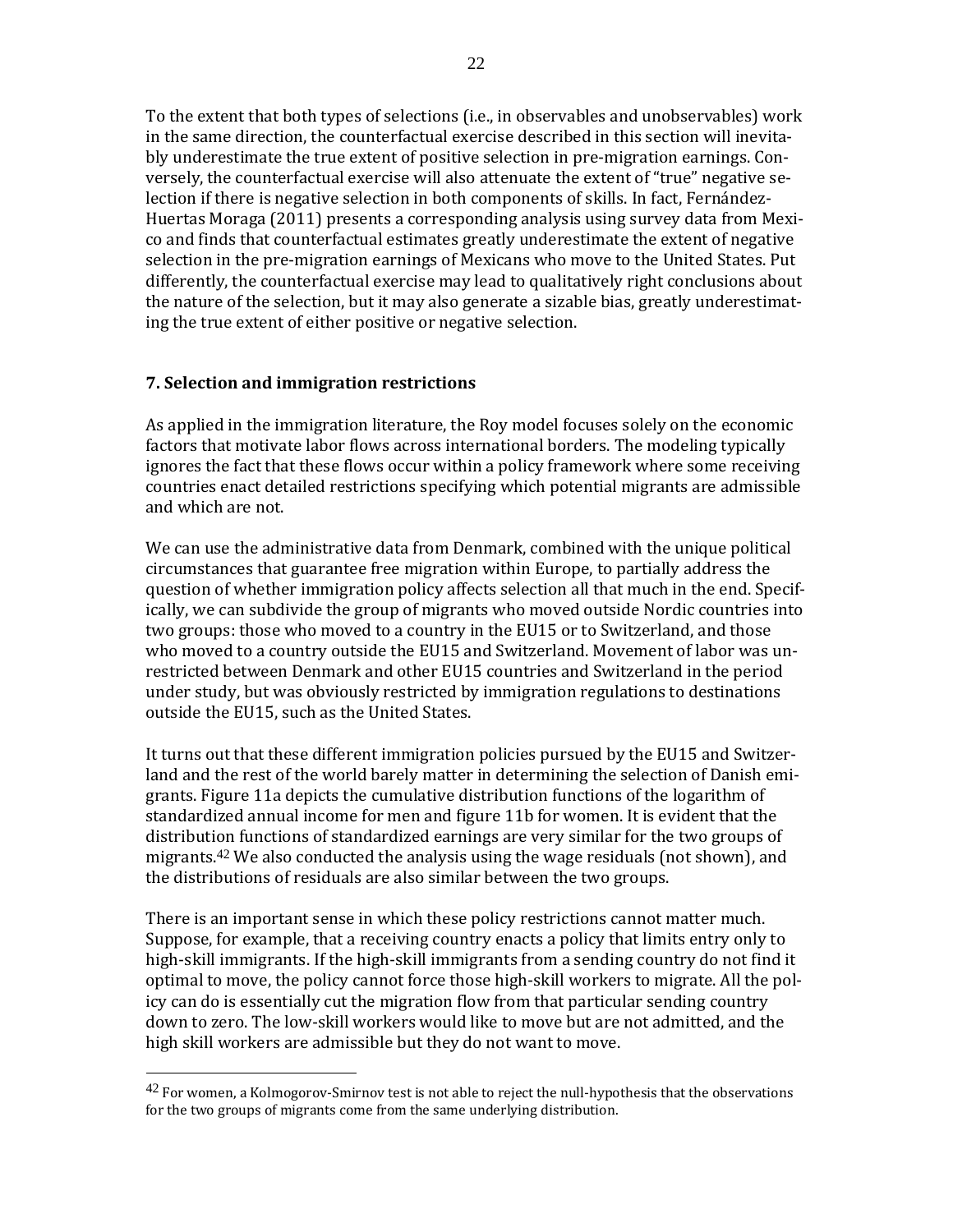In sum, the positive self-selection that is so evident in the Danish emigrant data cannot be explained by immigration restrictions. Even though labor flows to the EU15 and Switzerland were unrestricted, there is no evidence of weaker positive selection to these countries than to the rest of the world. Our results also have tentative implications for the question of whether migration patterns reflect differences in rate of returns or migration costs. Although it is plausible that migration costs are higher when moving to other continents, our results suggest that such differences do not play a significant role in the sorting of emigrants between Europe and other continents, most notably North America.

#### **8. Conclusion**

This paper shows that the Roy model has more dramatic predictions on the selfselection of emigrants than previously examined. The same conditions that have been shown to result in emigrants being positively (negatively) self-selected in terms of their average earnings actually imply that the earnings distribution of emigrants first-order stochastically dominates (or is first-order stochastically dominated by) the earnings distribution of non-migrants. Our theoretical analysis also distinguishes between selection in observable and selection in unobservable characteristics.

Our empirical analysis uses the Danish full population administrative data to analyze the self-selection of emigrants, in terms of education, earnings and unobservable ability, measured by residuals from Mincerian earnings regressions. The results are in line with the theory; the migrants are better educated and both pre-emigration earnings and wage regression residuals of migrants stochastically dominate those of non-migrants over most of the support of the distributions. Consider, for example, the case of full-time workers aged 25-54. For 98 percent of men and 97 percent of women who migrate outside other Nordic countries the cumulative earnings distribution in the year before emigration stochastically dominates that of non-migrants with a 95% confidence interval. The difference between the cumulative distributions is not statistically significantly different in either direction for the remaining 2 to 3 percent.

Decomposing the self-selection in total earnings into self-selection in observable characteristics and self-selection in unobservable characteristics (as measured by residuals from Mincerian wage regressions), reveals that unobserved abilities play the dominant role. For men, about 70 percent of the positive self-selection in pre-migration earnings is attributable to unobservable determinants of productivity. For women, the fraction is about 50 percent. This suggests that relying on counterfactual distributions, based on observed characteristics, would strongly underestimate positive self-selection. This result complements the Fernández-Huertas Moraga (2011) finding that counterfactual estimates also greatly underestimate the extent of negative selection in the premigration earnings of Mexicans who move to the United States. In short, the use of counterfactual earnings distributions based on observable characteristics greatly understate the true extent of selection in total earnings. Strong positive self-selection in residuals also suggests that unobserved abilities play a much bigger role in migration decisions than match quality.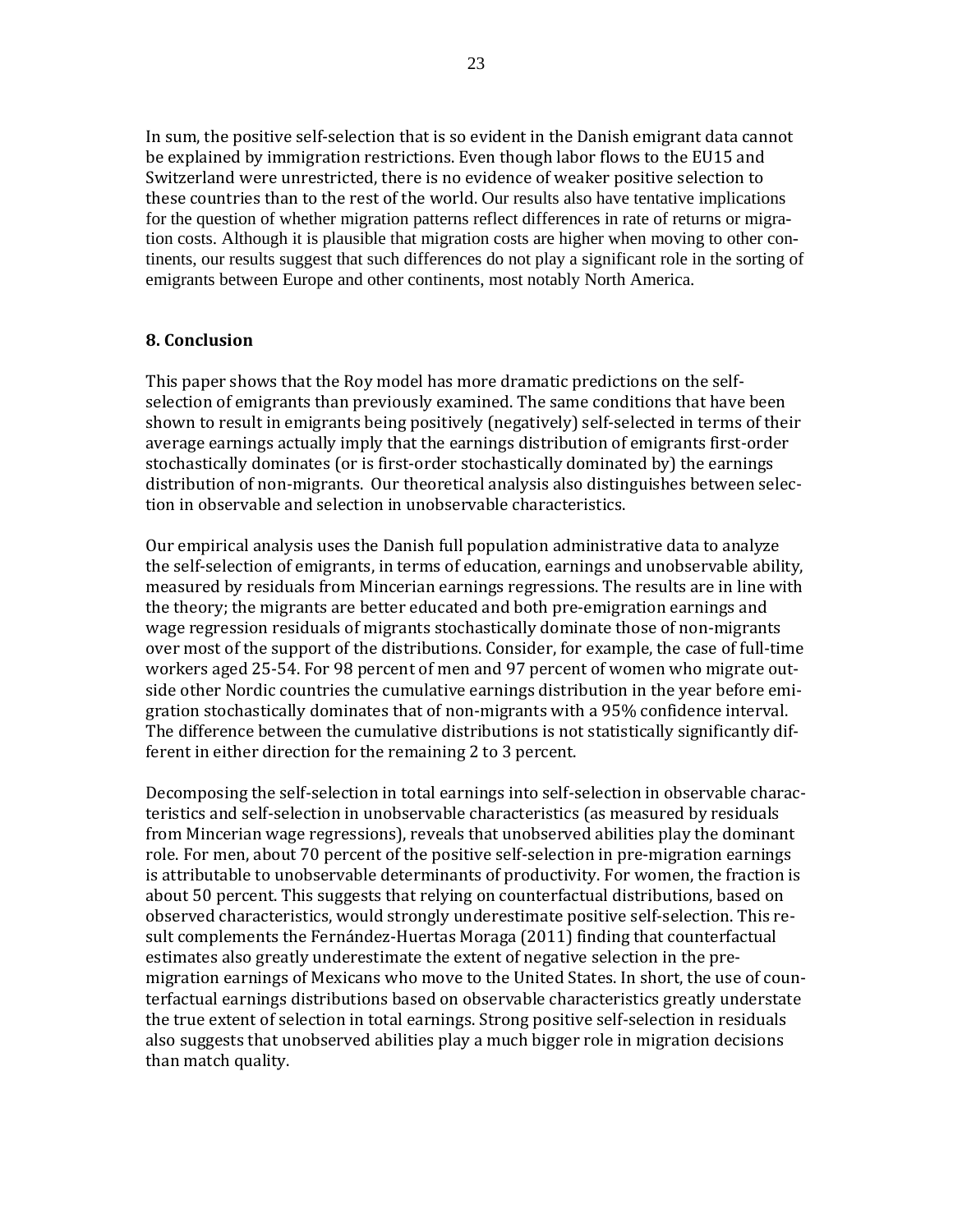Our findings also have implications for immigration policies. Receiving countries can only base their admission policies on skill variables that are observed, whereas much of the selection of immigrants is "hidden" in their unobserved characteristics. It can be expected that migrants will be self-selected in terms of unobserved characteristics even when admission restrictions are applied, and the self-selection among those fulfilling admission criteria can be expected to reflect relative skill prices. This raises a question about the effectiveness of point systems that are necessarily based on observable characteristics. The importance of relative skill prices is also supported by our separate analyses of self-selection of Danes migrating to the countries belonging to common European labor market (excluding other Nordic countries that have skill prices similar to Denmark) and not having any immigration restrictions, and the self-selection to the rest of the world. There is virtually no difference in the self-selection to these destination areas.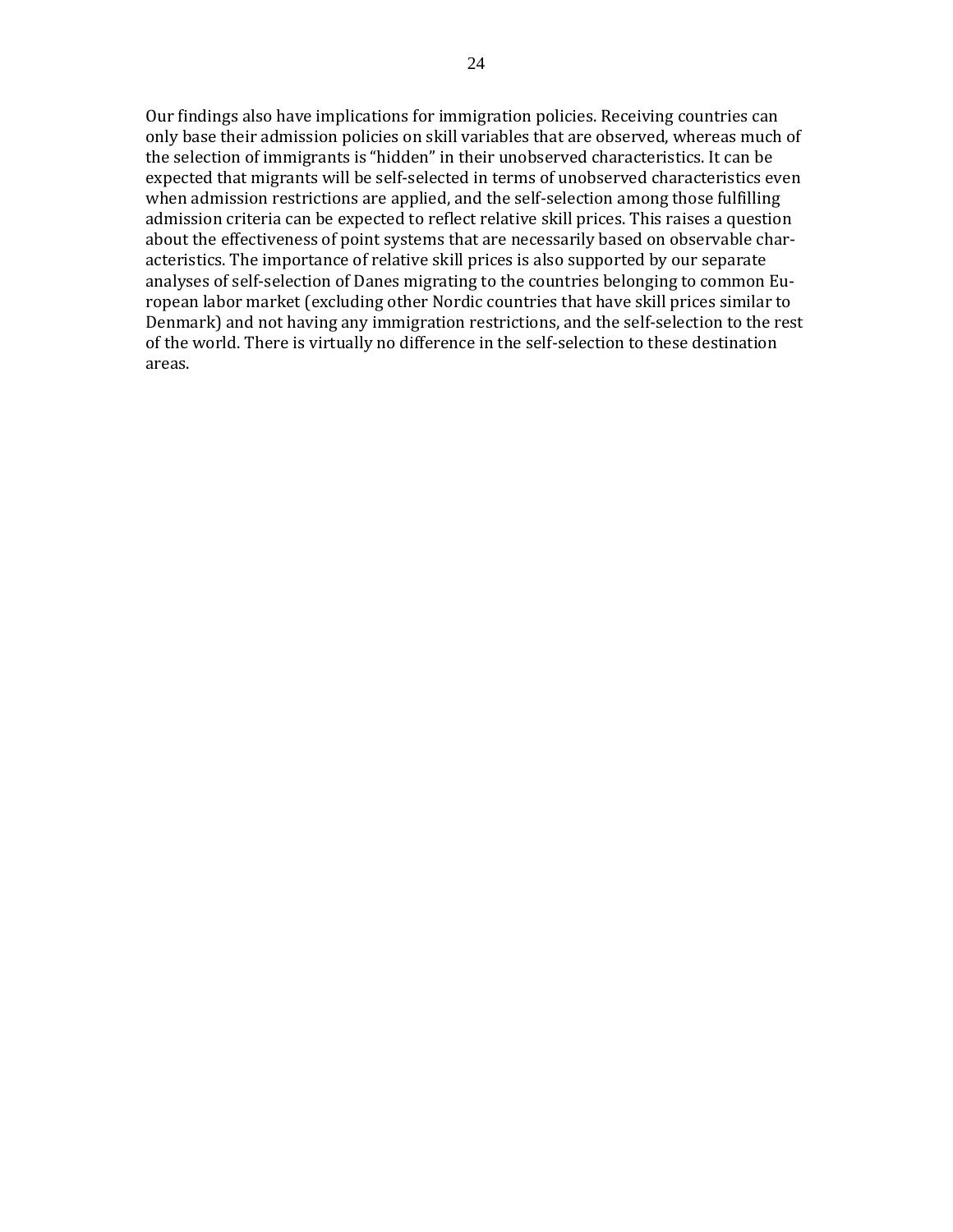#### **References**

Abramitzky, R., L. Boustan, and K. Eriksson (2012). "Europe's Tired, Poor, Huddled Masses: Self-Selection and Economic Outcomes in the Age of Mass Migration." *American Economic Review* 102(5): 1832‐56. 

Abramitzky, R. and F. Braggion (2006). "Migration and Human Capital: Self-Selection of Indentured Servants to the Americas." *Journal of Economic History* 66 (4): 882–905.

Araar, A. (2006). "Poverty, Inequality and Stochastic Dominance, Theory and Practice: The Case of Burkina Faso." Cahiers de recherché PMMA 2007-087, PEP-PMMA.

Araar, A. and J.Y. Duclos (2013). "User Manual for Stata Package DASP: Version 2.3." Université Laval PEP, CIRPÉE and World Bank.

Araar, A., J.Y. Duclos, M. Audet, and P. Makdissi (2009). "Testing for Pro-poorness of Growth, with an Application to Mexico." Review of *Income and Wealth* 55 (4): 853-881.

Arnold, B. C., R. Beaver, R. A. Groeneveld and W. Q. Meeker (1993). "The Nontruncated Marginal of a Truncated Bivariate Normal Distribution." *Psychometrika* 58 (3): 471-488.

Atkinson, A. B. (1987). "On the Measurement of Poverty." *Econometrica* 55: 749-764.

Boarini, R. and H. Strauss (2010). "What is the Private Return to Tertiary Education?: New Evidence from 21 OECD Countries." *OECD Journal: Economic Studies*, Vol. 2010/1. 

Borjas, G.J. (1987). "Self-Selection and the Earnings of Immigrants." *American Economic Review* 77: 531‐553. 

Borjas, G. J. (2003). "The Labor Demand Curve is Downward Sloping: Reexamining the Impact of Immigration on the Labor Market." *Quarterly Journal of Economics* 118(4): 1335–1374. 

Bratsberg, B. (1995). "The Incidence of Non Return Among Foreign Students in the United States." *Economics of Education Review* 14(4): 373‐384. 

Chiquiar, D. and G.H. Hanson (2005). "International Migration, Self-Selection, and the Distribution of Wages: Evidence from Mexico and the United States." *Journal of Political Economy* 113(2): 239‐281. 

Chow, K. V. (1989). "Statistical Inference for Stochastic Dominance: a Distribution Free Approach." Ph.D. Thesis, University of Alabama.

Cobb-Clark, D. (1993). "Immigrant Selectivity and Wages: The Evidence for Women." *American Economic Review* 83: 986‐93. 

Davidson R. and J.Y. Duclos (2000). "Statistical Inference for Stochastic Dominance and for the Measurement of Poverty and Inequality." *Econometrica* 68: 1435-64.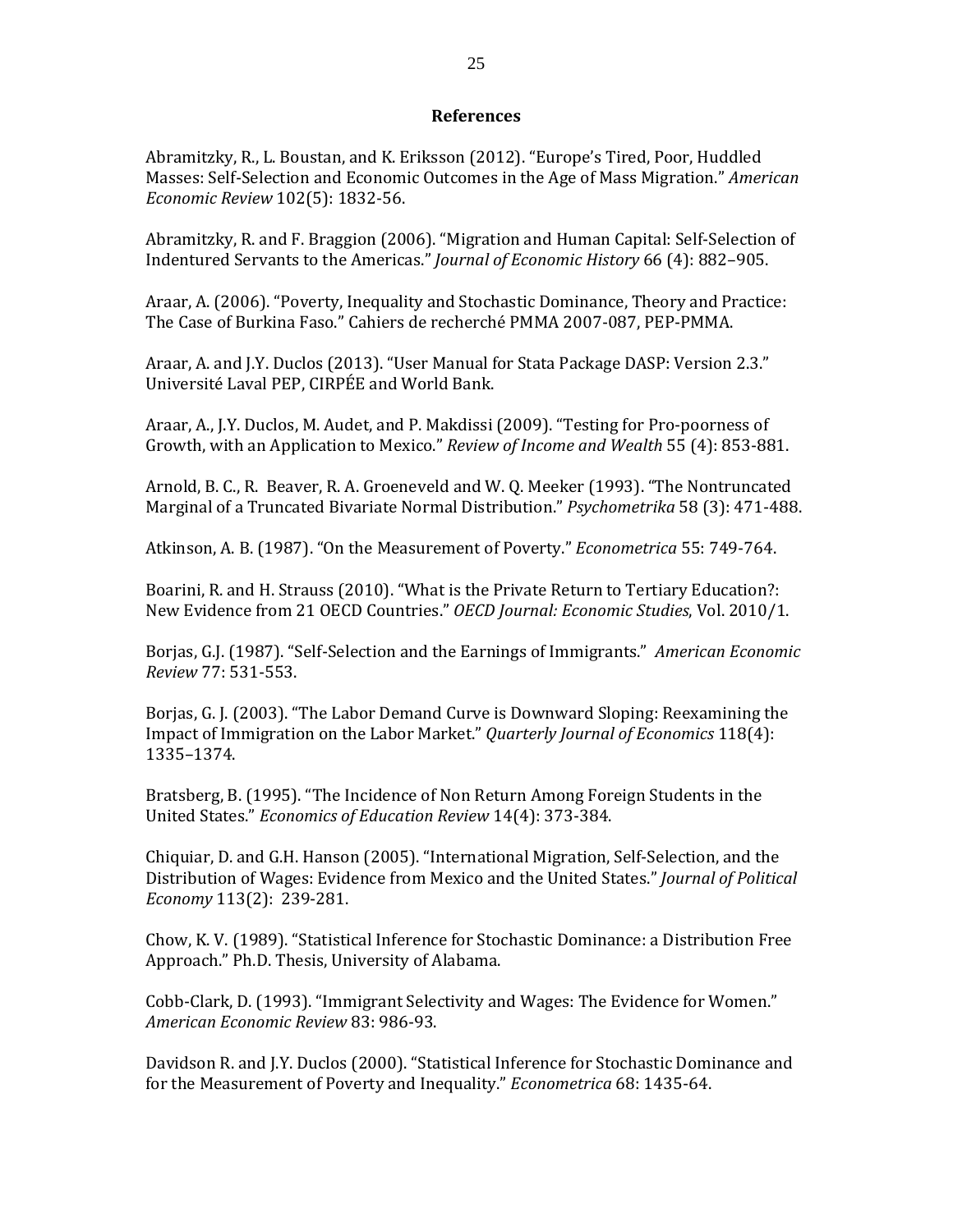Davidson R. and J.Y. Duclos (2013). "Testing for Restricted Stochastic Dominance." *Econometric Reviews* 32: 84‐125. 

DiNardo, J., N. M. Fortin, and T. Lemieux (1996). "Labor Market Institutions and the Distribution of Wages, 1973–1992: A Semiparametric Approach." *Econometrica* 64 (September): 1001–44. 

Fernández-Huertas Moraga, J. (2011). "New Evidence on Emigrant Selection." Review of *Economics and Statistics* 93(1): 72–96. 

Ferrie, J. (1996). "A New Sample of Males Linked from the Public Use Micro Sample of the 1850 U.S. Federal Census of Population to the 1860 U.S. Federal Census Manuscript Schedules." *Historical Methods* 29: 141–56. 

Grogger, J. and G. H. Hanson (2011). "Income Maximization and the Selection and Sorting of International Migrants." *Journal of Development Economics* 95(1): 42-57.

Hanushek E. A., G. Schwerdt, S. Wiederhold, and L. Woessmann (2015). "Returns to Skills around the World: Evidence from PIAAC." *European Economic Review* 73: 103-130.

Junge, M., M.D. Munk, and P. Poutvaara (2014). "International Migration of Couples." CESifo WP 4927.

Kaestner, R. and O. Malamud (2014). "Self-Selection and International Migration: New Evidence from Mexico," *The Review of Economics and Statistics,* 96(1): 78‐71. 

Kleven, H.J., C. Landais, E. Saez, and E. Schultz (2014). "Migration and Wage Effects of Taxing Top Earners: Evidence of the Foreigners' Tax Scheme in Denmark." *Quarterly Journal of Economics* 129: 333–78. 

Leibbrandt, M., J. Levinsohn, and J. McCrary (2005). "Incomes in South Africa since the Fall of Apartheid." NBER working paper no. 11384.

Leshno, M. and H. Kevy (2002). "Preferred by All and Preferred by Most Decision Makers: Almost Stochastic Dominance." Management Science 48: 1074-1085.

Lundborg, P. (1991). "Determinants of Migration in the Nordic Labor Market." *The Scandinavian Journal of Economics* 93(3): 363‐375. 

Margo, R. A. (1990). *Race and Schooling in the South, 1880*–*1950: An Economic History*. Chicago: University of Chicago Press.

Pirttilä, J. (2004). "Is International Labour Mobility a Threat to the Welfare State? Evidence from Finland in the 1990's." *Finnish Economic Papers* 17(1): 18-34.

Sinn, H.-W. (1997). "The Selection Principle and Market Failure in Systems Competition." *Journal of Public Economics* 66: 247‐274.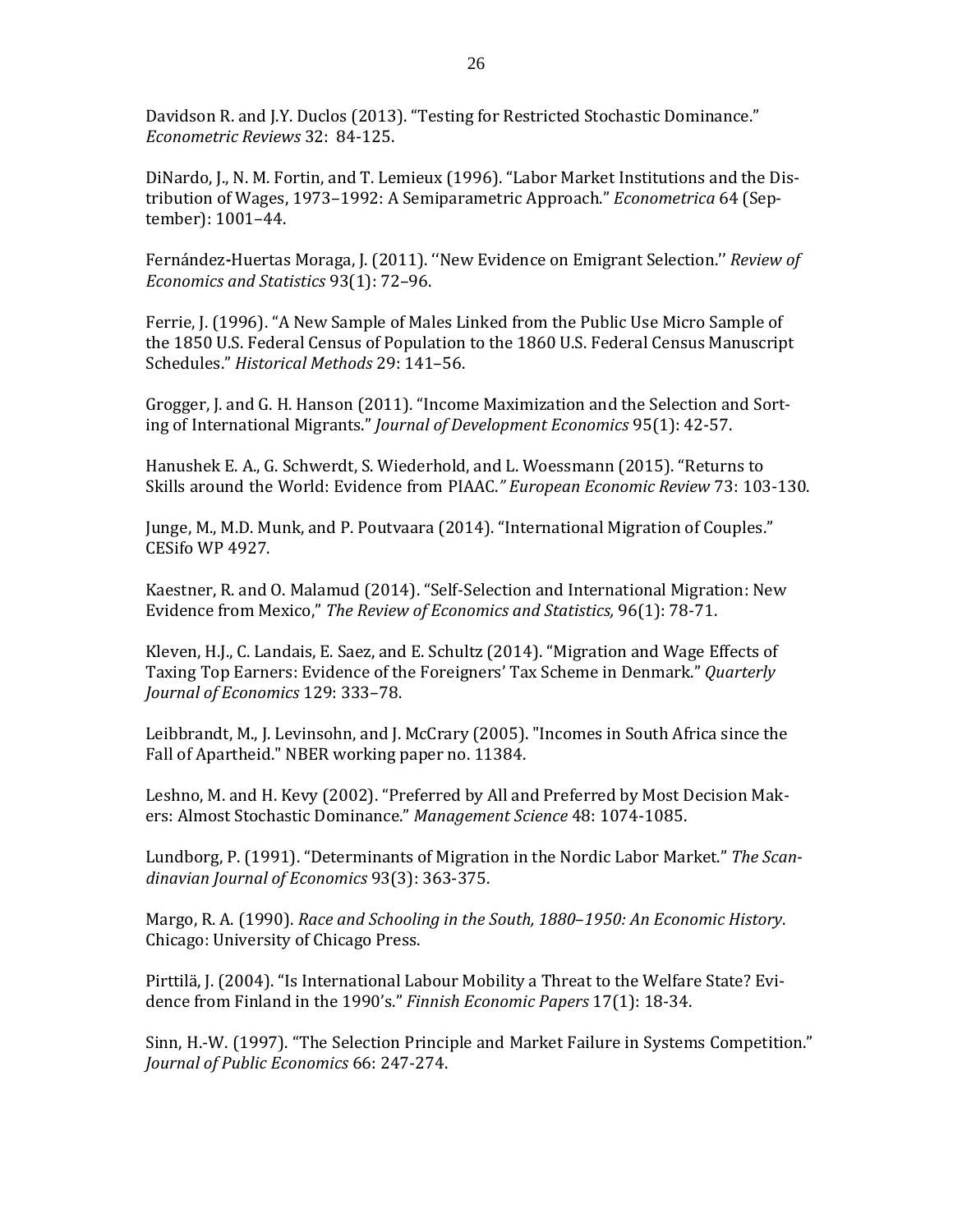Thistle, P.D. (1993). "Negative Moments, Risk Aversion and Stochastic nance." *Journal of Financial and Quantitative Analysis* 28(2): 301‐311. 

United Nations, Department of Economic and Social Affairs (2013). Trends in International Migrant Stock: Migrants by Destination and Origin (United Nations database, POP/DB/MIG/Stock/Rev.2013). 

Wegge, S.A. (1999). "To Part or Not to Part: Emigration and Inheritance Institutions in Nineteenth‐Century Hesse‐Cassel." *Explorations in Economic History* 36 (1): 30–55. 

Wegge, S.A. (2002). "Occupational Self-Selection of European Emigrants: Evidence from Nineteenth‐Century Hesse‐Cassel." *European Review of Economic History* 6 (3): 365–94. 

Wildasin, D. E. (1991). "Income Redistribution in a Common Labor Market." American *Economic Review* 81 (4): 757‐774.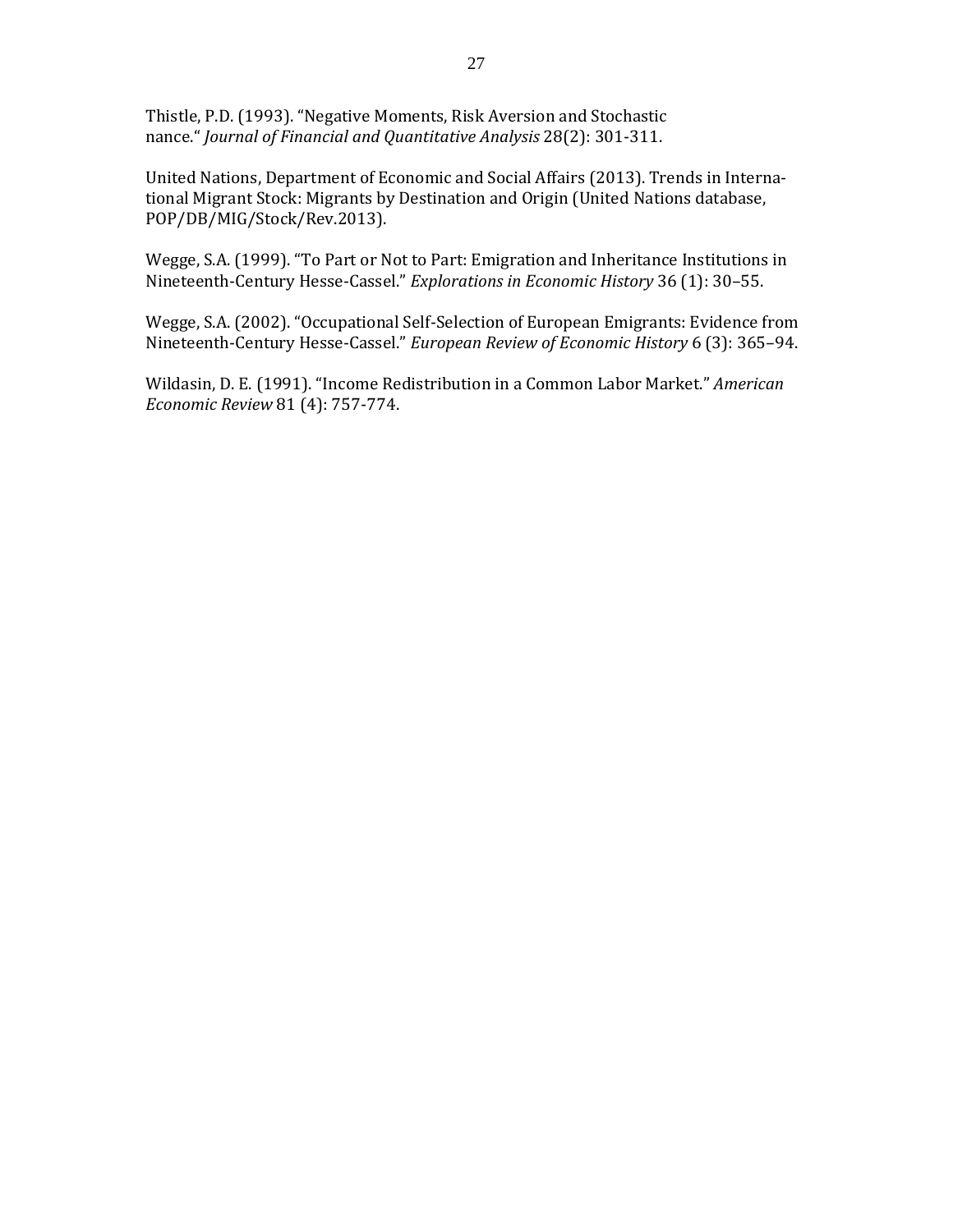

### **Figure 1. Evolution of the emigration rate**

### **b. Women**

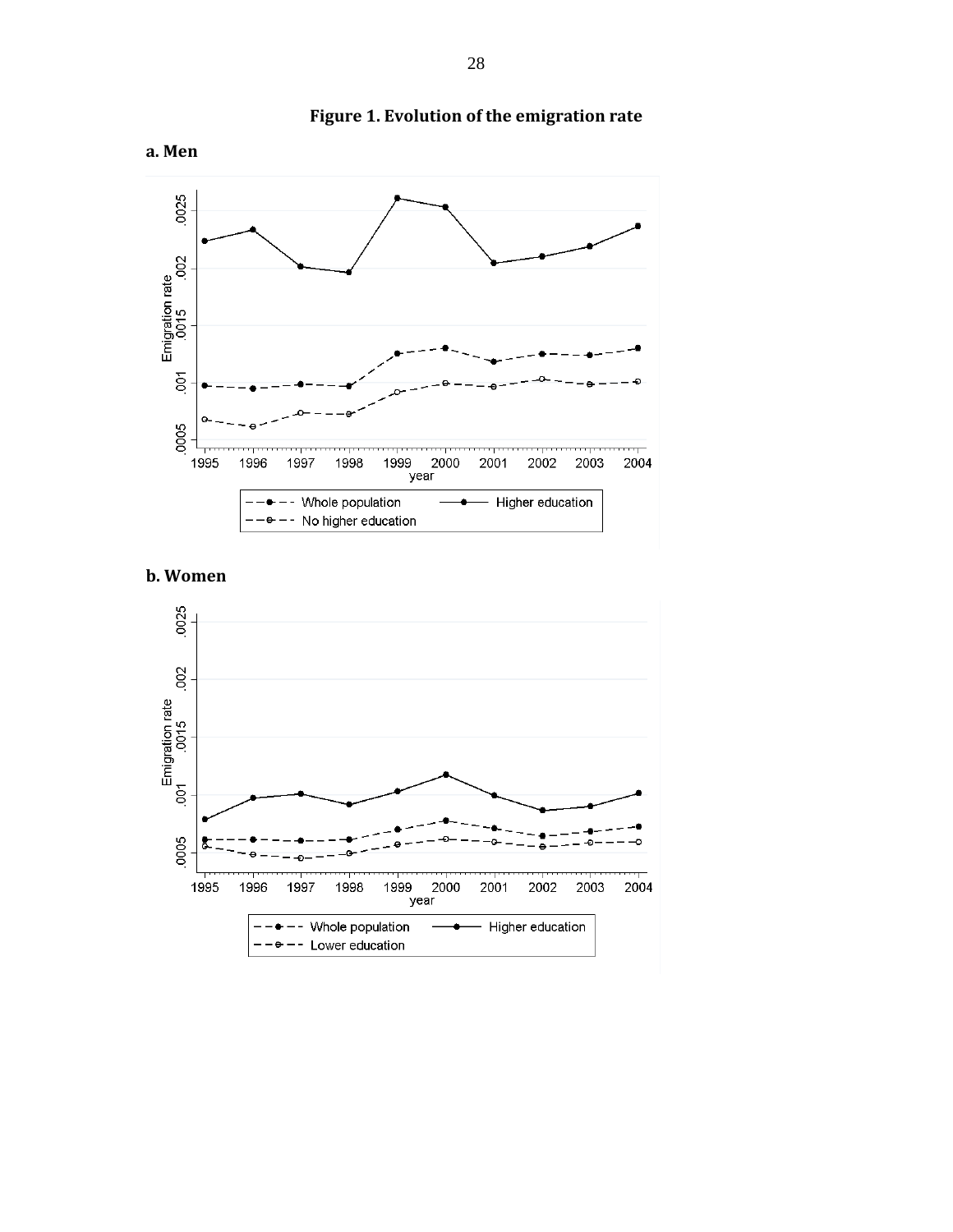



#### **b. Women**

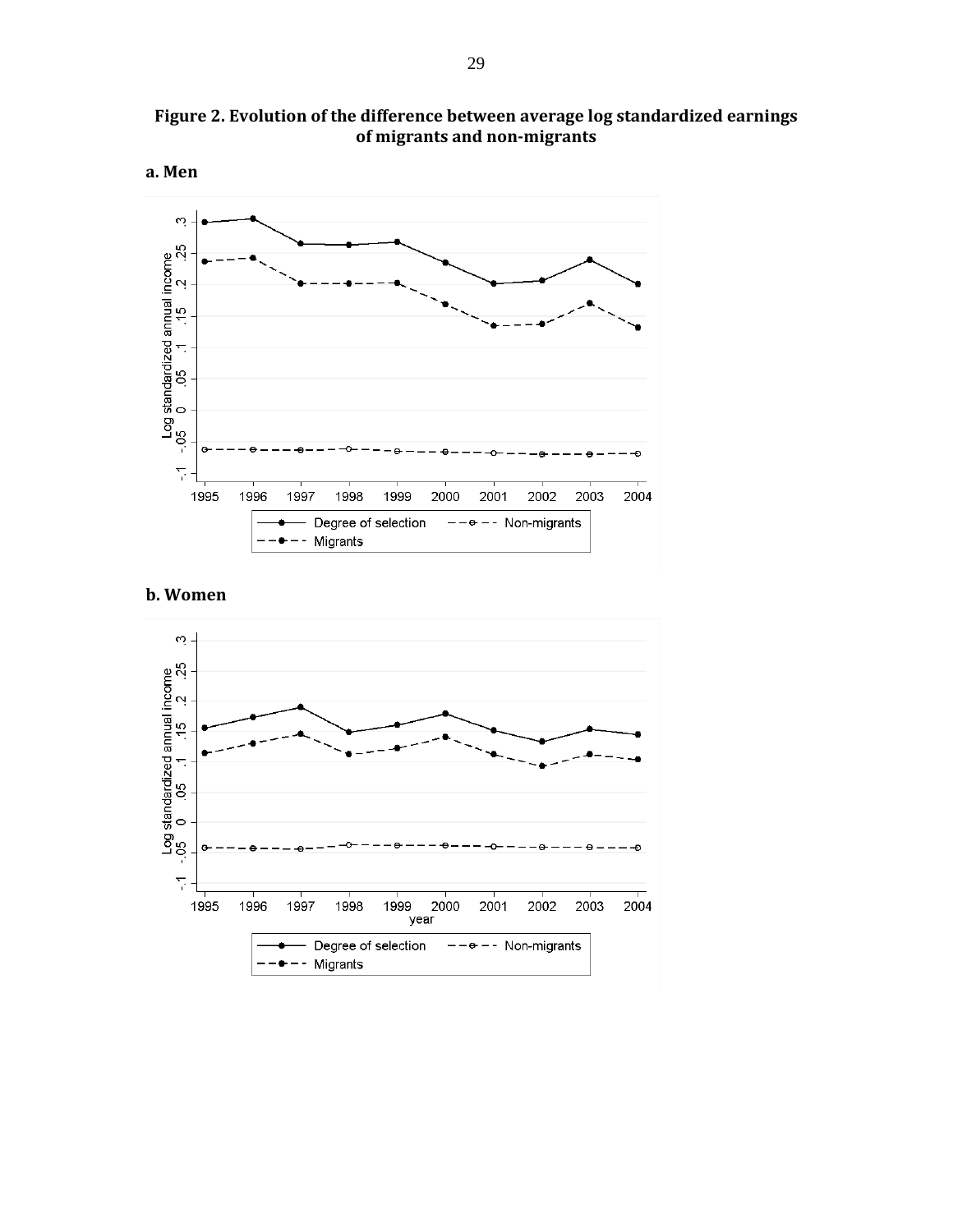

**Figure 3. Distribution functions of standardized annual earnings for migrants and non‐migrants**



**a. Men**

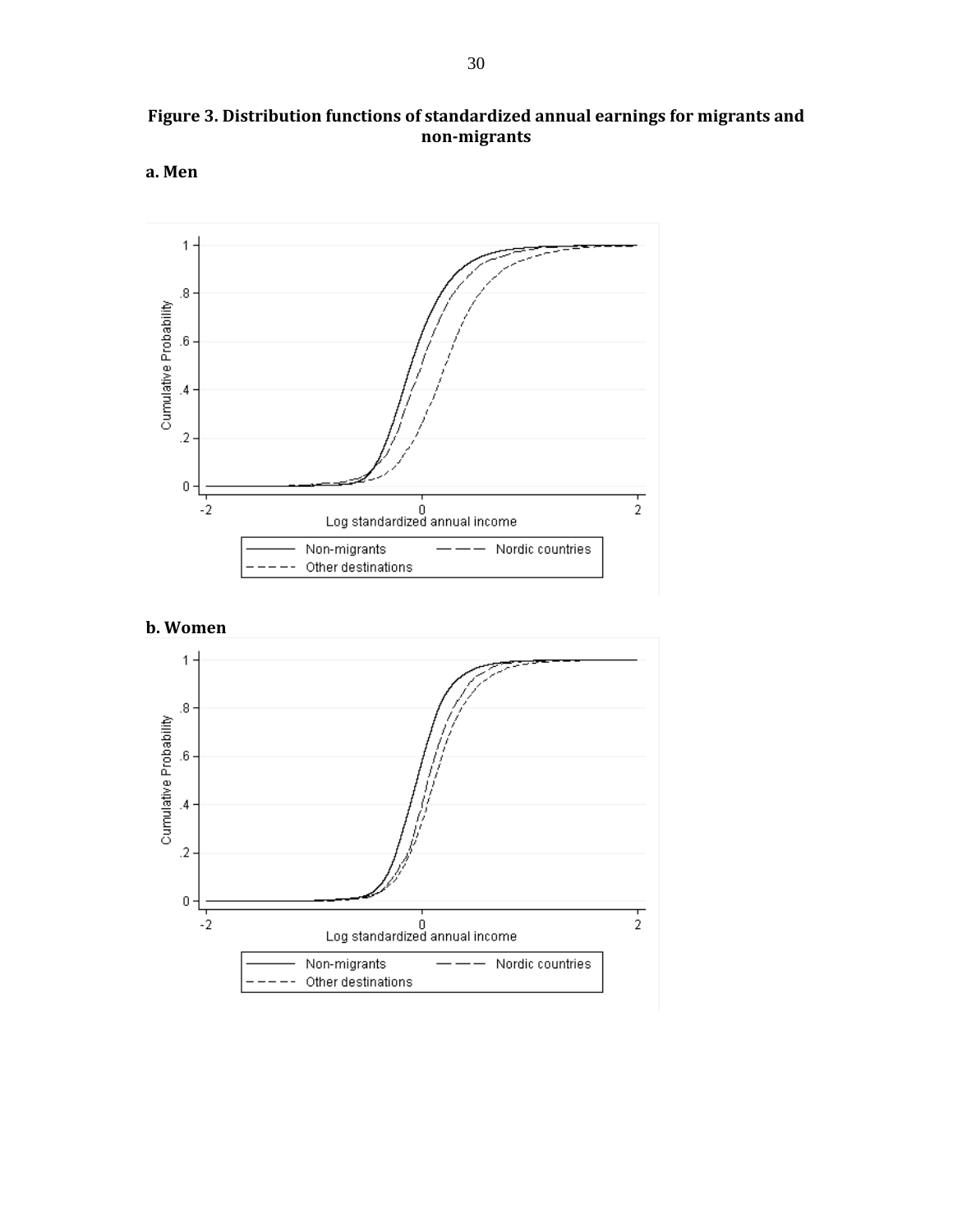**Figure 4. Density functions for standardized earnings for migrants and non‐ migrants**





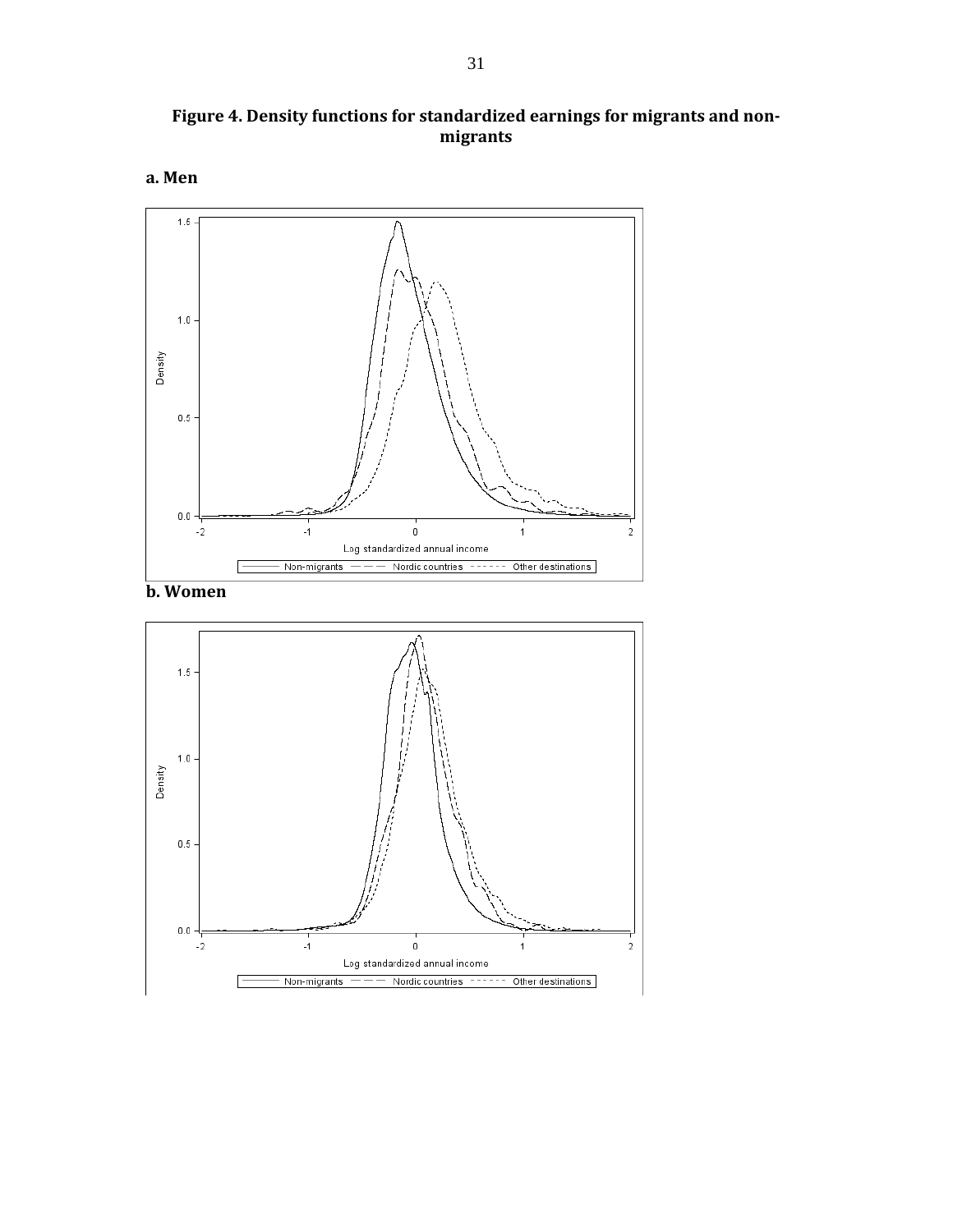**Figure 5. Difference of the cumulative distribution functions for pre‐migration earnings between migrants moving outside Nordic countries and non‐migrants**





### **b.** Women

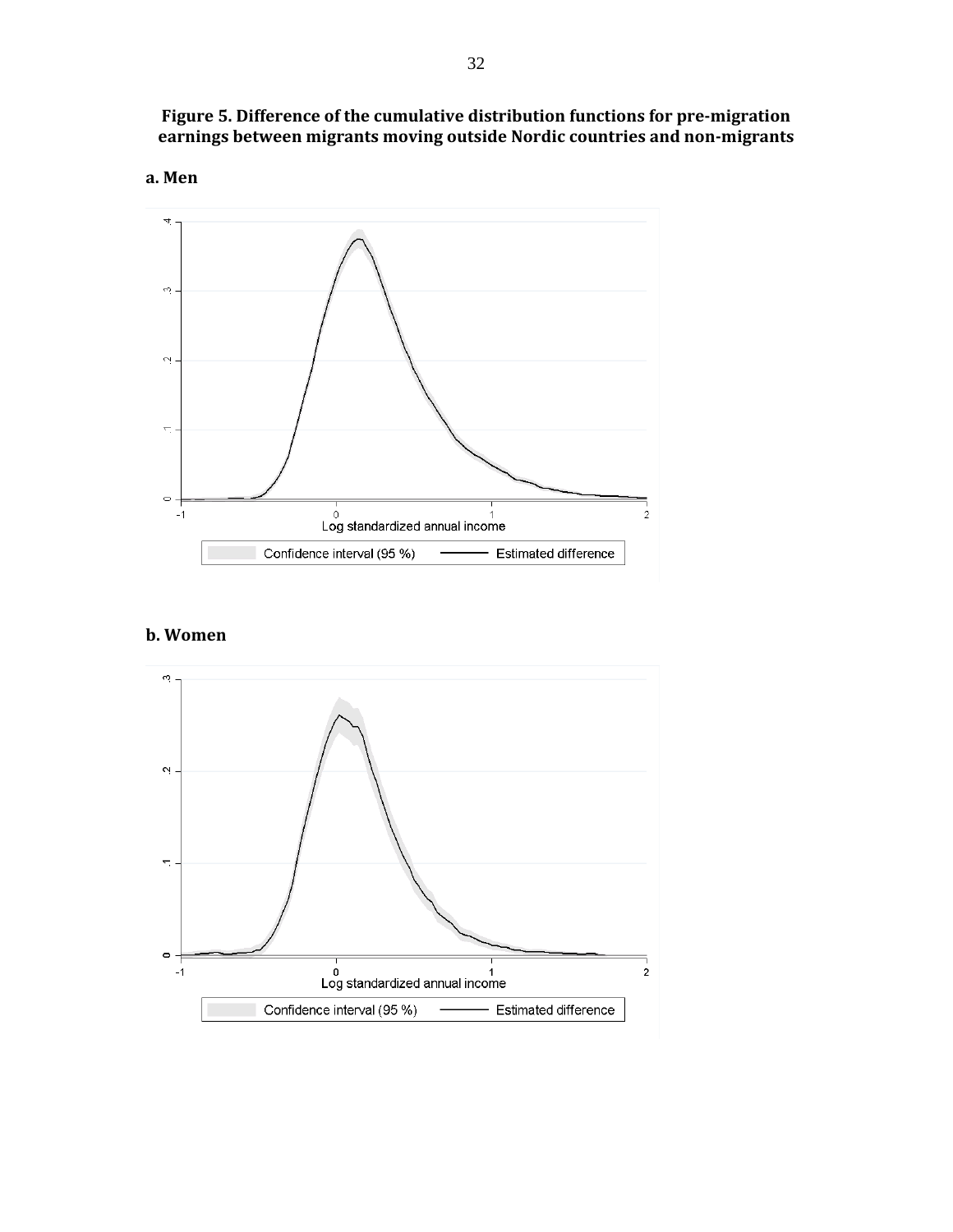#### **Figure 6. Difference of the cumulative distribution functions for pre‐migration earnings of migrants going to other Nordic countries and non‐migrants**







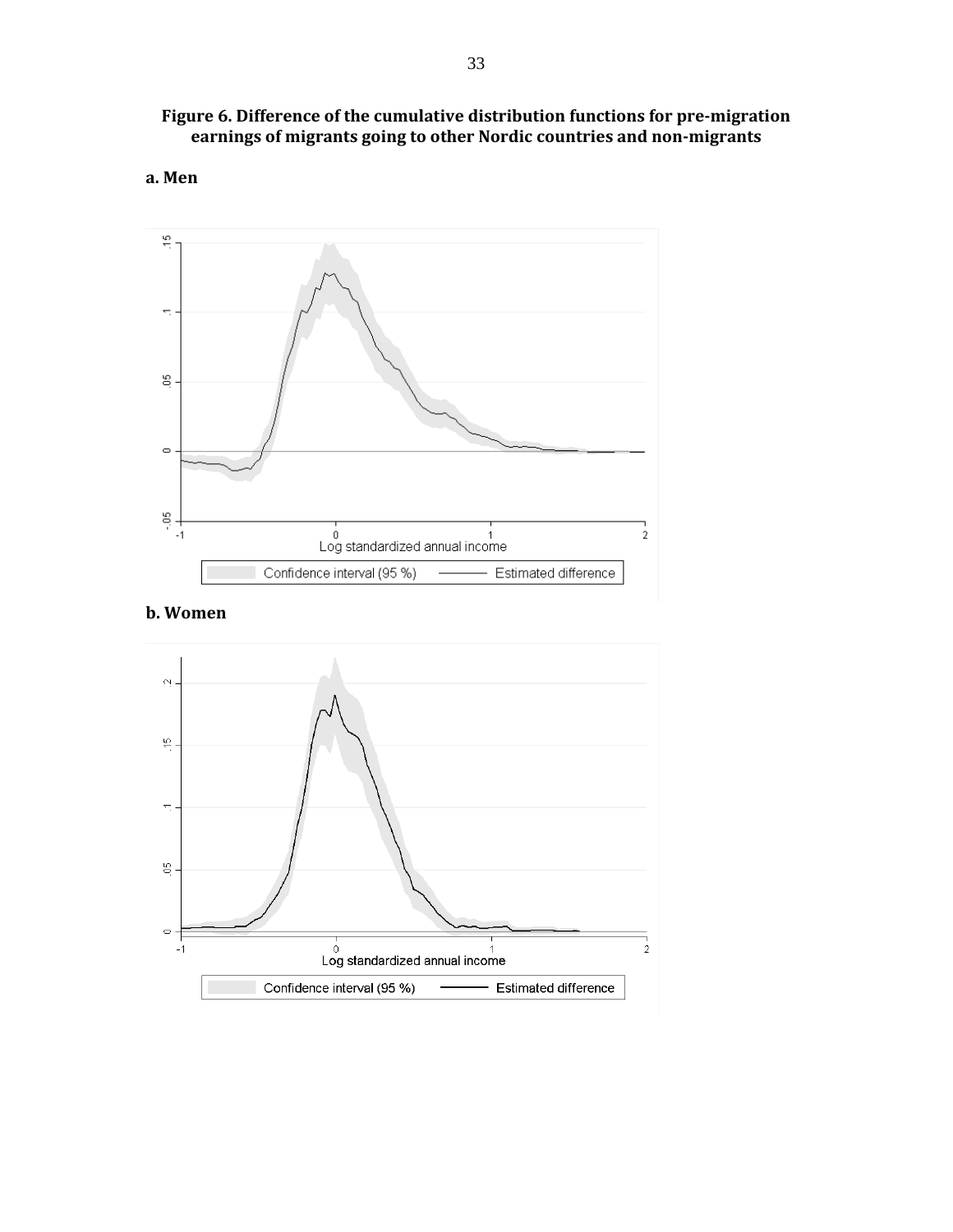







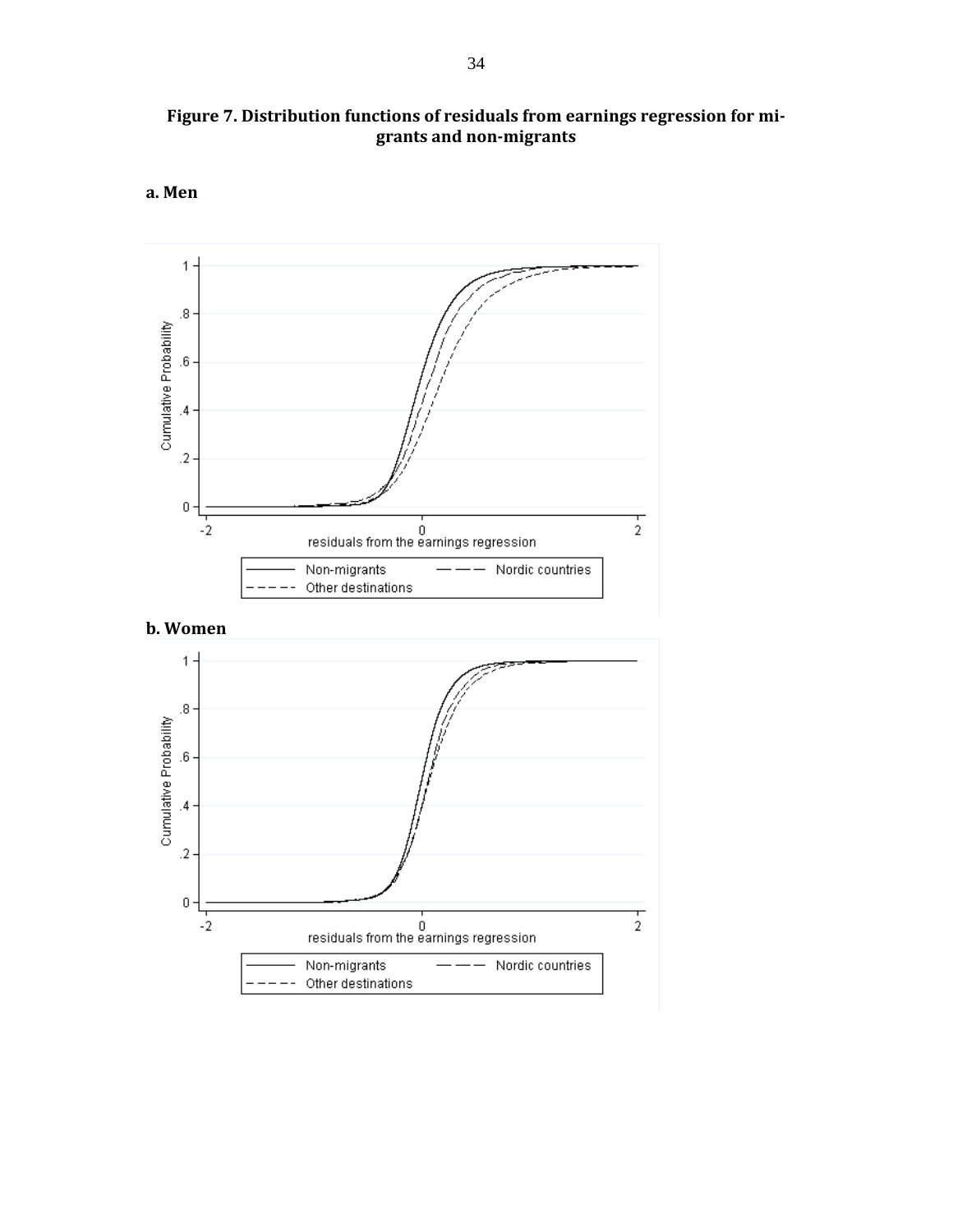





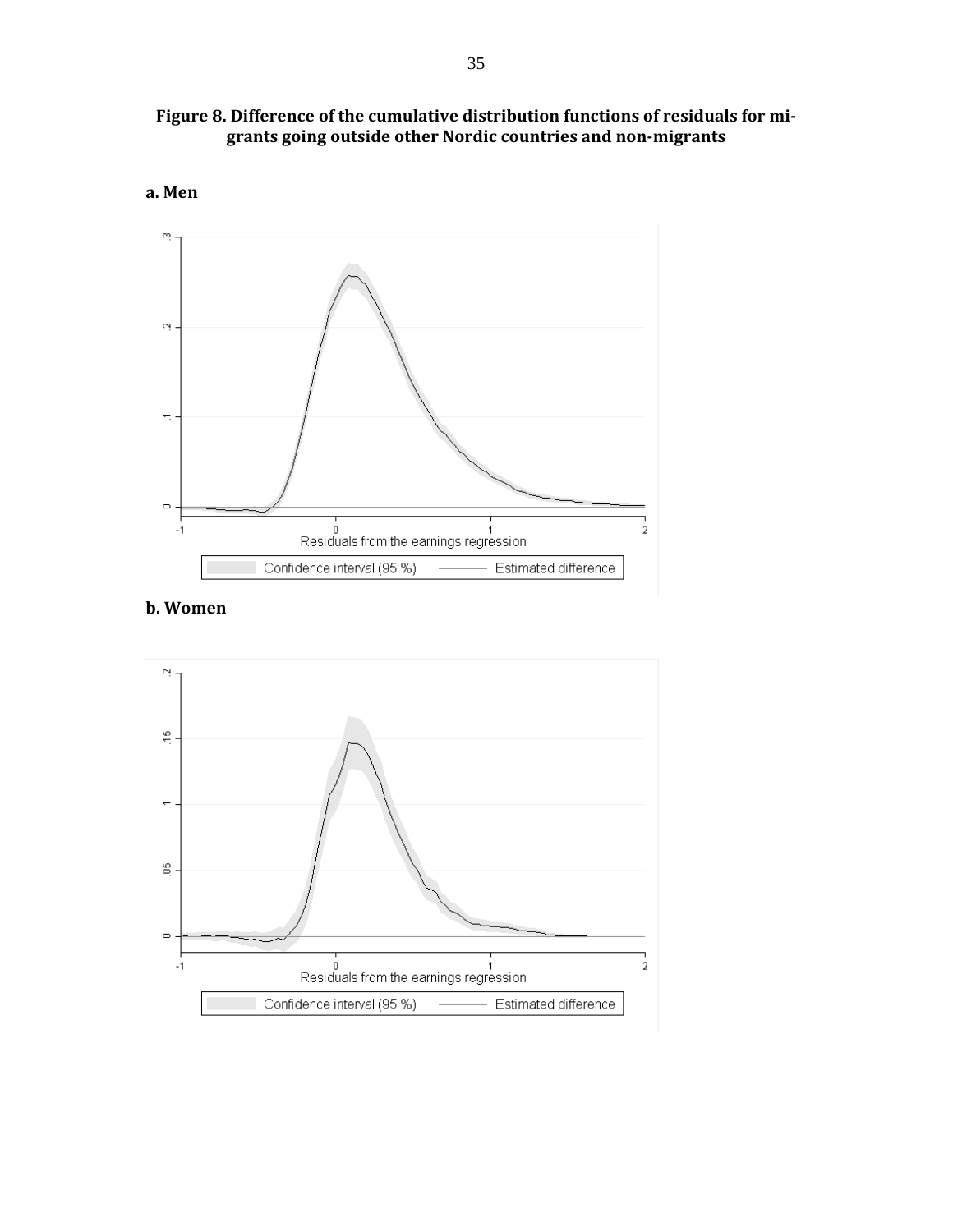







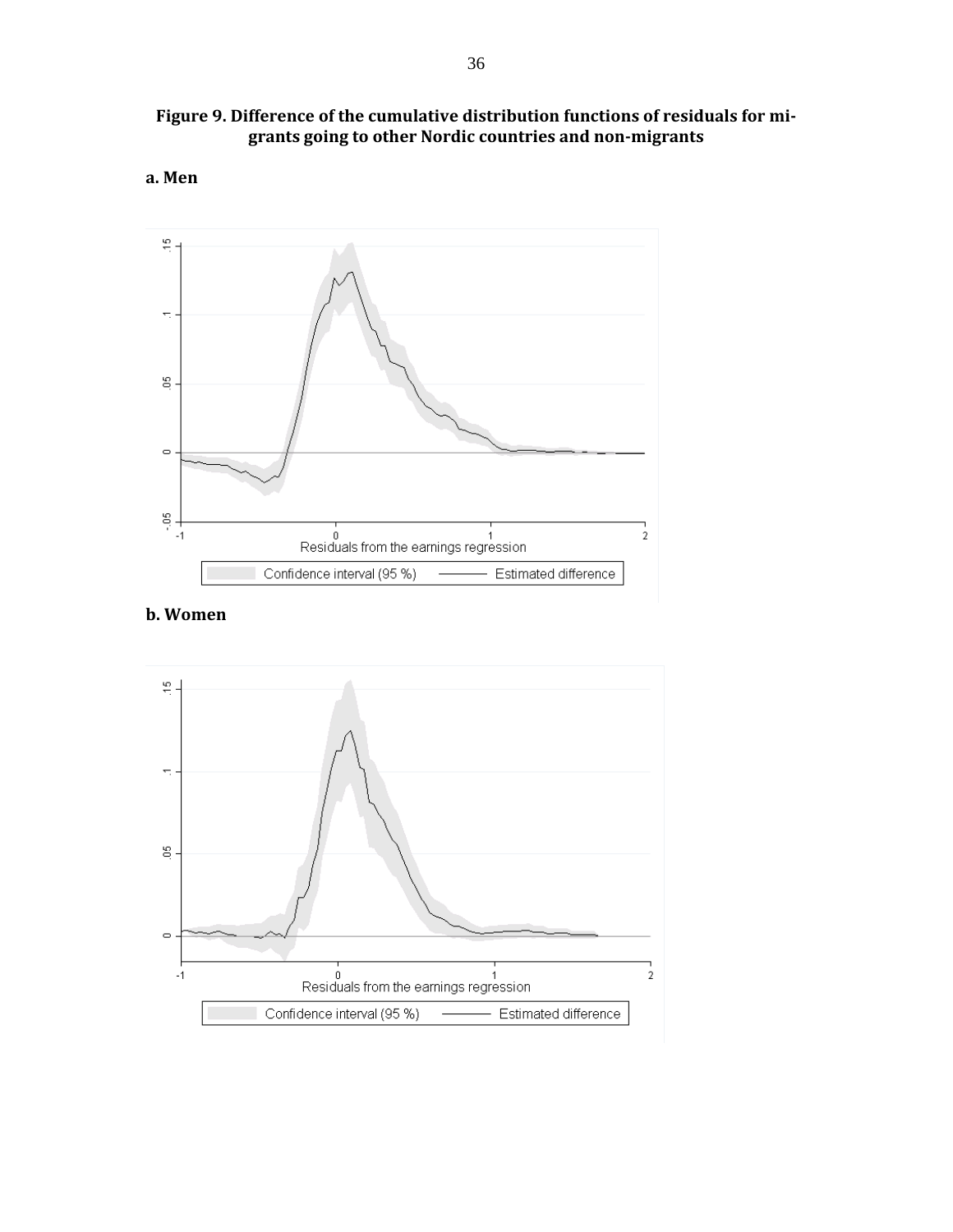

# **Figure 10. Counterfactual and actual densities of standardized gross earnings**



**a. Men**

### **b. Women**

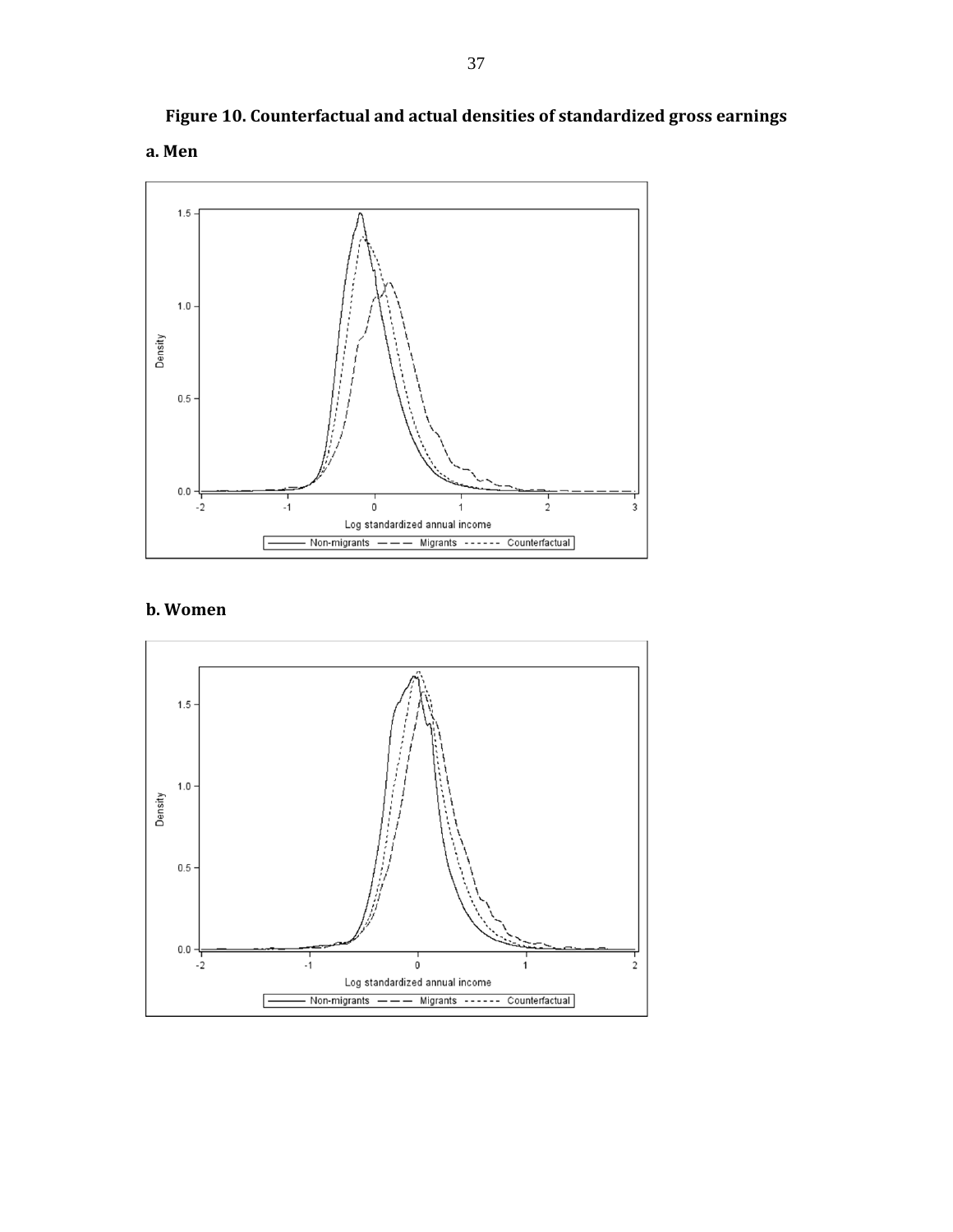



38



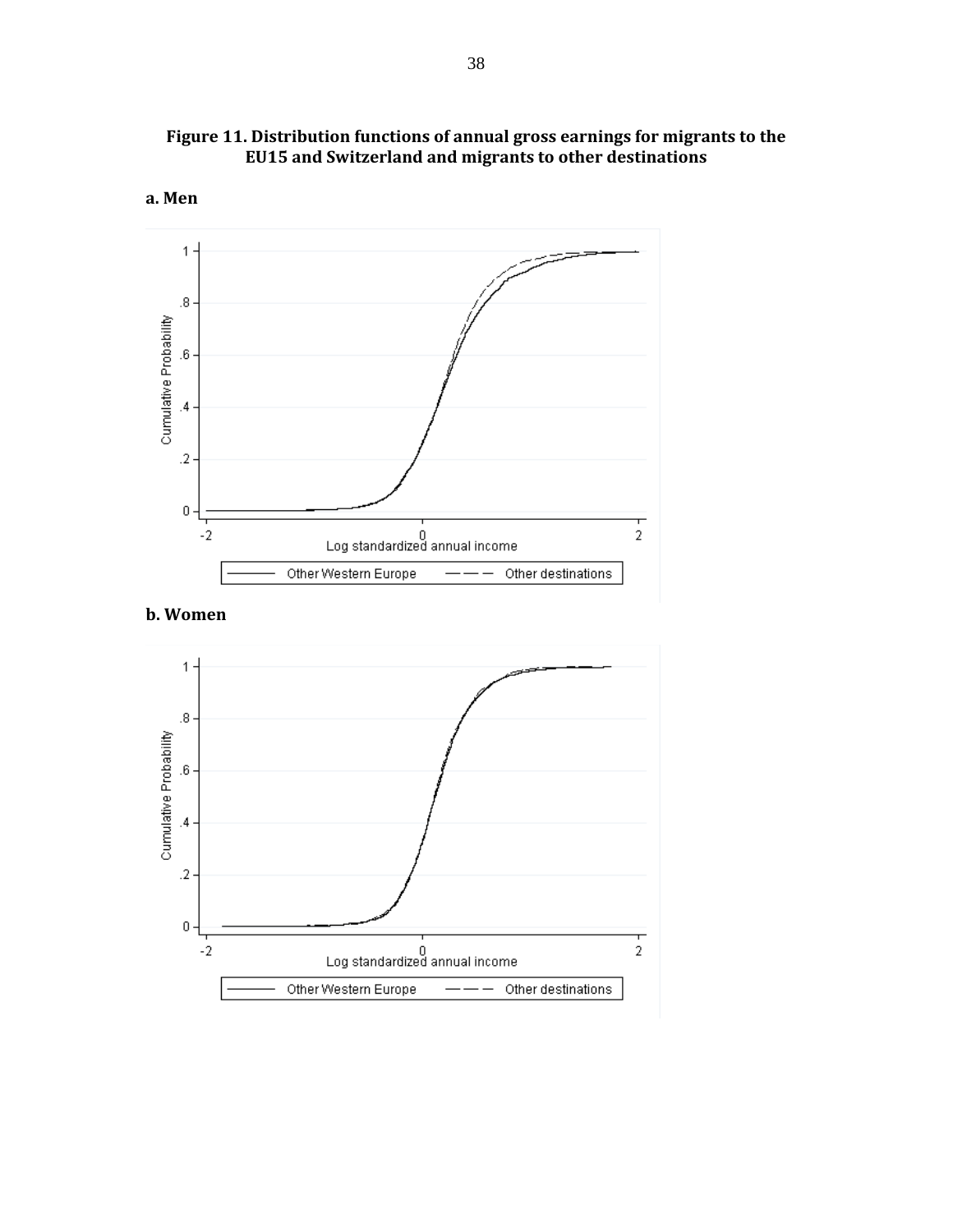|                                 | Non-migrant<br>men | Migrant<br>men | Non-migrant<br>women | Migrant<br>women |
|---------------------------------|--------------------|----------------|----------------------|------------------|
| <b>Observations</b>             | 6450665            | 7323           | 5163129              | 3436             |
| Age                             |                    |                |                      |                  |
| Average                         | 39.8               | 33.0           | 40.2                 | 35               |
| Median                          | 40.0               | 35.4           | 40.0                 | 33.0             |
| Annual earnings in              |                    |                |                      |                  |
| 2010 euros                      |                    |                |                      |                  |
| Average                         | 52725              | 68151          | 40299                | 46412            |
| Median                          | 46675              | 57350          | 37976                | 42393            |
| Standardized annual<br>earnings |                    |                |                      |                  |
| Average                         | 1.0                | 1.3            | 1.0                  | 1.2              |
| Median                          | 0.9                | 1.2            | 0.95                 | 1.1              |

# **Table 1. Summary statistics**

# **Table 2. Numbers of migrants, by destination**

|                    | Men  | Women |
|--------------------|------|-------|
| Sweden             | 1466 | 699   |
| The United States  | 763  | 363   |
| The United Kingdom | 725  | 432   |
| Norway             | 576  | 273   |
| Germany            | 560  | 249   |
| Spain              | 255  | 147   |
| Switzerland        | 233  | 118   |
| France             | 222  | 156   |
| Other              | 2523 | 999   |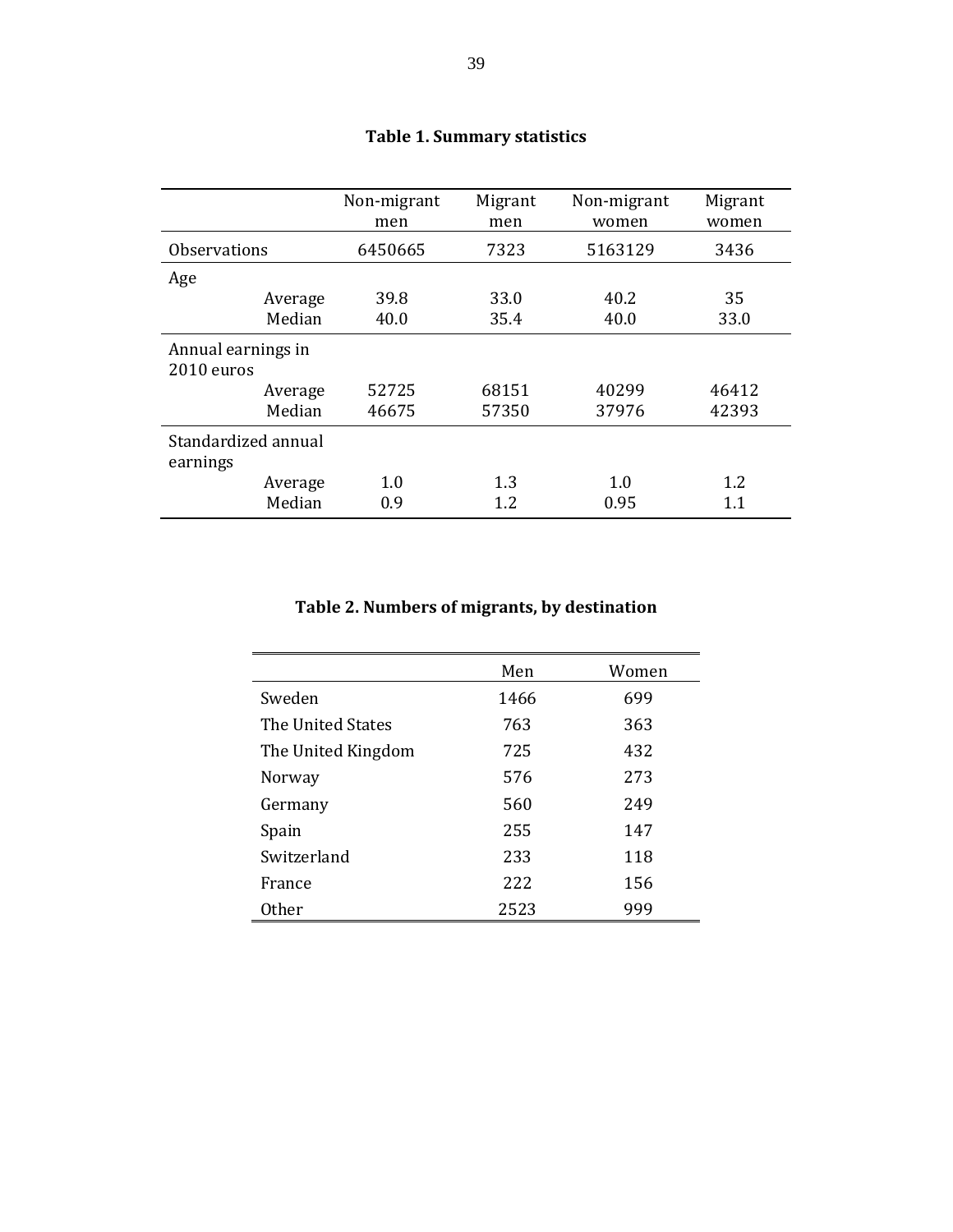|                           |                       | Men                      |                         |                       | Women                    |                         |
|---------------------------|-----------------------|--------------------------|-------------------------|-----------------------|--------------------------|-------------------------|
| Education                 | Non-<br>mi-<br>grants | Nordic<br>coun-<br>tries | Other des-<br>tinations | Non-<br>mi-<br>grants | Nordic<br>coun-<br>tries | Other des-<br>tinations |
| Comprehensive<br>school   | 21.4                  | 19.8                     | 8.3                     | 21.5                  | 15.7                     | 8.9                     |
| High school               | 3.2                   | 7.8                      | 8.6                     | 3.1                   | 6.9                      | 8.9                     |
| Vocational<br>school      | 49.8                  | 43.5                     | 30.3                    | 41.8                  | 36.5                     | 30.8                    |
| Advanced voca-<br>tional  | 5.6                   | 5.7                      | 6.6                     | 4.9                   | 5.1                      | 7.8                     |
| Bachelor or<br>equivalent | 12.2                  | 11.6                     | 20.6                    | 23.3                  | 22.9                     | 25.4                    |
| Master's or<br>equivalent | 7.3                   | 10.6                     | 23.9                    | 5.1                   | 12.3                     | 17.6                    |
| Doctoral or<br>equivalent | 0.5                   | 1.0                      | 1.7                     | 0.2                   | 0.7                      | 0.7                     |

### **Table 3. Education levels of non‐migrants and migrants going to Nordic countries or to other destinations**

Notes: The category "advanced vocational" includes all the tertiary education programs below the level of a Bachelor's program or equivalent. Programs on this level may be referred to for instance with such terms as community college education, advanced vocational training or associate degree.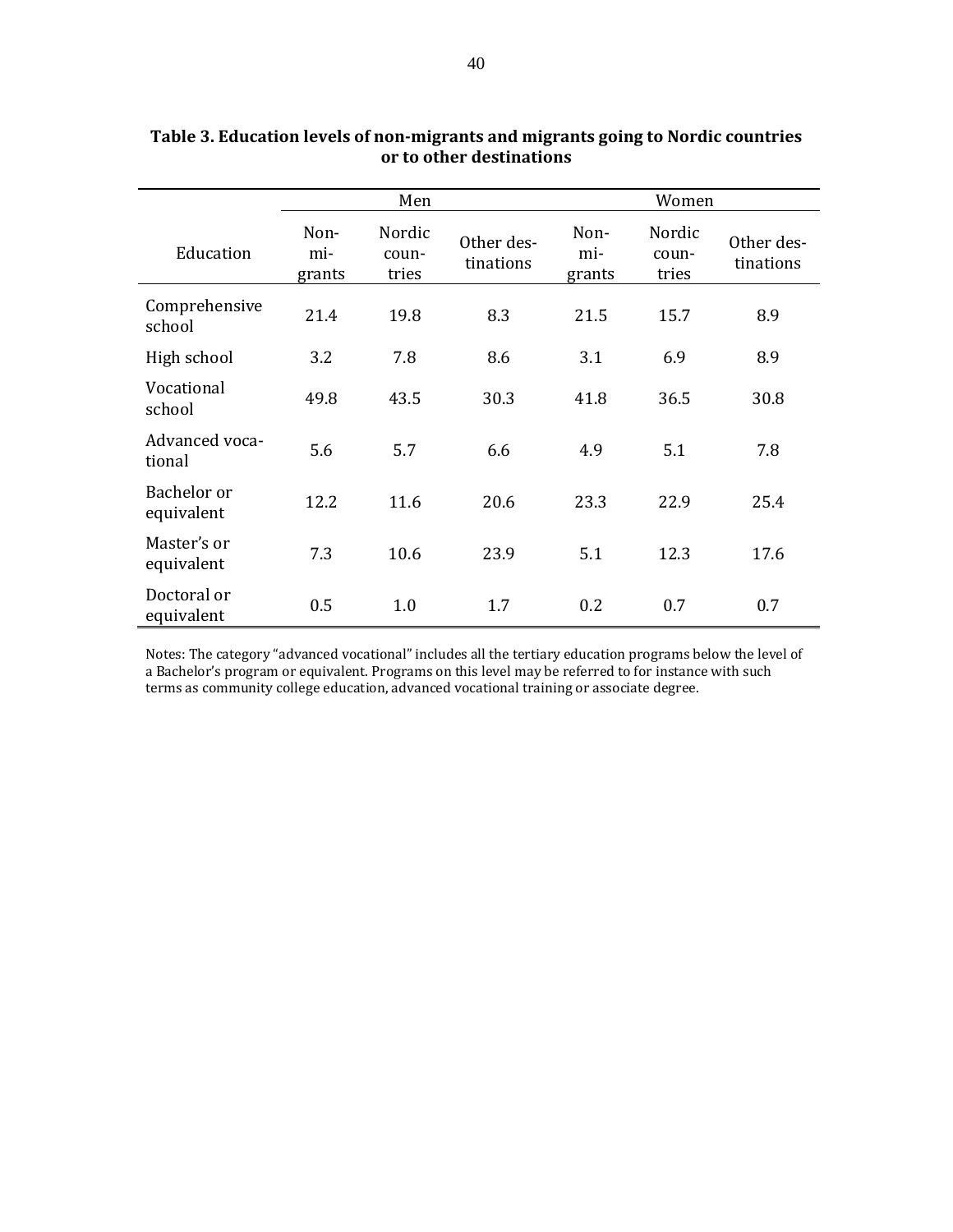| Distributions being<br>compared:                          | Percent of sample below<br>lower bound |                  | Percent of sample above upper<br>bound |              |
|-----------------------------------------------------------|----------------------------------------|------------------|----------------------------------------|--------------|
|                                                           | <b>Migrants</b>                        | Non-<br>migrants | <b>Migrants</b>                        | Non-migrants |
| Migrants outside Nordic<br>countries and non-<br>migrants |                                        |                  |                                        |              |
| Male                                                      | 2.0                                    | 3.4              | 0.1                                    | 0.0          |
| Female                                                    | 2.8                                    | 4.1              | 0.2                                    | 0.0          |
| Migrants to Nordic coun-<br>tries and non-migrants        |                                        |                  |                                        |              |
| Male                                                      | 11.6                                   | 15.5             | 1.5                                    | 0.7          |
| Female                                                    | 2.6                                    | 4.1              | 2.6                                    | 1.3          |

### **Table 4. Summary of tests of stochastic dominance in distributions of standard‐ ized pre‐migration earnings**

Notes: Lower bound and upper bound refer to the range over which the difference of the cumulative distribution functions is significant at a 95 percent confidence level.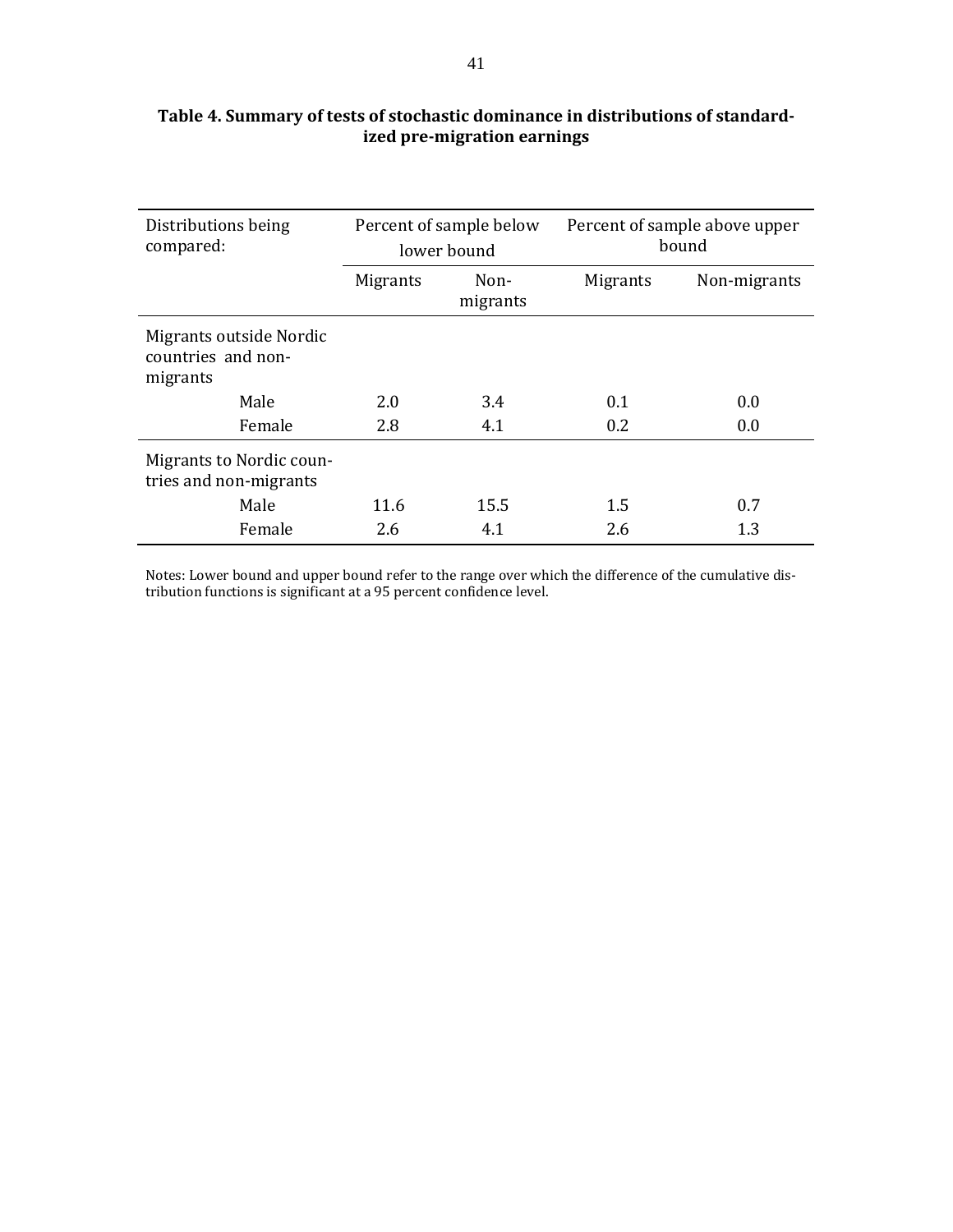|                                 | (1) men    |        | 21          | women  |  |  |
|---------------------------------|------------|--------|-------------|--------|--|--|
|                                 | B          | Se     | B           | se     |  |  |
| Married                         | $0.068***$ | (0.00) | $-0.016***$ | (0.00) |  |  |
| Children                        | $0.025***$ | (0.00) | $-0.048***$ | (0.00) |  |  |
| High school                     | $0.224***$ | (0.00) | $0.190***$  | (0.00) |  |  |
| Vocational school               | $0.092***$ | (0.00) | $0.089***$  | (0.00) |  |  |
| Advanced voca-<br>tional        | $0.186***$ | (0.00) | $0.198***$  | (0.00) |  |  |
| <b>Bachelor</b>                 | $0.298***$ | (0.00) | $0.225***$  | (0.00) |  |  |
| Master's                        | $0.498***$ | (0.00) | $0.536***$  | (0.00) |  |  |
| PhD                             | $0.490***$ | (0.00) | $0.622***$  | (0.00) |  |  |
| 1996                            | $0.020***$ | (0.00) | $0.017***$  | (0.00) |  |  |
| 1997                            | $0.043***$ | (0.00) | $0.041***$  | (0.00) |  |  |
| 1998                            | $0.078***$ | (0.00) | $0.083***$  | (0.00) |  |  |
| 1999                            | $0.103***$ | (0.00) | $0.112***$  | (0.00) |  |  |
| 2000                            | $0.141***$ | (0.00) | $0.143***$  | (0.00) |  |  |
| 2001                            | $0.175***$ | (0.00) | $0.175***$  | (0.00) |  |  |
| 2002                            | $0.207***$ | (0.00) | $0.210***$  | (0.00) |  |  |
| 2003                            | $0.236***$ | (0.00) | $0.235***$  | (0.00) |  |  |
| 2004                            | $0.252***$ | (0.00) | $0.258***$  | (0.00) |  |  |
| Constant                        | 12.131***  | (0.00) | 11.931***   | (0.00) |  |  |
| Age fixed effects               | Yes        |        | Yes         |        |  |  |
| N                               | 6470720    |        | 5173706     |        |  |  |
| R-squared                       | 0.2597     |        | 0.3062      |        |  |  |
| *p<0.05, ** p<0.01, *** p<0.001 |            |        |             |        |  |  |

|  | Table 5. Mincerian earnings regressions, by gender |  |
|--|----------------------------------------------------|--|
|  |                                                    |  |

Notes: The table reports OLS results for the log annual earnings. Individually clustered standard errors are in parentheses. Coefficients for the age dummies are not shown.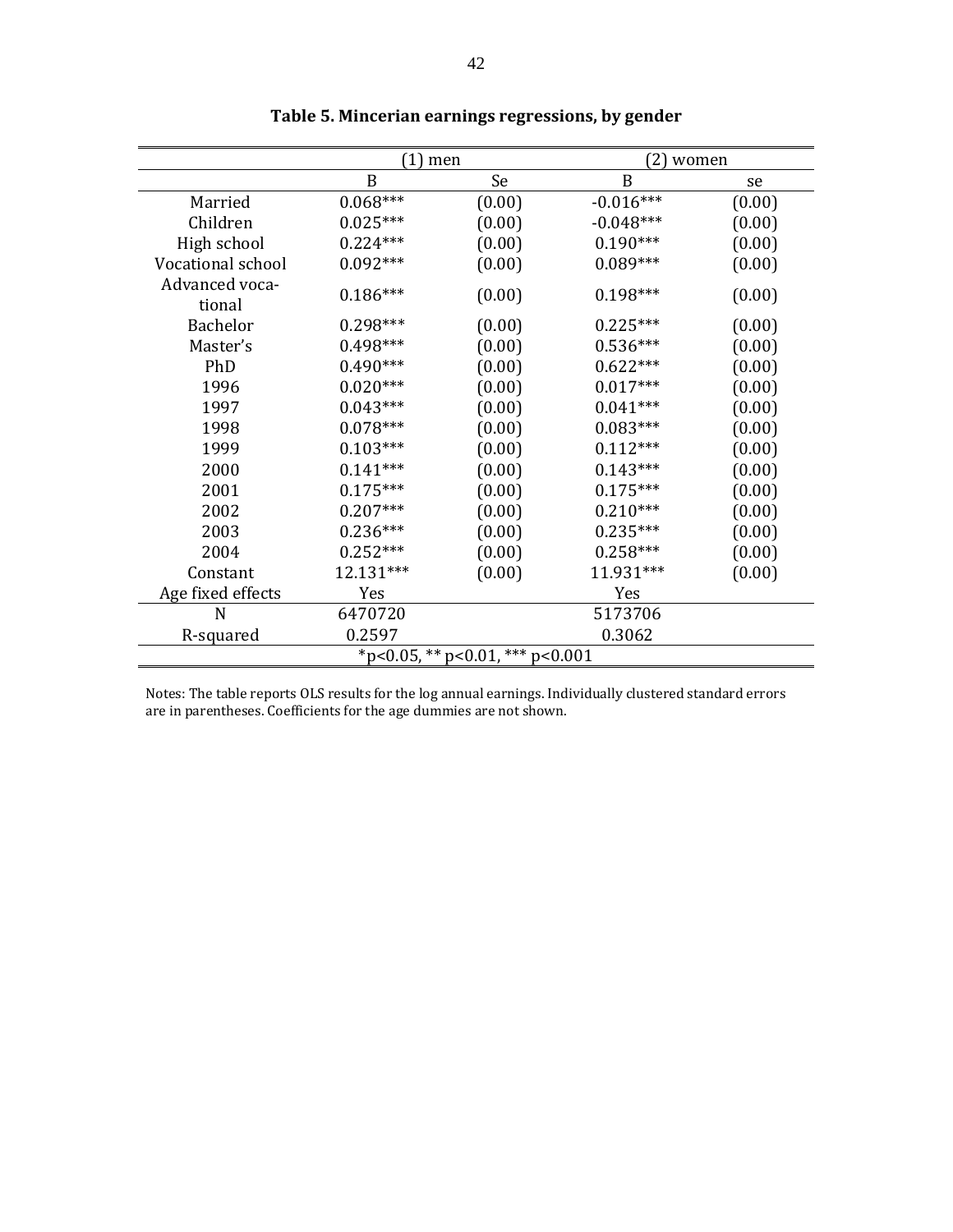| Distributions being com-<br>pared:                    | Percent of sample<br>below lower bound |                  | Percent of sample above upper<br>bound |              |
|-------------------------------------------------------|----------------------------------------|------------------|----------------------------------------|--------------|
|                                                       | <b>Migrants</b>                        | Non-<br>migrants | <b>Migrants</b>                        | Non-migrants |
| Migrants outside Nordic<br>countries and non-migrants |                                        |                  |                                        |              |
| Male                                                  | 9.9                                    | 15.2             | 0.1                                    | 0.0          |
| Female                                                | 19.6                                   | 24.7             | 0.4                                    | 0.0          |
| Migrants to Nordic coun-<br>tries and non-migrants    |                                        |                  |                                        |              |
| Male                                                  | 13.4                                   | 15.2             | 2.0                                    | 0.9          |
| Female                                                | 19.5                                   | 24.7             | 3.4                                    | 1.8          |

# **Table 6. Summary of tests of stochastic dominance in distributions of residuals**

Notes: Lower bound and upper bound refer to the range over which the difference of the cumulative distribution functions is significant at a 95 percent confidence level.